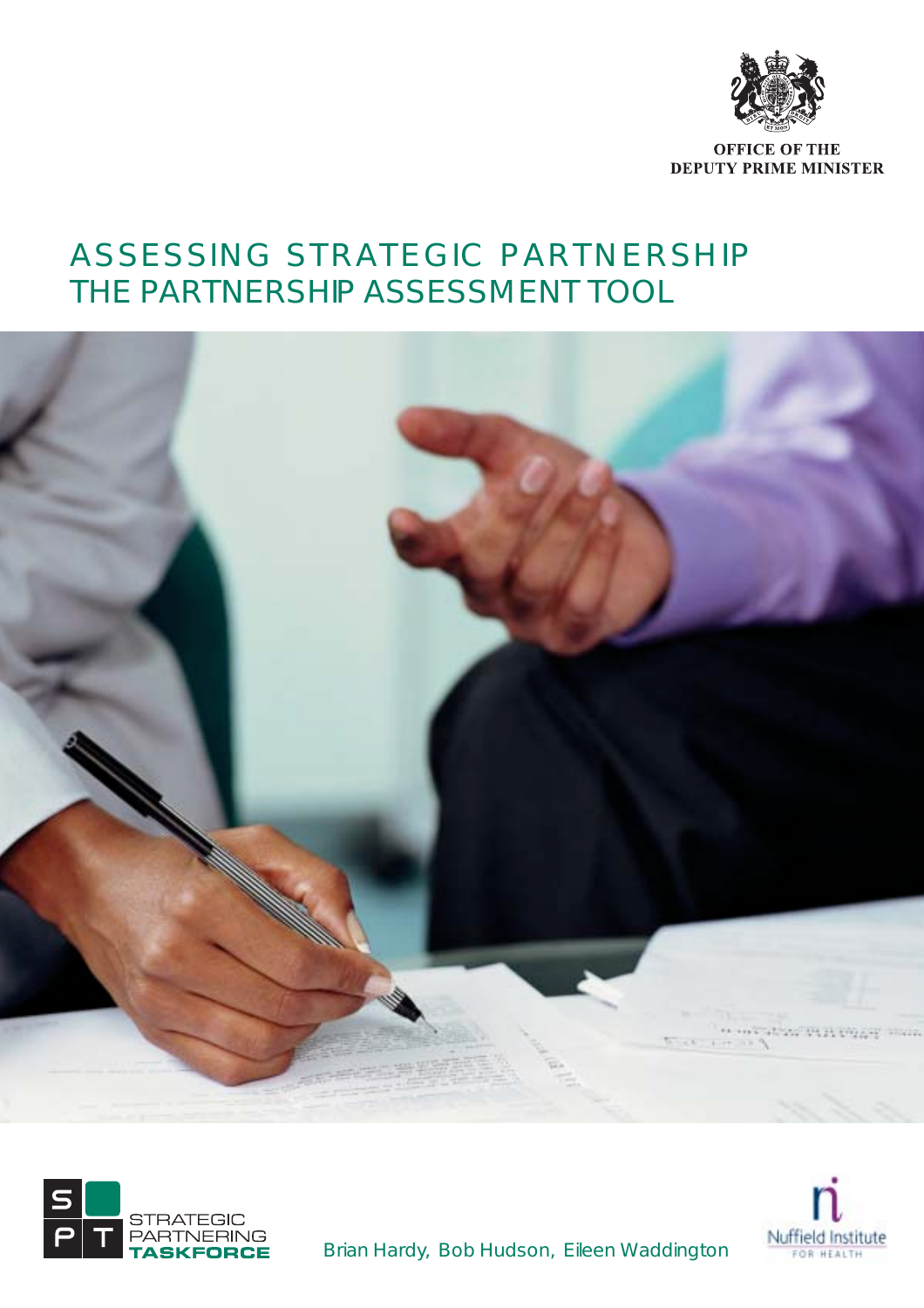### contents

| preface                                         | 5  |
|-------------------------------------------------|----|
| introduction                                    | 7  |
| how can the assessment tool help you?           | 7  |
| what is the assessment tool?                    | 8  |
| using the tool                                  | 9  |
| stage 1: preparation                            | 11 |
| stage 2: undertaking the partnership assessment | 13 |

page

### the partnership principles and elements:

| principle 1 – recognise and accept the need for partnership    | 15 |
|----------------------------------------------------------------|----|
| principle 2 - develop clarity and realism of purpose           | 19 |
| principle 3 - ensure commitment and ownership                  | 23 |
| principle 4 - develop and maintain trust                       | 27 |
| principle 5 - create clear and robust partnership arrangements | 31 |
| principle 6 - monitor, measure and learn                       | 35 |
| completing the assessment                                      | 38 |
| stage 3: analysis of findings and feedback                     | 41 |
| stage 4: action planning                                       | 45 |
|                                                                |    |

#### annex:

| setting the partnership context: strategic partnering |  |
|-------------------------------------------------------|--|
|-------------------------------------------------------|--|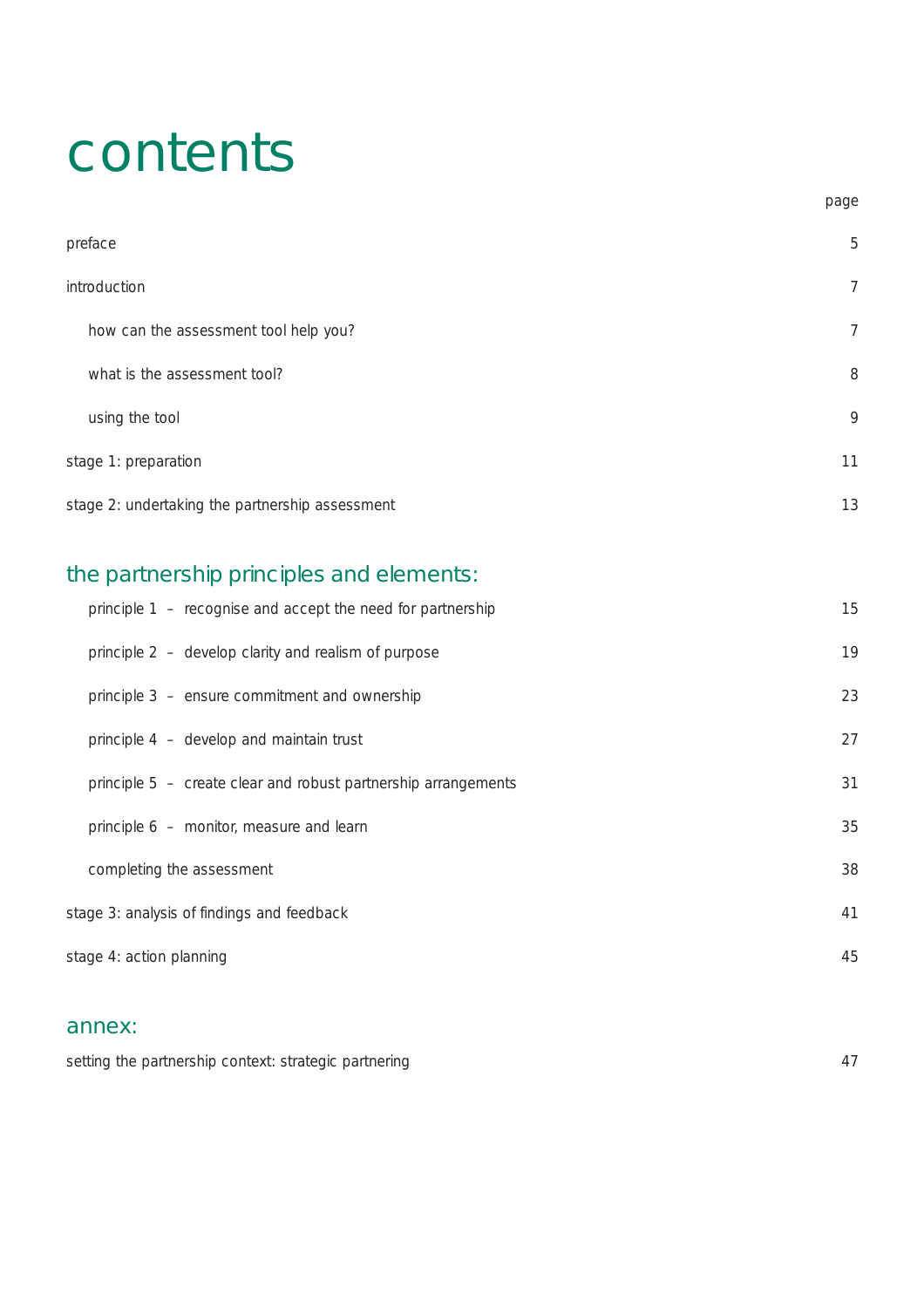### preface

The Strategic Partnership Taskforce in the Office of the Deputy Prime Minister was established in September 2001 to help find innovative ways in which local government could improve public service delivery by working in partnership. Such partnerships may be with other local authorities, other public service organisations such as the NHS, with the private sector or with the voluntary sector.

The Taskforce selected 24 Pathfinders to work with and to study and mentor to help develop their partnerships and to share with the wider local government community the lessons learned.

It was clear from the outset that understanding the many complex issues and relationships between partners would be critical to how well a partnership develops and moves forward. Yet the benefits to the end users of services, the citizens, are significant if partnerships deliver the joined-up services and economies of scale that we know they can.

As part of its developmental work, the Taskforce commissioned the Nuffield Institute at the University of Leeds to provide a Tool that local authorities can use to assess partnership relationships and aid the achievement of successful partnership working. The tool draws heavily on the research carried out by the Institute that had been successful for health and social care partnerships. With input from Strategic Partnering Pathfinders, the Tool has been adapted for the wider local government service areas and with a particular focus on strategic partnerships. It is quick and simple to use and provides a practical way for senior officers, project managers and others to implement meaningful partnerships that will make a difference to the lives of the citizens in their area.

The Taskforce commends the Partnership Assessment Tool to local government and the many public and private organisations who are developing partnerships to improve public services.

We look forward to hearing from you if you have any comments about the Tool.

Strategic Partnering Taskforce May 2003

#### **Contact details**

Mark Holder, Programme Manager, Strategic Partnering Taskforce Phone: 020 7944 4450 Fax: 020 7944 4782 E-mail: mark.holder@odpm.gsi.gov.uk

> Office of Deputy Prime Minister 3/A6 Eland House, Bressenden Place London SW1E 5DU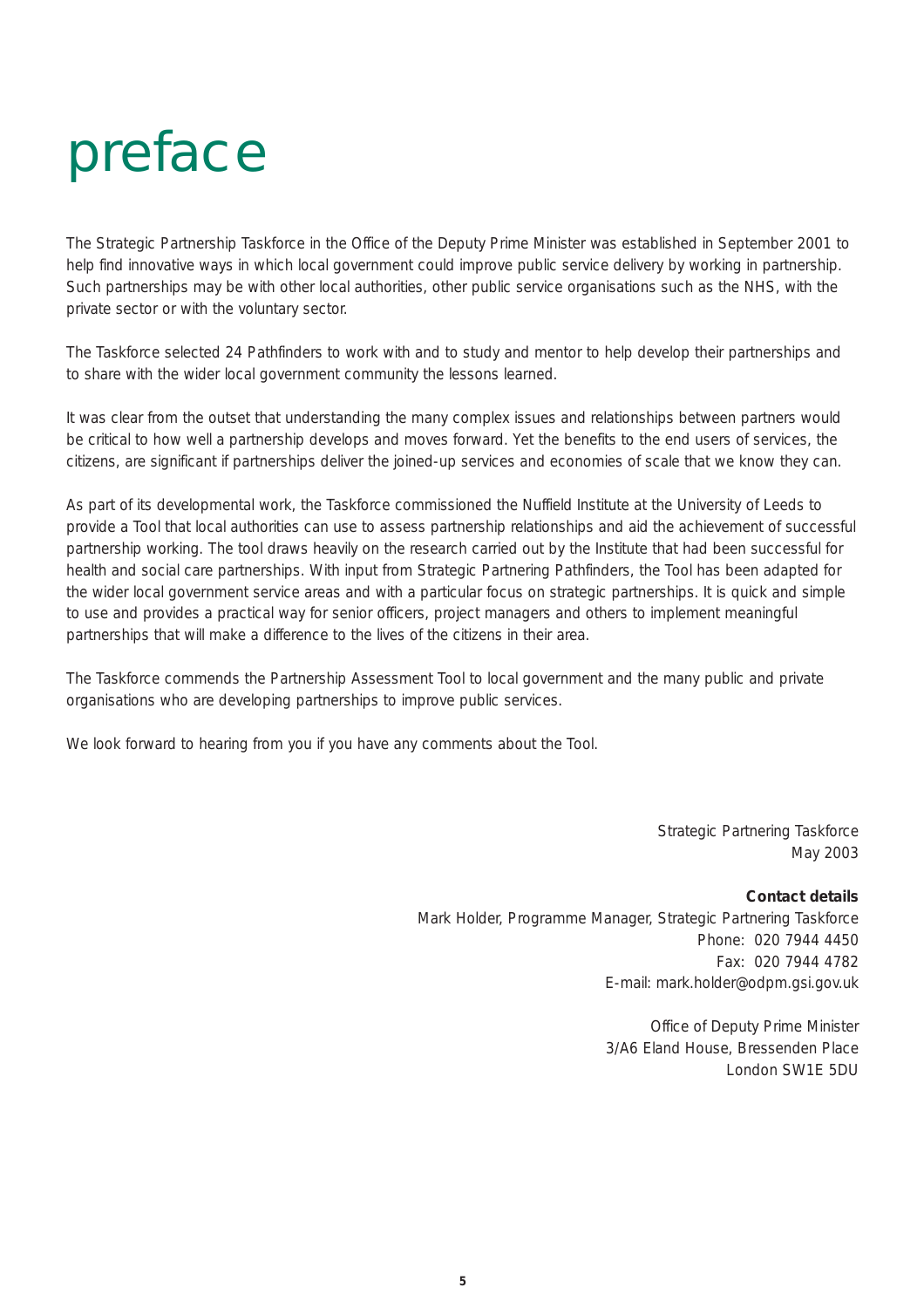### introduction

Working with others in partnership to deliver both individual and jointly agreed outcomes is now a core requirement in delivering effective public services. Whilst partners may spend significant amounts of time developing their business plans, agreeing and reviewing objectives, they often spend little or no time assessing the effectiveness of the partnership process they have entered into to deliver those objectives.

Partnership working is frequently complex, time-consuming and difficult. Sometimes the difficulties will reflect little more than the 'discomfort' inherent in most partnerships and, once identified, can readily be ameliorated, solved or simply accepted and managed. Occasionally the difficulties – which may be associated with only one partner – will be so serious as to disable the partnership and require its re-constitution. Whatever the perceived strengths or weaknesses of partnership working, it makes sense to ensure that the resources that have been committed to it are being used effectively.

**The purpose of this tool is to provide a simple, quick and cost-effective way of assessing the effectiveness of partnership working. It enables a rapid appraisal (a quick 'health check') which graphically identifies problem areas. This allows partners to focus remedial action and resources commensurate with the seriousness and urgency of the problems. Using the Tool thus avoids exhaustive, lengthy and costly investigations of partnership working in general. And for those just setting up partnerships the Tool provides a checklist of what to ensure and what to avoid.**

**It has been designed explicitly as a developmental tool rather than as a means for centrally assessing local partnership performance.**

**For ease of use the rapid partnership profile pages are reproduced as seperate sheets in the pocket in the back cover.**

# how can the assessment tool help you?

**It does** provide material to conduct an assessment of the current effectiveness of your partnership working. **It does**, with repeated use, allow you to chart changes in partnership working over time.

**It does**, when used at different organisational levels, highlight a range, and possible diversity, of perspectives. **It will not** on its own tell you how all the problems associated with partnership working should be addressed. **It does**, however, provide a common framework (and vocabulary) for partners to develop a jointly owned approach to tackling some of the barriers to effective partnership working.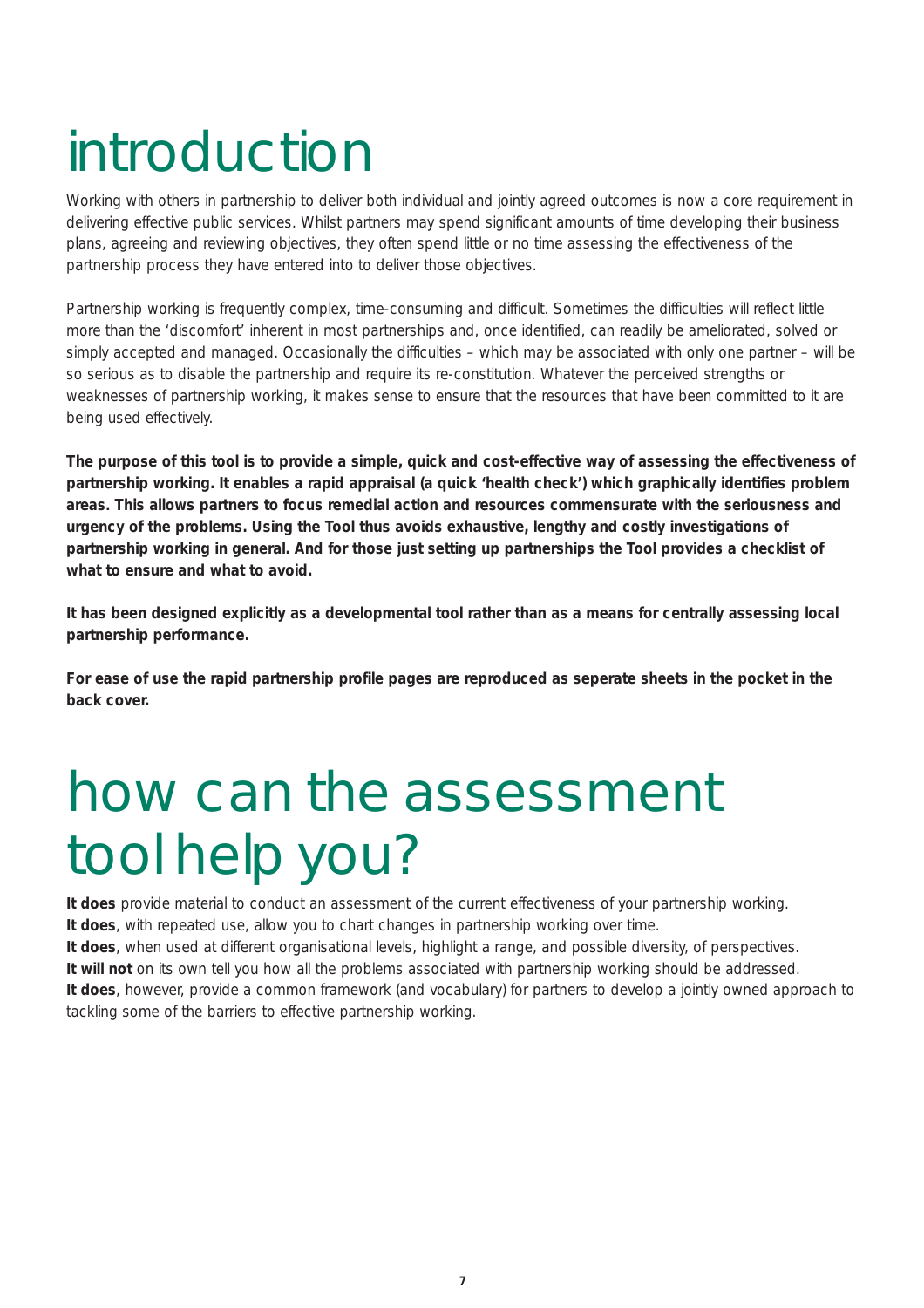

The tool provides a practical way of:

- Helping newly formed partnerships to explore the views or aspirations of those embarking on a new venture. It provides a **developmental framework** for establishing a healthy and effective partnership by, amongst other things, highlighting what to avoid.
- Helping established partnerships take stock on a routine basis of how effective their process of partnership working is: i.e. it provides an opportunity for **routine audit or 'health check'**.
- Helping partnerships which are experiencing difficulties to identify systematically areas of conflict (and consensus) and to move towards a remedial action plan. In such instances the value of the tool is **diagnostic**.

The tool can be used to assess partnership working at different levels; e.g. with those at the highest level (elected member or board level), at senior/middle management level and amongst front-line staff (those who need to make the partnership work in practice).

Repeating the exercise at different levels within the partnership provides the opportunity to compare and contrast views and to target remedial action where it is most needed. Also, repeating the exercise over time allows partnerships to chart their progress in addressing problems and achieving their goals.

The principles upon which the Tool is based are generic: it is, therefore, applicable in a wide range of contexts, not only between authorities but within them.

### what is the assessment tool?

The Strategic Partnering Taskforce at the Office of the Deputy Prime Minister commissioned the Nuffield Institute for Health to develop this Assessment Tool. It draws heavily upon an extensive programme of research carried out by the Institute and also upon work undertaken with the former NHS Executive (Trent Region) which resulted in the production of a Partnership Assessment Tool (PAT)<sup>12</sup>. This has been used successfully in the field of health and social care partnerships. This current assessment tool has been revised and adapted in the context of Strategic Partnering arrangements for public/public, public/private, public/voluntary and public/private/voluntary partnerships.

The Assessment Tool is based on six Partnership Principles which our research and fieldwork has shown form the building blocks for successful partnership. The purpose of the tool is to ascertain from partners how far they feel that these building blocks are in place. The assessment exercise is based on individual partners identifying and sharing their views of the partnership. It therefore highlights areas of conflict and consensus to be explored, but it also allows partners to discuss the meaning and relative importance of their responses.

The results of the assessment exercise can be produced graphically with accompanying text and offer a common language for partners to discuss both the opportunities for developing more effective working and the perceived barriers to this happening.

<sup>1</sup> Hudson, B., Hardy. B., Henwood, M. and Wistow G. (1999) In Pursuit of Inter-Agency Collaboration in The Public Sector: What is the contribution of theory and research? *Public Management* 1(2) 235-260.

<sup>2</sup> Hardy, B., Hudson, B. and Waddington E. (2000) *What makes a Good Partnership? A Partnership Assessment Tool*. Leeds: Nuffield Institute for Health.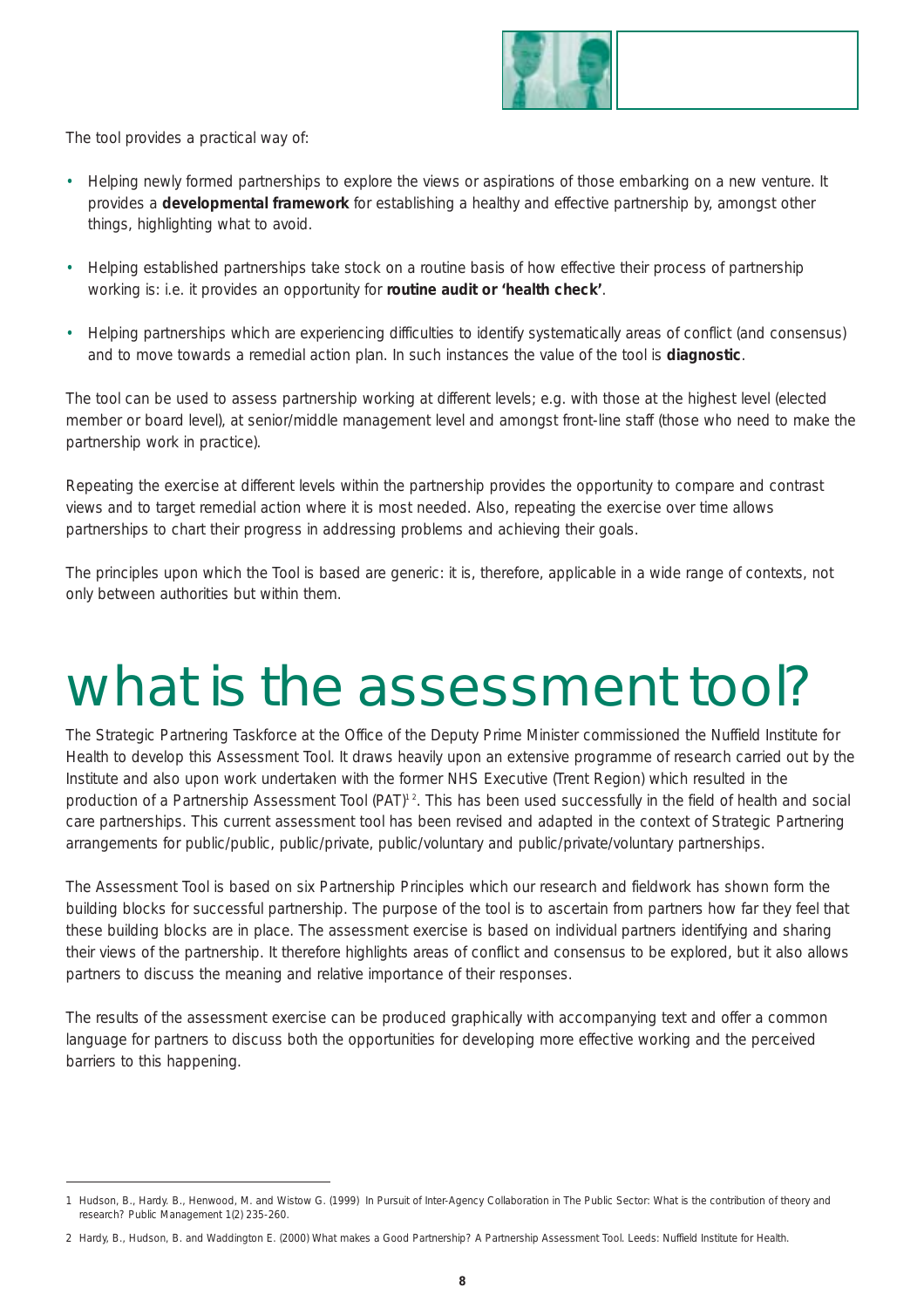# using the tool

#### 1st stage

It is important at the start of the process that partners agree the reasons for using the tool. Is the process to be mainly developmental, more of a routine audit or part of a more extensive remedial programme? Experience in using the original Partnership Assessment Tool has shown that opening up this initial debate is often an important step in individual partners becoming more honest in their views about the workings of the partnership.

### 2nd stage

Partners will need to become familiar with the material. Experience suggests that independent, although not necessarily external, facilitation is helpful in managing the process and encouraging openness in partners. Similarly, it has proved useful to bring partners together to discuss the material and to complete the assessment exercise. Partners can read the material and carry out the exercise individually if they prefer or if it is difficult to bring partners together. In completing the assessment exercise each partner will complete the six rapid assessment profile sheets, indicating their responses to a set of statements grouped under each of the six partnership principles. It is important that these responses bear in mind what lies behind the statements. An explanation of each of the latter is set out on the pages after each profile sheet.

### 3rd stage

The next step in the process is the analysis of these responses (see 'scoring system') and the generation of a partnership profile.

### 4th stage

The results of the analysis can then be shared and discussed with partners in a workshop. This gives partners the chance to look in more detail at their assessments and their particular judgements about individual statements. At this stage action planning can be undertaken to identify and agree any remedial action.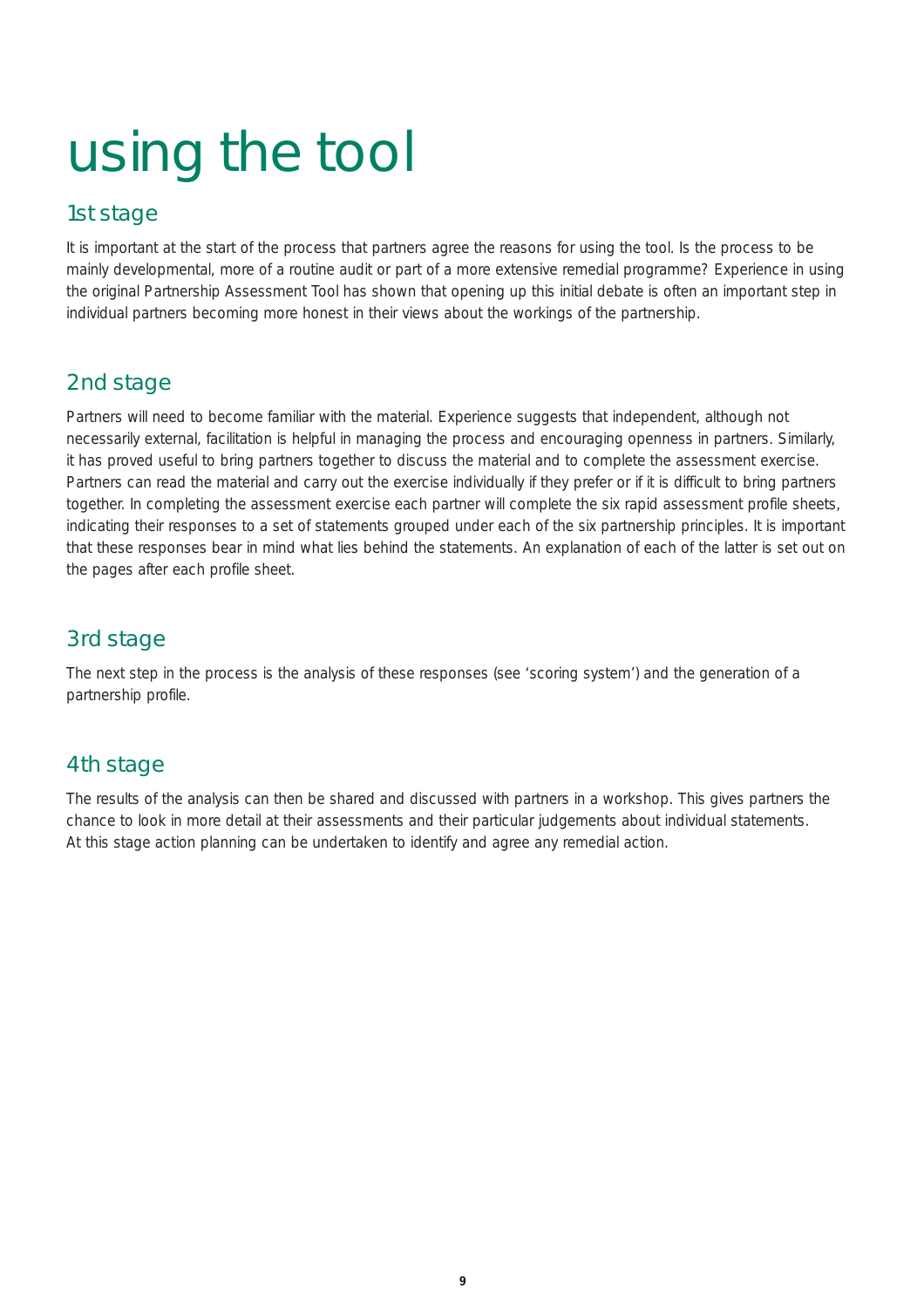

#### **Stage 1 : Preparation**

- Agree the purpose of the Assessment Exercise
- Negotiate individual contributions
- Decide how the exercise will be facilitated
- Decide how it will be actioned.

▼



- 
- Arrange meeting to:
	- familiarise partners with material
	- get partners to complete rapid partnership appraisal sheets.

**Stage 3 : Analysis and Feedback** 

▼

- Analyse individual responses
- Arrange feedback meeting to:
	- share, discuss and interpret findings
	- agree next steps.

|                                                                                                                          | <b>Stage 4: Action Planning for Alternative Findings</b>                                                                                                                      |                                                                                                                           |
|--------------------------------------------------------------------------------------------------------------------------|-------------------------------------------------------------------------------------------------------------------------------------------------------------------------------|---------------------------------------------------------------------------------------------------------------------------|
| A                                                                                                                        | B                                                                                                                                                                             |                                                                                                                           |
| Assessment suggests partnership<br>working well. Partners need to<br>consider how often to build in a<br>regular review. | Assessment suggests partnership<br>is working well in some parts but<br>there are concerns about others.<br>Partners need to decide how to<br>address these areas of concern. | Assessment highlights significant<br>areas of concern which require<br>urgent attention and a detailed<br>plan of action. |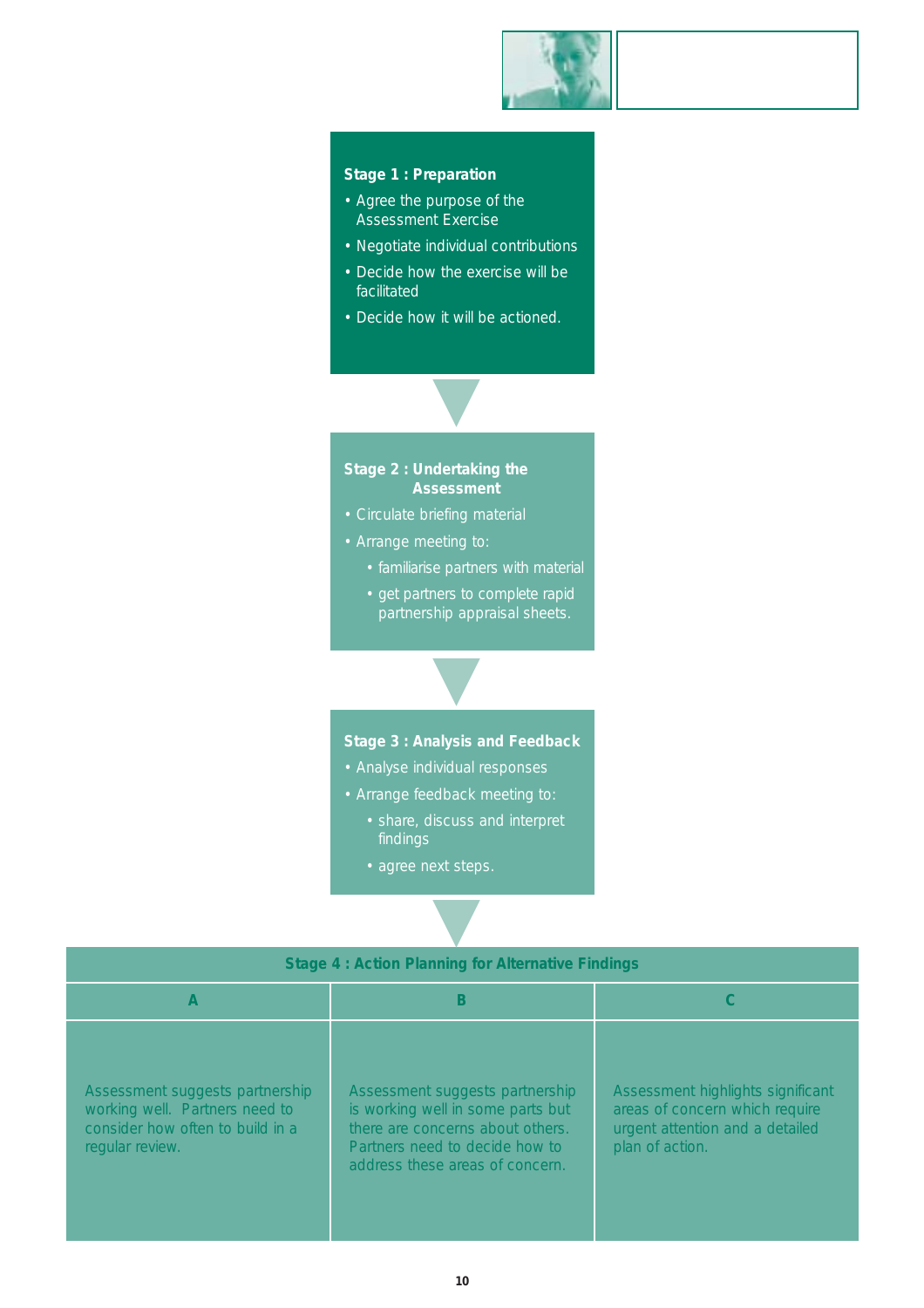### stage 1: preparation

For this Tool to work properly there needs to be clear agreement amongst the partners about the purpose of using the Tool to assess partnership working. The purpose may be to undertake a series of regular 'health checks' as part of a wider programme of service monitoring and review. It may be seen as freestanding or as one of several component parts of a broad framework of performance assessment. It may be intended to explore and expose problems or to confirm apparent success. It may be a prospective exercise undertaken by partners just embarking on partnership or a retrospective exercise by partners renewing or revising partnership arrangements.

Whatever the purpose, it is important that all partners have the chance to discuss the reasons for using the tool and what is expected/hoped/intended to achieve, and what will be done following analysis of the findings in terms of feedback and action planning.

As well as discussing and agreeing purposes, it is an important part of the preparation to agree individual partners' contributions to the assessment process – whether setting-up and hosting, facilitating, analysing findings or action planning.

Facilitation of the process is important at two stages in particular:

- in introducing partners to the wider partnership context and the assessment process; and in helping them become familiar with the Tool.
- in analysis of findings across the partners, examination of issues arising and action planning.

Often this facilitation will be conducted internally. Sometimes, and especially where it is expected to be difficult or sensitive, it may be better conducted externally. Another important preliminary step is to be clear about – and to communicate – what will conclude the process in terms of feedback and action planning. Those participating need to be assured not only that taking the trouble to undertake the assessment is worthwhile but that they can be, and should be, frank and honest in their responses.

Finally, it is a vital part of the preparation that those involved are well acquainted with the wider policy and organisational context within which their partnership operates. It is here that a tailored context section may need to be written. The specific partnership context written here is that of Strategic Service – Delivery Partnerships: see Annex.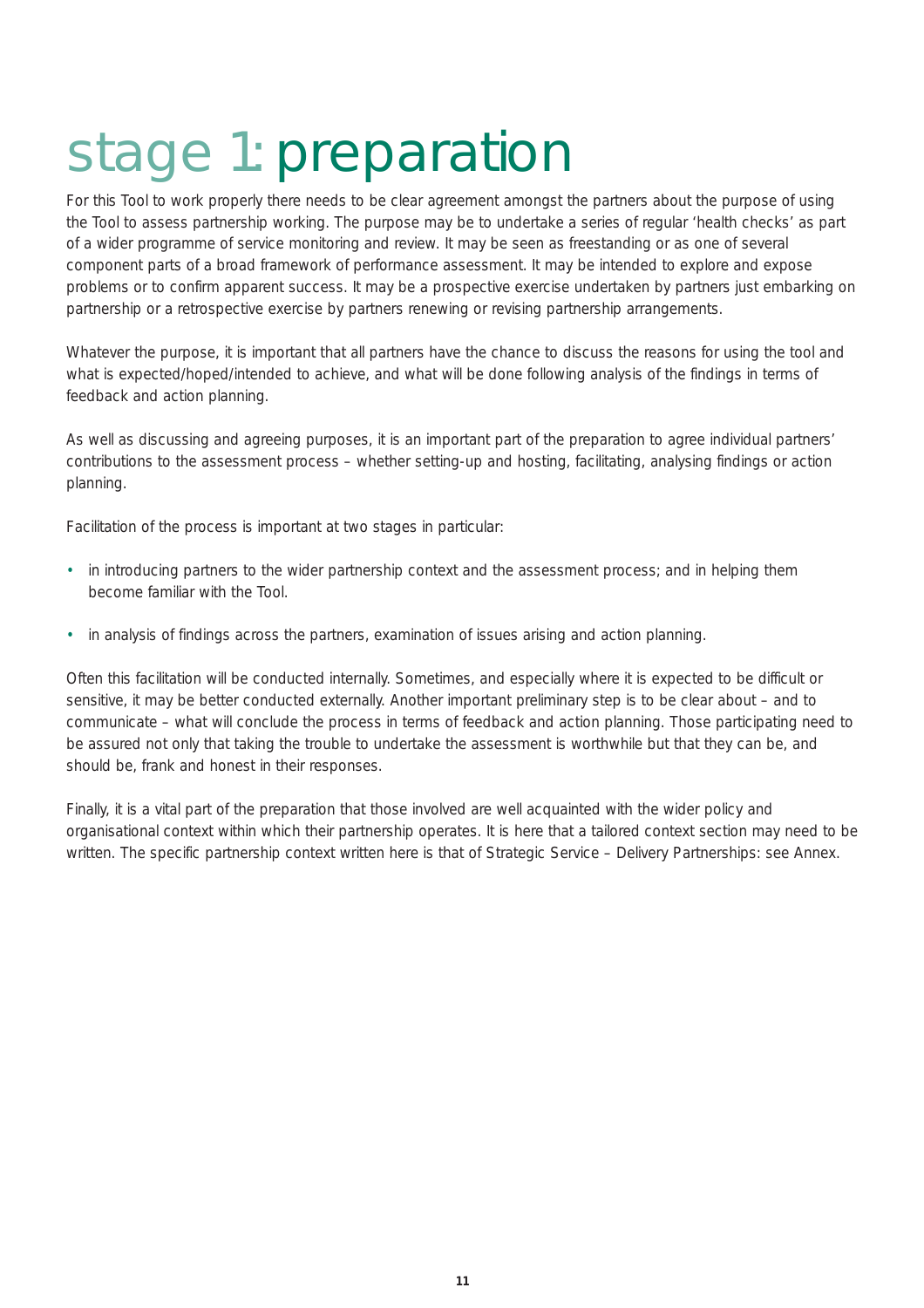

#### **Stage 1 : Preparation**

- Agree the purpose of the
- Negotiate individual contributions
- Decide how the exercise will be facilitated
- Decide how it will be actioned.



- Circulate briefing material
- Arrange meeting to:
	- familiarise partners with material
	- get partners to complete rapid partnership appraisal sheets.

**Stage 3 : Analysis and Feedback** 

▼

- Analyse individual responses
- Arrange feedback meeting to:
	- share, discuss and interpret findings
	- agree next steps.

|                                                                                                                          | <b>Stage 4: Action Planning for Alternative Findings</b>                                                                                                                      |                                                                                                                           |
|--------------------------------------------------------------------------------------------------------------------------|-------------------------------------------------------------------------------------------------------------------------------------------------------------------------------|---------------------------------------------------------------------------------------------------------------------------|
| A                                                                                                                        | B                                                                                                                                                                             |                                                                                                                           |
| Assessment suggests partnership<br>working well. Partners need to<br>consider how often to build in a<br>regular review. | Assessment suggests partnership<br>is working well in some parts but<br>there are concerns about others.<br>Partners need to decide how to<br>address these areas of concern. | Assessment highlights significant<br>areas of concern which require<br>urgent attention and a detailed<br>plan of action. |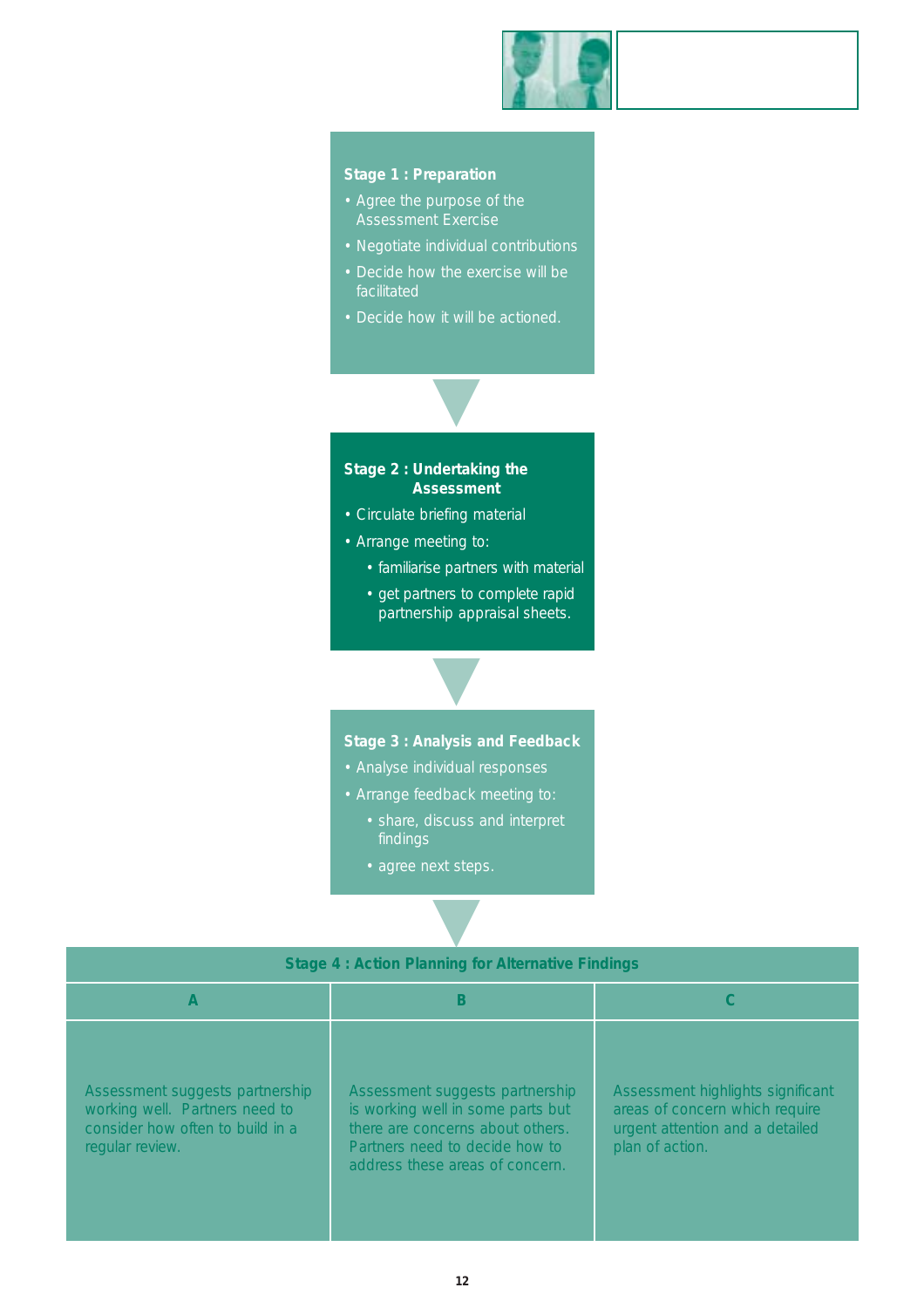## stage 2: undertaking the partnership assessment

In the following pages individuals are asked to consider a series of statements about the Partnership – as a whole – which is the subject of this assessment. Indicate the extent which you agree or disagree with each of these statements by ticking the appropriate boxes.

The two pages that follow each profile sheet give brief explanations of what lies behind each of the Partnership Principles and Elements and the related statements.

After you have addressed the statements for each of the six Principles, score your responses as follows:

Strongly agree : 4 Agree : 3 Disagree : 2 Strongly disagree : 1

You may wish to add additional comments or observations in the final column.

The following is an illustration of this scoring, using as an example possible responses to Principle 1.

### rapid partnership profile

| To what extent do you agree with each of the following six<br>statements in respect of the Partnership which is the subject of<br>this assessment exercise as a whole? | strongly agree | agree                      | disagree | strongly disagree | Comments   |
|------------------------------------------------------------------------------------------------------------------------------------------------------------------------|----------------|----------------------------|----------|-------------------|------------|
| There have been substantial past achievements within the<br>$\bullet$<br>partnership.                                                                                  | ✔              |                            |          |                   |            |
| The factors associated with successful working are known and<br>$\bullet$<br>understood.                                                                               |                |                            | V        |                   |            |
| The principal barriers to successful partnership working are<br>$\bullet$<br>known and understood.                                                                     |                | $\boldsymbol{\nu}$         |          |                   |            |
| The extent to which partners engage in partnership working<br>$\bullet$<br>voluntarily or under pressure/mandation is recognised and<br>understood.                    |                | $\boldsymbol{\mathcal{U}}$ |          |                   |            |
| There is a clear understanding of partners' interdependence in<br>$\bullet$<br>achieving some of their goals.                                                          |                |                            |          |                   |            |
| There is mutual understanding of those areas of activity where<br>$\bullet$<br>partners can achieve some goals by working independently of<br>each other.              |                |                            |          |                   |            |
| <b>Scores</b>                                                                                                                                                          | 4              | 9                          | 2        | 1                 | Total: 16: |

Scoring Key: Strongly Agree 4; Agree 3; Disagree 2; Strongly Disagree 1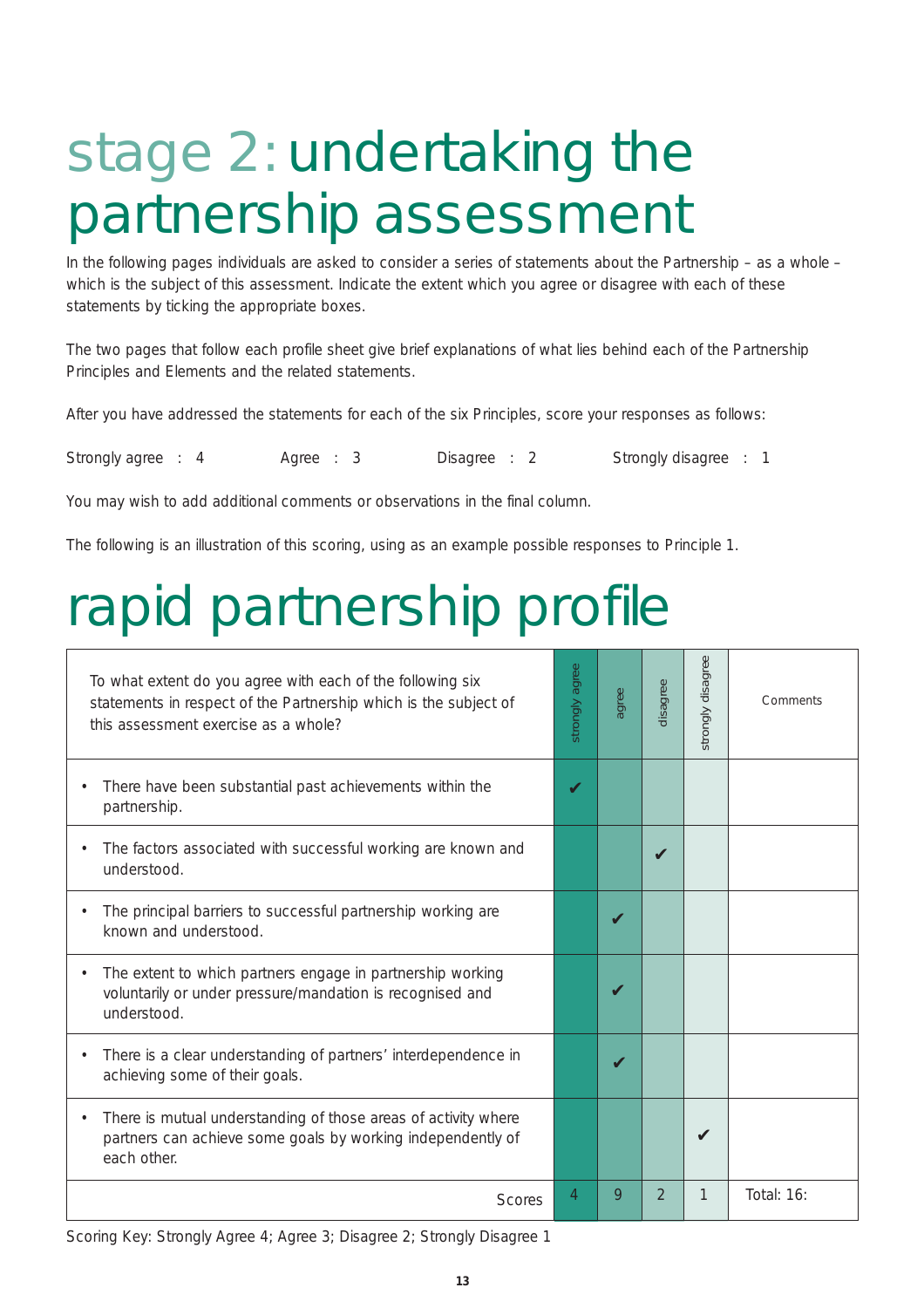

# the six partnership principles

- **• Principle 1 Recognise and Accept the Need for Partnership**
- Principle 2 Develop Clarity and Realism of Purpose
- Principle 3 Ensure Commitment and Ownership
- Principle 4 Develop and Maintain Trust
- Principle 5 Create Clear and Robust Partnership Arrangements
- Principle 6 Monitor, Measure and Learn

For a detailed explanation of each of the Principles and Elements – and therefore what lies behind the questions in the rapid partnership profile – please read the pages that follow each profile sheet.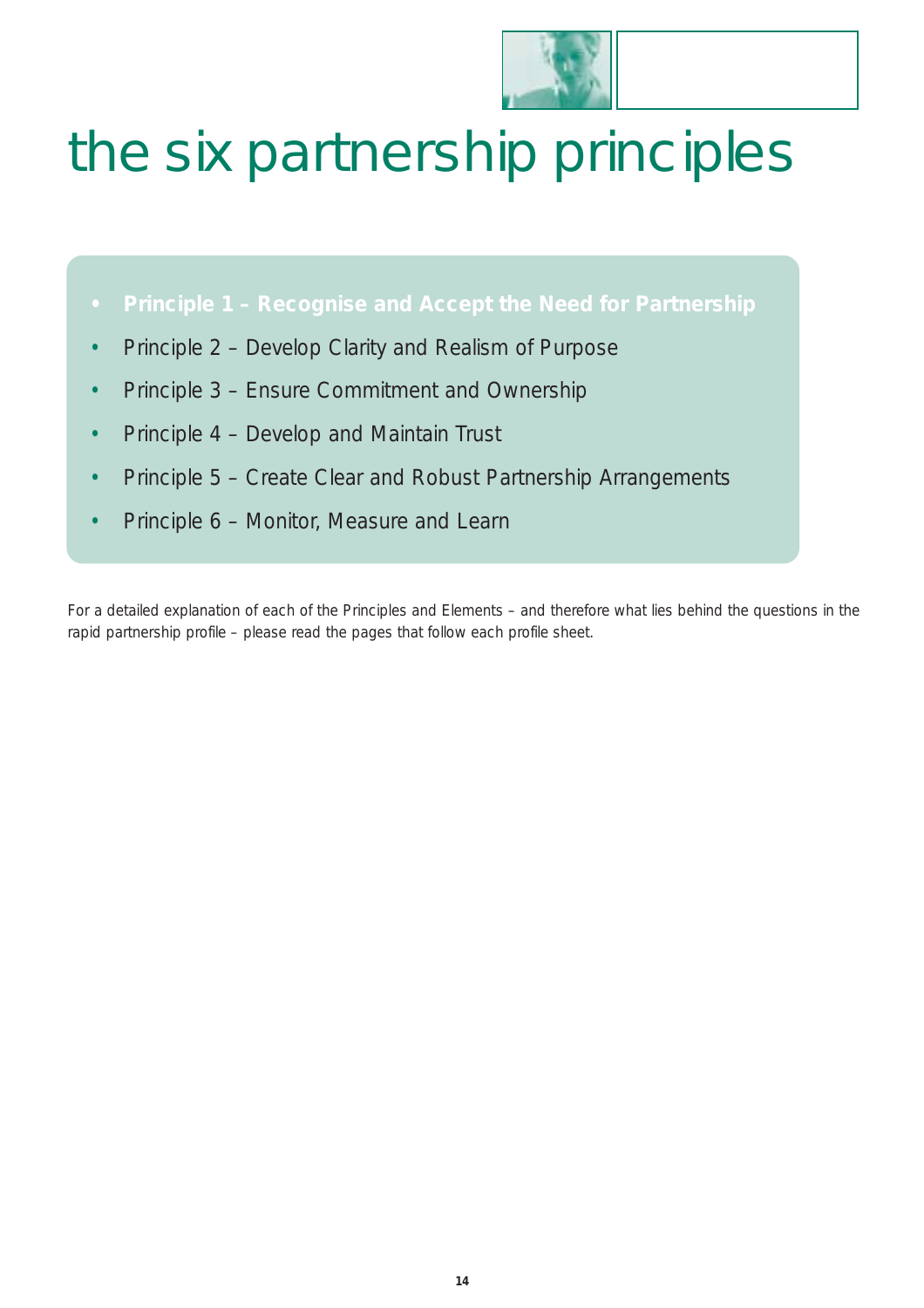### principle 1: recognise and accept the need for partnership

#### Elements of the principle

- A. Identify principal partnership achievements.
- B. Identify the factors associated with successful partnership working.
- C. Identify the principal barriers to partnership working.
- D. Acknowledge whether the policy context creates voluntary, coerced or mandatory partnership working
- E. Acknowledge the extent of partners' interdependence to achieve some of their goals.
- F. Acknowledge areas in which you are not dependent upon others to achieve your goals.

### rapid partnership profile

| To what extent do you agree with each of the following six<br>statements in respect of the Partnership which is the subject of<br>this assessment exercise as a whole? | strongly agree | agree | disagree | strongly disagree | Comments |
|------------------------------------------------------------------------------------------------------------------------------------------------------------------------|----------------|-------|----------|-------------------|----------|
| There have been substantial past achievements within the<br>$\bullet$<br>partnership.                                                                                  |                |       |          |                   |          |
| The factors associated with successful working are known and<br>$\bullet$<br>understood.                                                                               |                |       |          |                   |          |
| The principal barriers to successful partnership working are<br>$\bullet$<br>known and understood.                                                                     |                |       |          |                   |          |
| The extent to which partners engage in partnership working<br>$\bullet$<br>voluntarily or under pressure/mandation is recognised and<br>understood.                    |                |       |          |                   |          |
| There is a clear understanding of partners' interdependence in<br>$\bullet$<br>achieving some of their goals.                                                          |                |       |          |                   |          |
| There is mutual understanding of those areas of activity where<br>$\bullet$<br>partners can achieve some goals by working independently of<br>each other.              |                |       |          |                   |          |
| <b>Scores</b>                                                                                                                                                          |                |       |          |                   | Total:   |

Scoring Key: Strongly Agree 4; Agree 3; Disagree 2; Strongly Disagree 1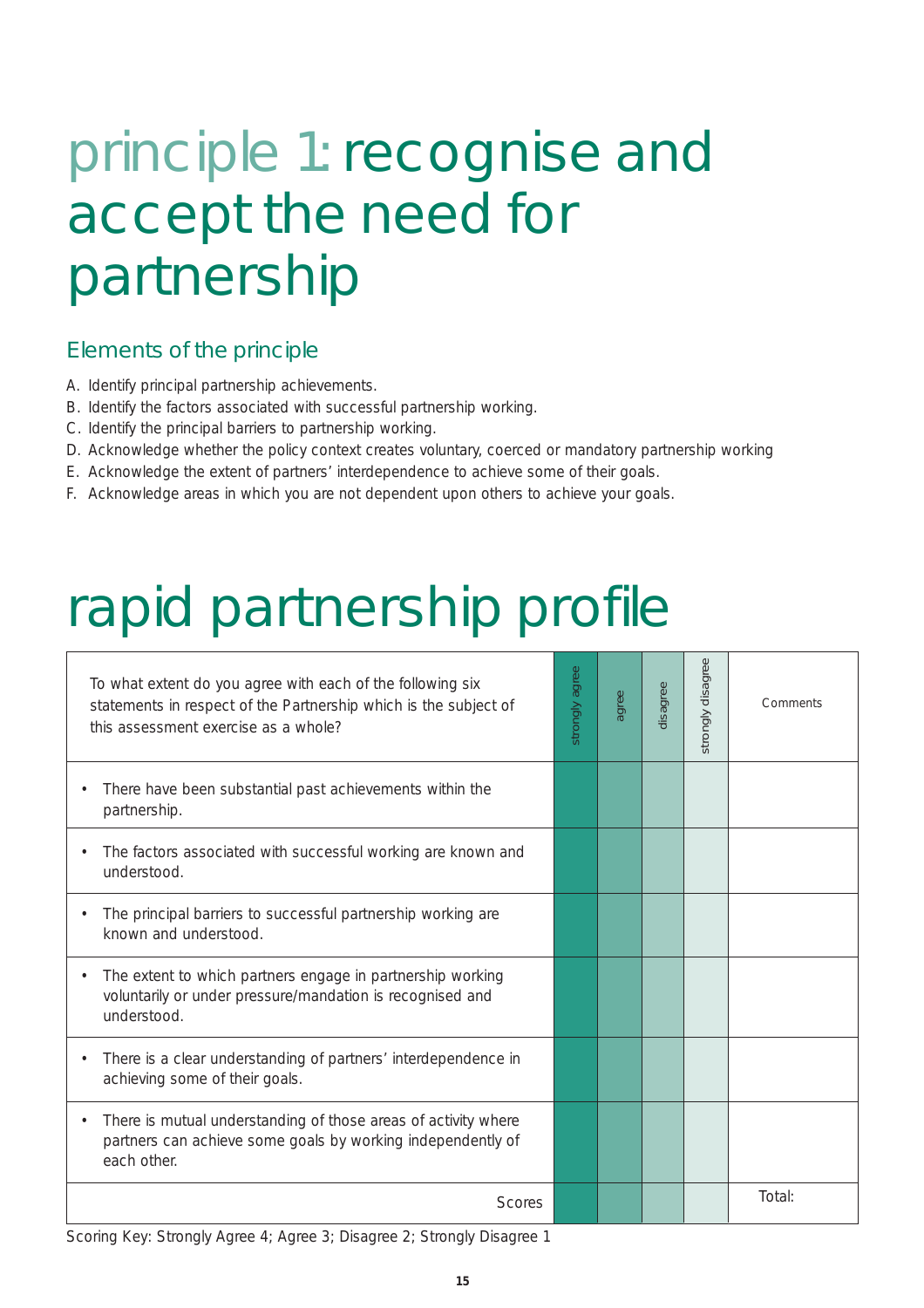

### principle 1 – recognise and accept the need for partnership

This principle is concerned with two main factors: the extent to which there is a *partnership history* and the extent to which there is *a recognition of the need* to work in partnership. These factors are obviously related in that a strong local history of partnership working should reflect an understanding of the need to work in this manner, whilst a weak history of partnership working may reflect an insufficient appreciation of the extent to which agencies depend upon one another to achieve organisational goals. Without such an appreciation, genuine partnership working will be very unlikely to develop.

### Element A: Identify principal partnership achievements.

The extent to which local agencies have a prior record of successful partnership working is crucial in determining the scale and pace of their future achievements – in short, 'success breeds success'. This does not mean that areas with a limited history of working together cannot reach the levels attained by more mature partnership networks, but to begin to do so there needs to be a mutual awareness of what *has* been achieved jointly. Those areas with more substantial joint achievements will also need to be confident that these have been of demonstrable benefit and worthy of further development. What you would therefore be considering here is a clear and agreed account of what has *already* been achieved through partnership working. This may cover both formal arrangements, probably at a strategic level, or less formal arrangements, often at operational level.

### Element B: Identify the factors associated with successful partnership working.

Much of this assessment tool is asking you to identify in detail the factors associated with partnership working. Here we want you to reflect upon the reasons *why* the principal partnership achievements which you have just identified have been possible. In part you may wish to identify factors *external* to the locality, such as the requirements of central government or regional bodies. However, it is also likely that you will identify some specific *local* conditions or individuals. You may be returning to examine the importance of some of these factors later but here you should consider whether what you regard as the most significant *general* factors associated with your previous partnership achievements are known and understood.

### Element C: Identify the principal barriers to partnership working.

Partnership working is rarely straightforward. Sometimes the barriers to working effectively together turn out to be too formidable, and even where some measure of success *is* achieved, some barriers to partnership are more difficult to overcome than others. To move forward in a more sustainable relationship it is important to be clear about the nature and extent of any such barriers so that steps might be taken to minimise their influence. As with the principal factors associated with success, these barriers might be both external to the locality or internal to it. Several types of barrier can be distinguished: structural, procedural, financial, professional, cultural and matters of status and legitimacy. Other parts of the framework will return to some of these in more depth, but for now you should simply consider whether the main types of barrier are known and understood.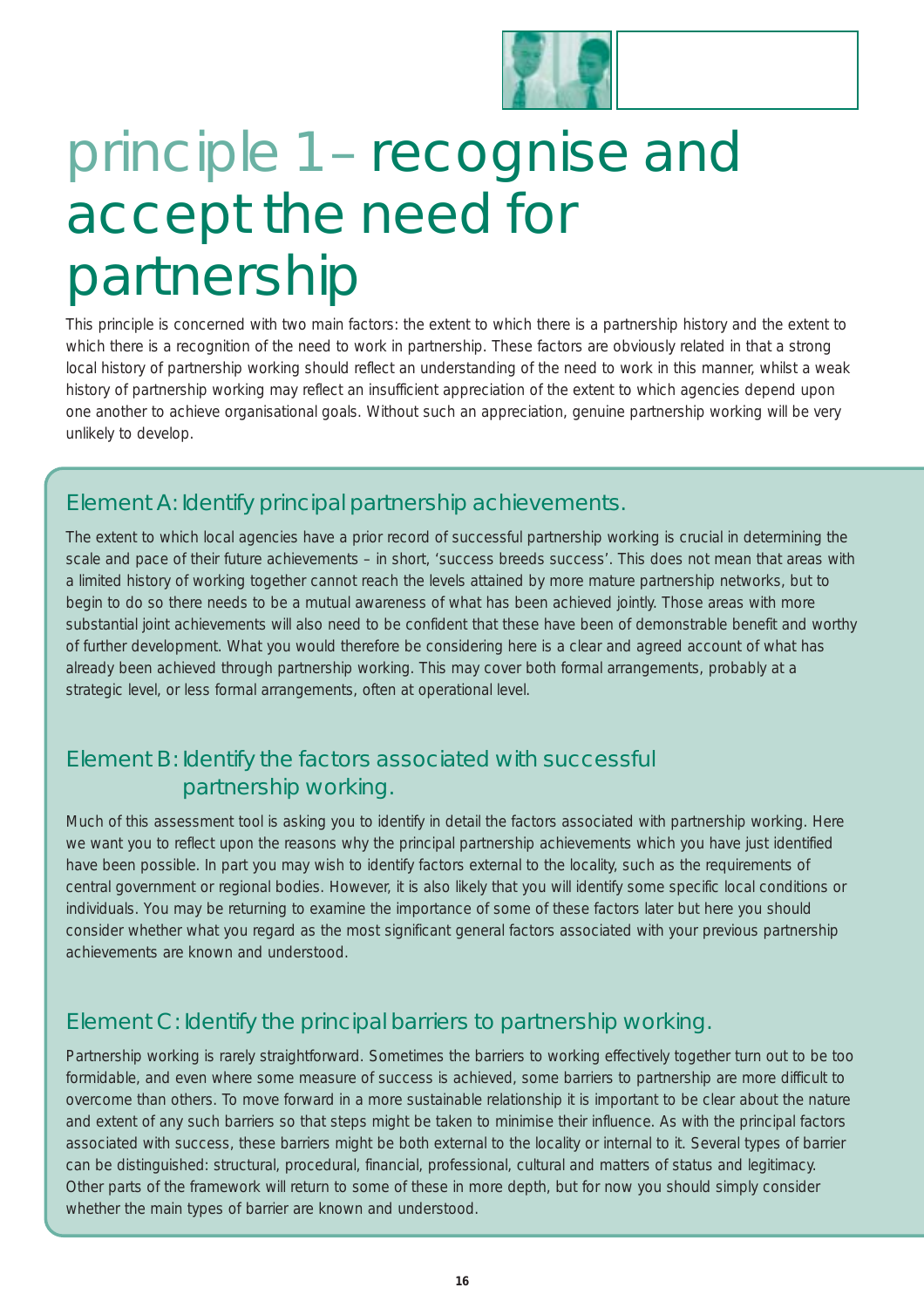### Element D: Acknowledge whether the policy context creates voluntary, coerced or mandatory partnership working.

It is important that partners understand the policy context within which partnership working is taking place or proposed. There needs to be a clear recognition of the pressure upon individual partners. In particular, partners must acknowledge that whereas some will enter the partnership entirely voluntarily others may be coerced or even required to do so. It is vital to the success of partnership working that such degrees of pressure – whether local or national – are mutually recognised and understood.

### Element E: Acknowledge the extent of partners' interdependence to achieve some of their goals.

Potential partners need to have an appreciation of their interdependence, without which collaborative problem-solving makes no sense. If there is objectively *no* such interdependence then there is *no* need to work together. If there *is* some interdependence, but this is insufficiently acknowledged or inadequately understood, then further understanding needs to be acquired before any further partnership development can take place.

### Element F: Acknowledge areas in which you are not dependent upon others to achieve your goals.

Not all of an organisation's activities require a contribution from a partner in order to be undertaken effectively. Organisations will normally have some 'core business' which they would expect to undertake with little or no reference to other partners. They would also expect others to acknowledge their legitimacy to operate in a certain field of activity and to define appropriate practice within this field. Without such an understanding there is a danger of partners overstepping the limits of agreed areas of partnership working.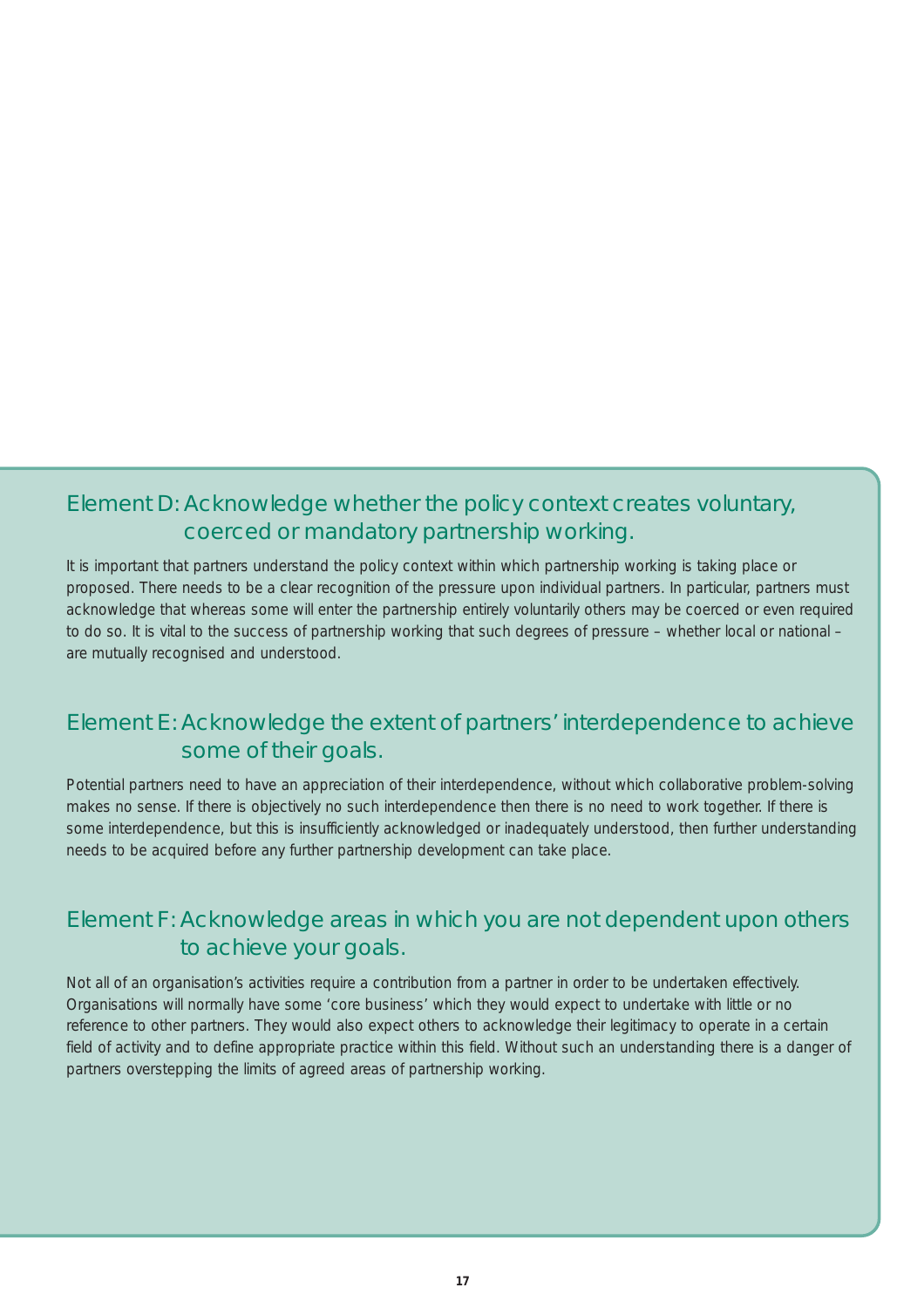

# the six partnership principles

- Principle 1 Recognise and Accept the Need for Partnership
- **• Principle 2 Develop Clarity and Realism of Purpose**
- Principle 3 Ensure Commitment and Ownership
- Principle 4 Develop and Maintain Trust
- Principle 5 Create Clear and Robust Partnership Arrangements
- Principle 6 Monitor, Measure and Learn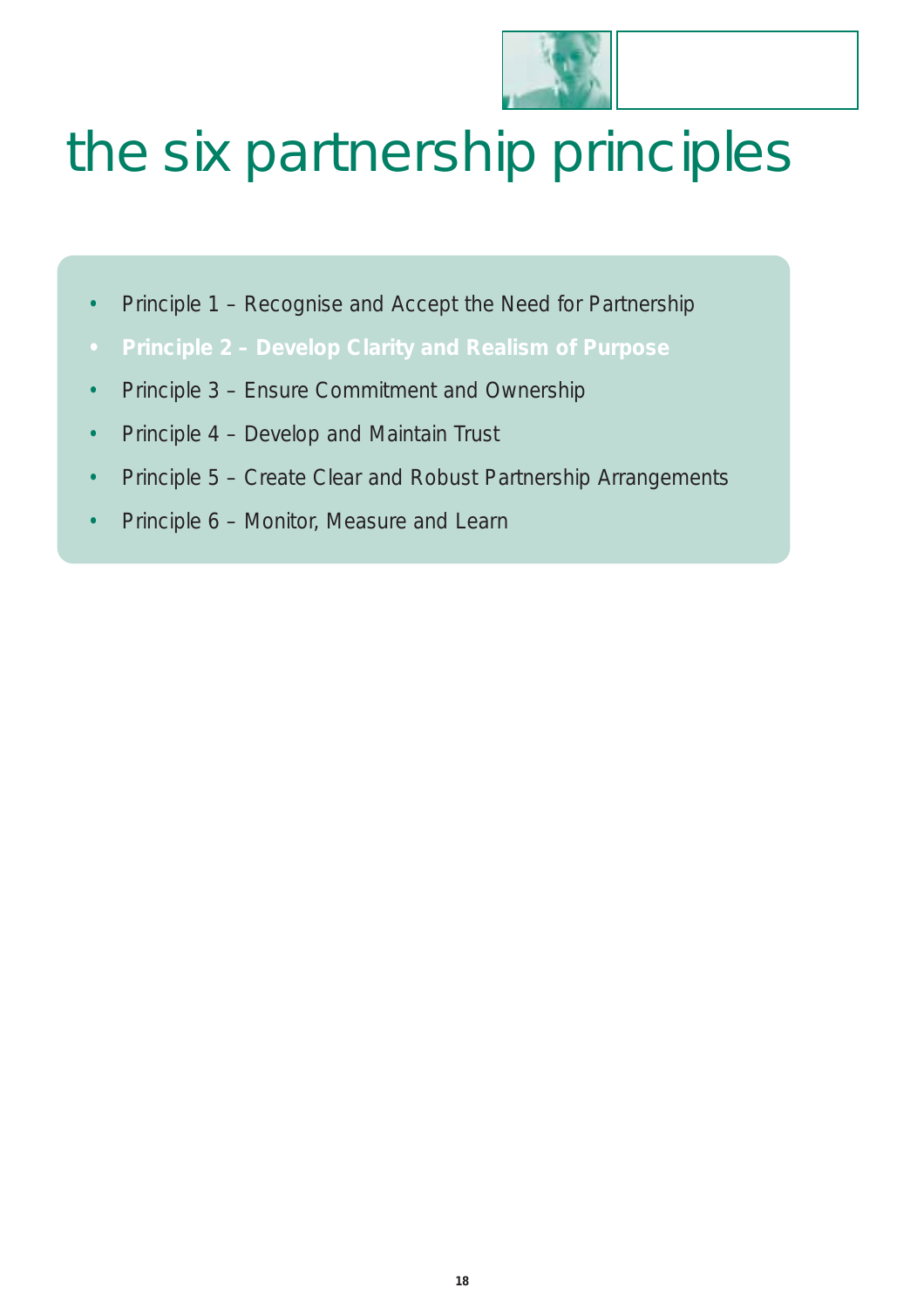# principle 2: develop clarity and realism of purpose

### Elements of the principle

- A. Ensure that the partnership is built on shared vision, shared values and agreed service principles.
- B. Define clear joint aims and objectives.
- C. Ensure joint aims and objectives are realistic.
- D. Ensure that the partnership has defined clear service outcomes.
- E. Partners' reasons for engaging in the partnership are understood and accepted.
- F. Focus partnership effort on areas of likely success.

# rapid partnership profile

| To what extent do you agree with each of the following six<br>statements in respect of the Partnership which is the subject of<br>this assessment exercise as a whole? | agree<br>strongly | agree | disagree | disagree<br>strongly | Comments |
|------------------------------------------------------------------------------------------------------------------------------------------------------------------------|-------------------|-------|----------|----------------------|----------|
| Our partnership has a clear vision, shared values and agreed<br>$\bullet$<br>service principles.                                                                       |                   |       |          |                      |          |
| We have clearly defined joint aims and objectives.<br>۰                                                                                                                |                   |       |          |                      |          |
| These joint aims and objectives are realistic.                                                                                                                         |                   |       |          |                      |          |
| The partnership has defined clear service outcomes.<br>٠                                                                                                               |                   |       |          |                      |          |
| The reason why each partner is engaged in the partnership is<br>$\bullet$<br>understood and accepted.                                                                  |                   |       |          |                      |          |
| We have identified where early partnership success is most likely.<br>$\bullet$                                                                                        |                   |       |          |                      |          |
| Scores                                                                                                                                                                 |                   |       |          |                      | Total:   |

Scoring Key: Strongly Agree 4; Agree 3; Disagree 2; Strongly Disagree 1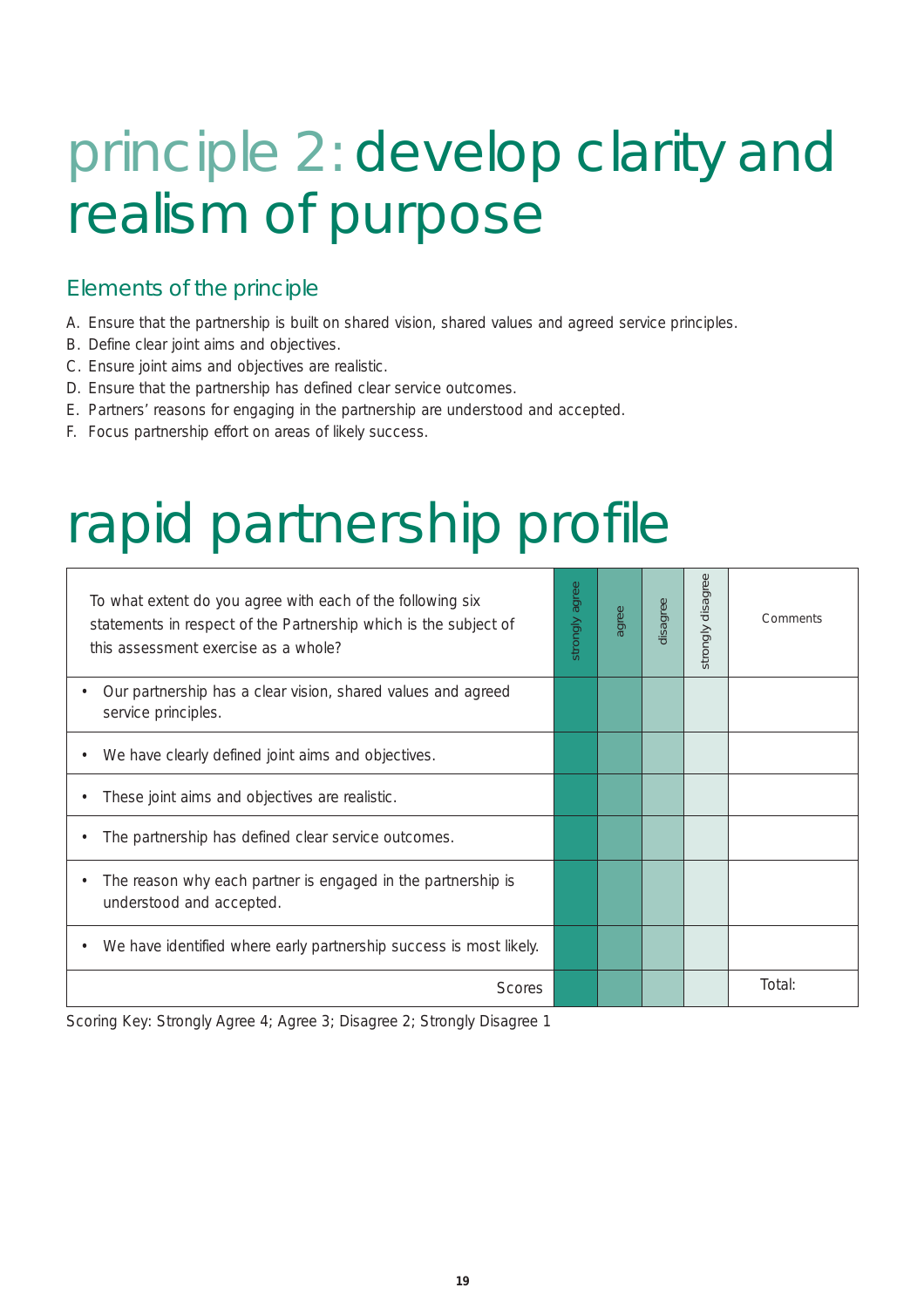

# principle 2 – develop clarity and realism of purpose

This stage of the assessment assumes that there is a consensus amongst partners on the desirability and importance of joint working. This second principle is concerned with two broad initial areas of 'scoping'. First, considering whether the partners have sufficient common ground to work together, both in terms of a broad set of shared understandings as well as more specific aims and objectives. Second, ensuring that the aims and objectives of the partnership are realistic.

### Element A: Ensure that the partnership is built on shared vision, shared values and agreed service principles.

Most approaches to partnership working take it for granted that an explicit statement of shared vision based upon jointly held values is a prerequisite to success. There may be some scope for deciding whether these conditions need to be in place at the outset of a partnership, or if they can be developed and refined as work proceeds. It has been normal practice for several years to identify the values and principles upon which service developments are based. Even though these are often couched at a very general level, they give some initial indication of the extent to which separate agencies have sufficient in common to sustain a long-term relationship. Values and principles may not need to be too explicit – they can express direction without necessarily declaring the intent to follow it. Indeed, it may be that for a starting point, a broad vision may be more likely to generate movement than a detailed blueprint. Where there are clear differences of perspective, these will need to be resolved if further partnership development is to flourish.

#### Element B: Define clear joint aims and objectives.

Once there is sufficient consensus over values and principles, parties need to define more specific aims and objectives. Although some ambiguity may initially help to generate commitment where clarity may be too threatening, these aims need to be clear enough for all of the partners to be confident of their meaning – goals which lack such clarity will diminish enthusiasm and commitment. Working together on this task should serve several purposes: provide a focus around which agencies can cohere; help to clarify boundaries and commitments; define more clearly the scale and scope of joint work; and provide a framework for the regulation of joint arrangements.

### Element C: Ensure joint aims and objectives are realistic.

Aims and objectives which are not realistically capable of attainment will soon diminish enthusiasm for partnership. The notion of collaborative capacity is relevant here, and refers to the level and degree of activity a partnership arrangement is able to sustain without any partner losing commitment. This is related not only to the tangible resources (such as funding) which are central to collaboration, but also to such less tangible resources as status or autonomy. Demands can both exceed and fall short of thresholds of capacity. An underestimate can mean that a committed collaborative effort is confined to marginal tasks, while an overestimate can lead to unrealistic expectations of what can be achieved and within what timescale.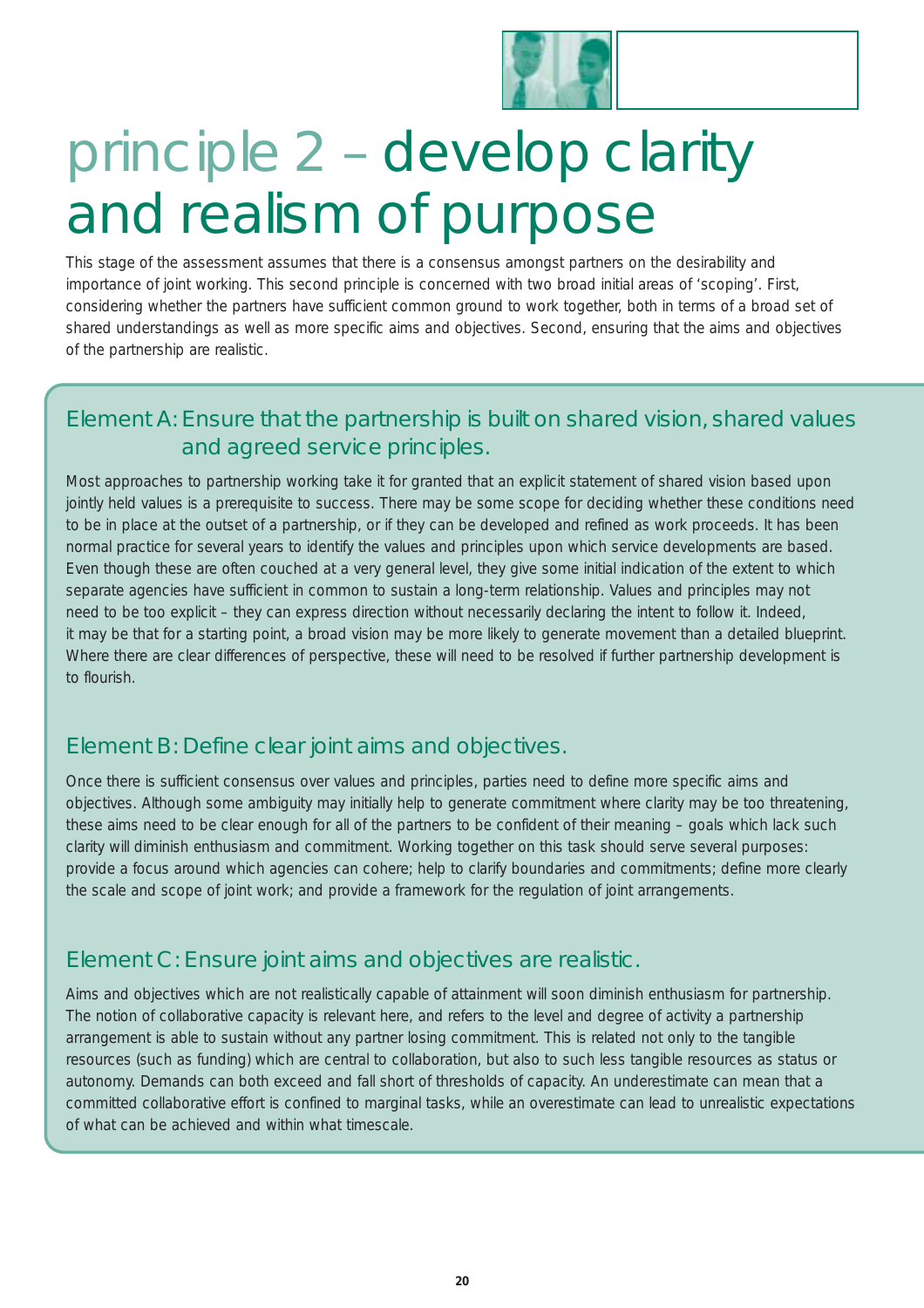### Element D: Ensure that the partnership has defined clear service outcomes.

In service delivery partnerships, aims and objectives traditionally have been expressed in terms of service inputs or outputs. It is important that such aims and objectives are also expressed as outcomes for service recipients. There needs to be a clear indication of how it is intended that partnership working will lead to these improved outcomes.

#### Element E: Partners' reasons for engaging in the partnership are understood and accepted.

It is vital to the success of partnership working that, amongst the partners, there is an understanding and acceptance of why each partner is engaged in the partnership. This may be blunt self-interest or narrow organisational pressure. It may, on the other hand, be an acknowledgement of a shared interest and collective purpose. Whatever the reason, partnership working can flounder if based on partner motivations and purposes that are misunderstood.

#### Element F: Focus partnership effort on areas of likely success.

Partnership is likely to be particularly fragile in the early stages, if only because it may imply a threat to existing boundaries and practices. It may therefore be necessary for partnership ventures to be alert to threats to their progress, and to acknowledge that change will not be accomplished quickly or simply. In the face of this long-term task, it is useful to look for 'quick wins' and 'small wins'. However, it is also important to relate any such 'small wins' to 'big wins'. A big win is a major gain that may reflect the scale of the task or the scope of planning activity but may also be one accomplished in the face of substantial opposition. A small win, on the other hand, rarely involves substantial risk, but can be informed by a sense of strategic direction which can add up to a big win over time through a series of 'small wins'. This is the notion of 'think big and act small'.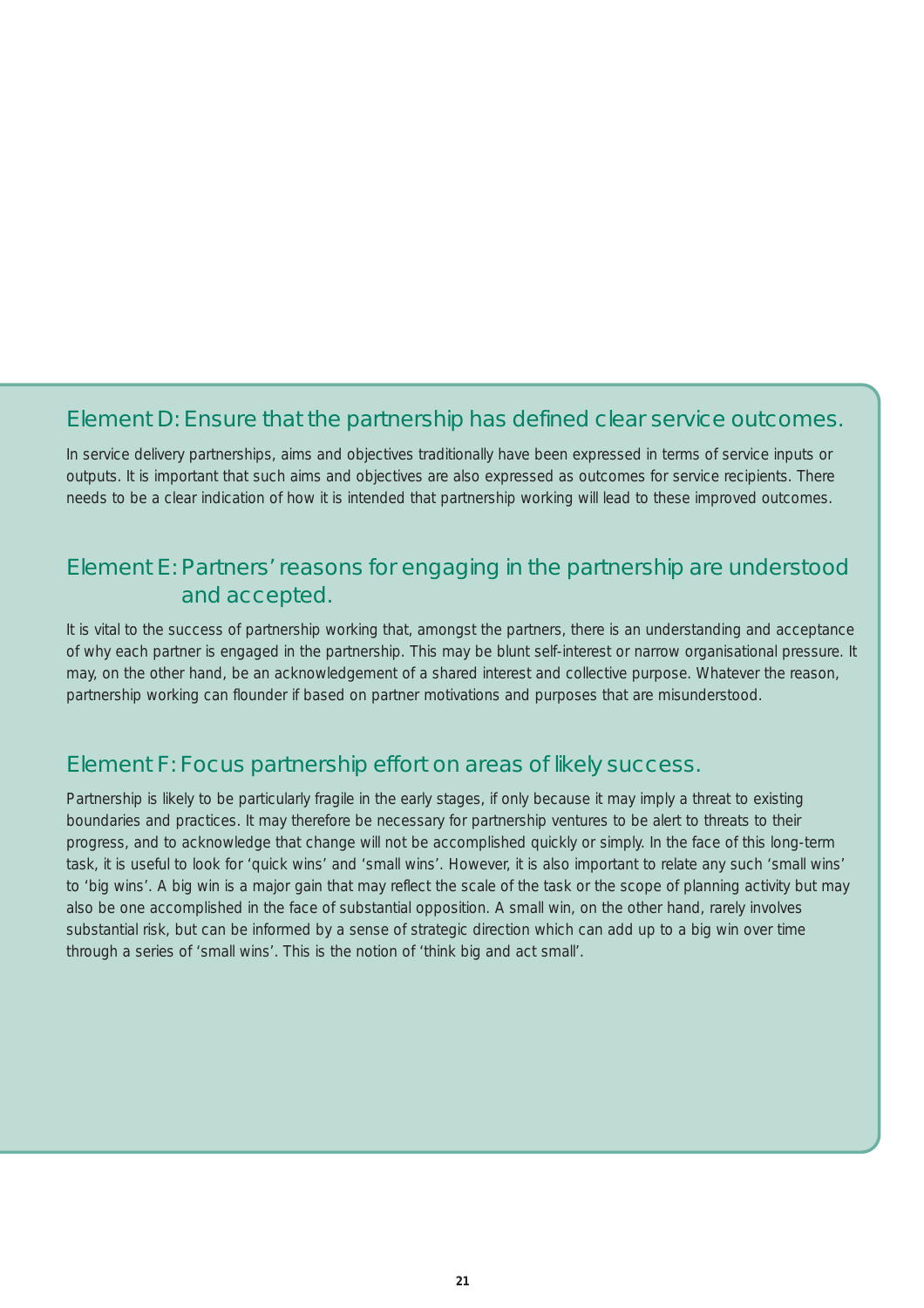

# the six partnership principles

- Principle 1 Recognise and Accept the Need for Partnership
- Principle 2 Develop Clarity and Realism of Purpose
- **• Principle 3 Ensure Commitment and Ownership**
- Principle 4 Develop and Maintain Trust
- Principle 5 Create Clear and Robust Partnership Arrangements
- Principle 6 Monitor, Measure and Learn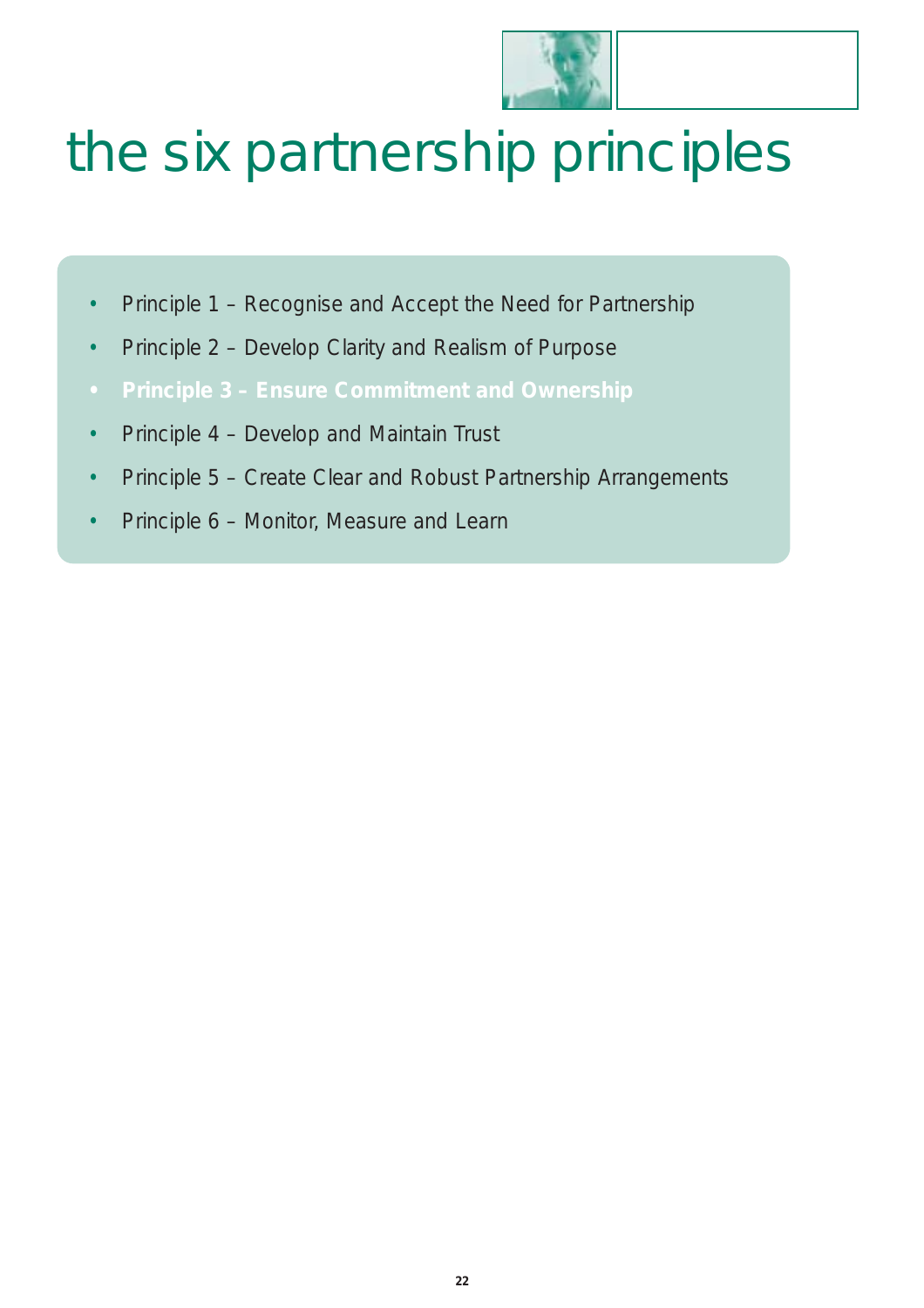# principle 3: ensure commitment and ownership

### Elements of the principle

- A. Ensure appropriate seniority of commitment.
- B. Secure widespread ownership within and outside partner organisations.
- C. Ensure sufficient consistency of commitment.
- D. Recognise and encourage individuals with networking skills.
- E. Ensure that partnership working is not dependent for success solely upon these individuals.
- F. Reward partnership working and discourage and deal with those not working in partnership.

### rapid partnership profile

| To what extent do you agree with each of the following six<br>statements in respect of the Partnership which is the subject of<br>this assessment exercise as a whole? | agree<br>strongly | agree | disagree | strongly disagree | Comments |
|------------------------------------------------------------------------------------------------------------------------------------------------------------------------|-------------------|-------|----------|-------------------|----------|
| There is a clear commitment to partnership working from the<br>most senior levels of each partnership organisation.                                                    |                   |       |          |                   |          |
| There is widespread ownership of the partnership across and<br>within all partners.                                                                                    |                   |       |          |                   |          |
| Commitment to partnership working is sufficiently robust to<br>withstand most threats to its working.                                                                  |                   |       |          |                   |          |
| The partnership recognises and encourages networking skills.                                                                                                           |                   |       |          |                   |          |
| The partnership is not dependent for its success solely upon<br>individuals with these skills.                                                                         |                   |       |          |                   |          |
| Not working in partnership is discouraged and dealt with.                                                                                                              |                   |       |          |                   |          |
| <b>Scores</b>                                                                                                                                                          |                   |       |          |                   | Total:   |

Scoring Key: Strongly Agree 4; Agree 3; Disagree 2; Strongly Disagree 1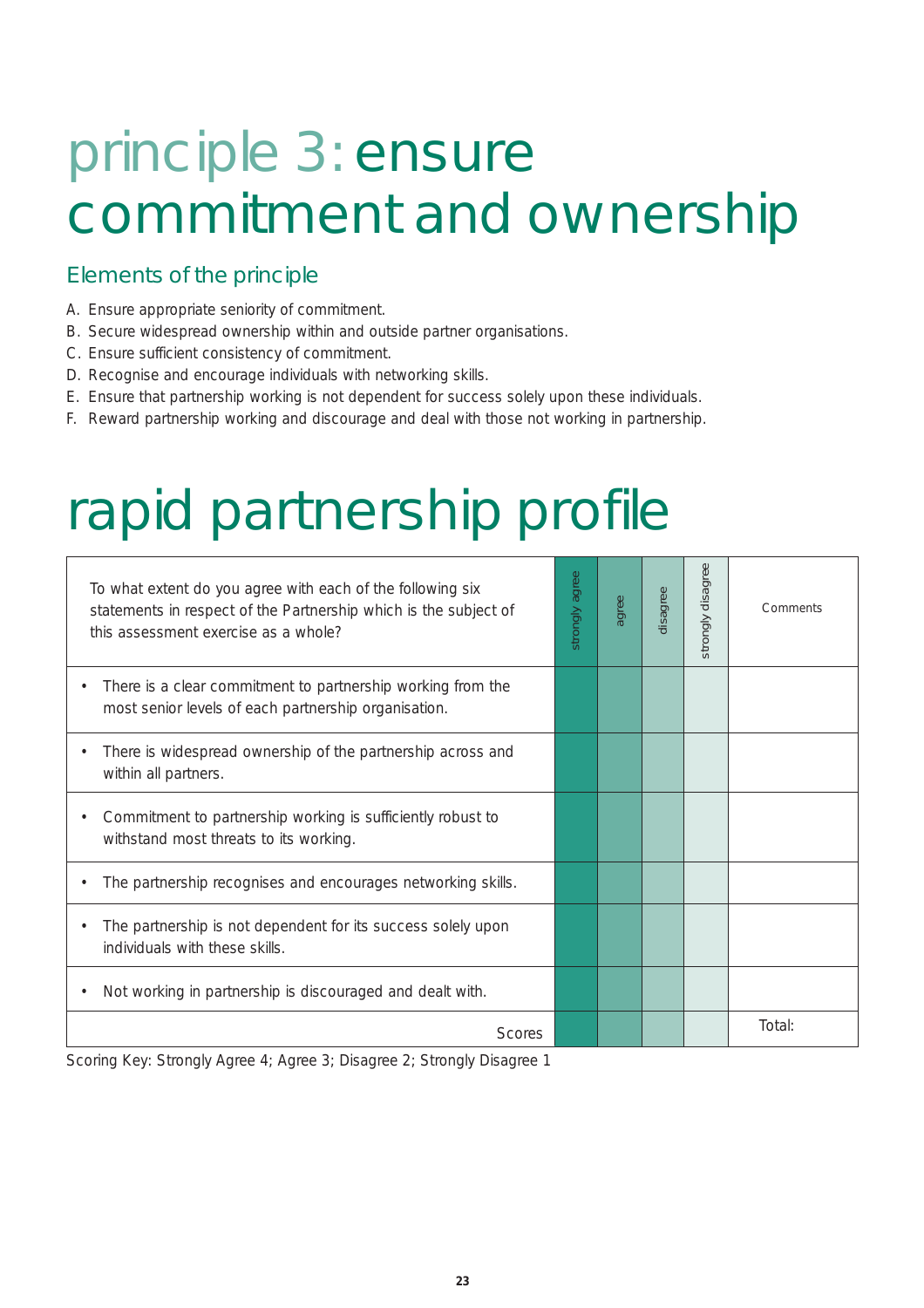

# principle 3 – ensure commitment and ownership

Partnership working cannot be guaranteed to be characterised by either spontaneous growth or self-perpetuation, therefore the understandings and agreements developed through the first two principles will need to be supported and reinforced. This Principle is concerned with the ways in which this can be done. It is concerned with ensuring that across the partners there is a widespread commitment to, and ownership of, partnership working; and, especially, a sufficiently senior commitment.

### Element A: Ensure appropriate seniority of commitment.

Organisational commitment to partnership working is more likely to be sustained where there is individual commitment to the venture from the most senior levels of the respective organisations. Without this, it is possible that the efforts of partnership enthusiasts holding middle and lower level positions will become marginalised and perceived as unrelated to the 'real' core business of each separate agency. Ideally, this senior inter-agency commitment will reflect, or develop into, personal connections between key decision-makers, therefore helping to cement a culture of trust.

### Element B: Secure widespread ownership within and outside partner organisations.

The above emphasis on the need for seniority of commitment does not imply that wider ownership is any less significant. A well developed strategy on partnership will count for little unless links are made between macro and micro levels of activity. In particular, operational staff often possess the capacity to 'make or break' shared arrangements in that they have considerable contact with outside bodies and often enjoy discretionary powers and considerable day-to-day autonomy from their managers. Inter-professional work implies a willingness to share, and even give up, exclusive claims to specialised knowledge and authority, and to integrate procedures.

### Element C: Ensure sufficient consistency of commitment.

Commitment, at whatever level in the organisation, needs to be consistent. This is part of the process of building up sustainable relationships which will have an enduring presence. Where there is an inconsistent attitude towards partnership working such as taking unilateral action to change, or withdraw from, joint agreements, the [short-term and longer-term] consequences could be considerable. In the short term the specific partnership venture will clearly be at risk, but more significantly there will be a longer-term view that partnership working must be of marginal concern if it appears to attract only limited or sporadic commitment.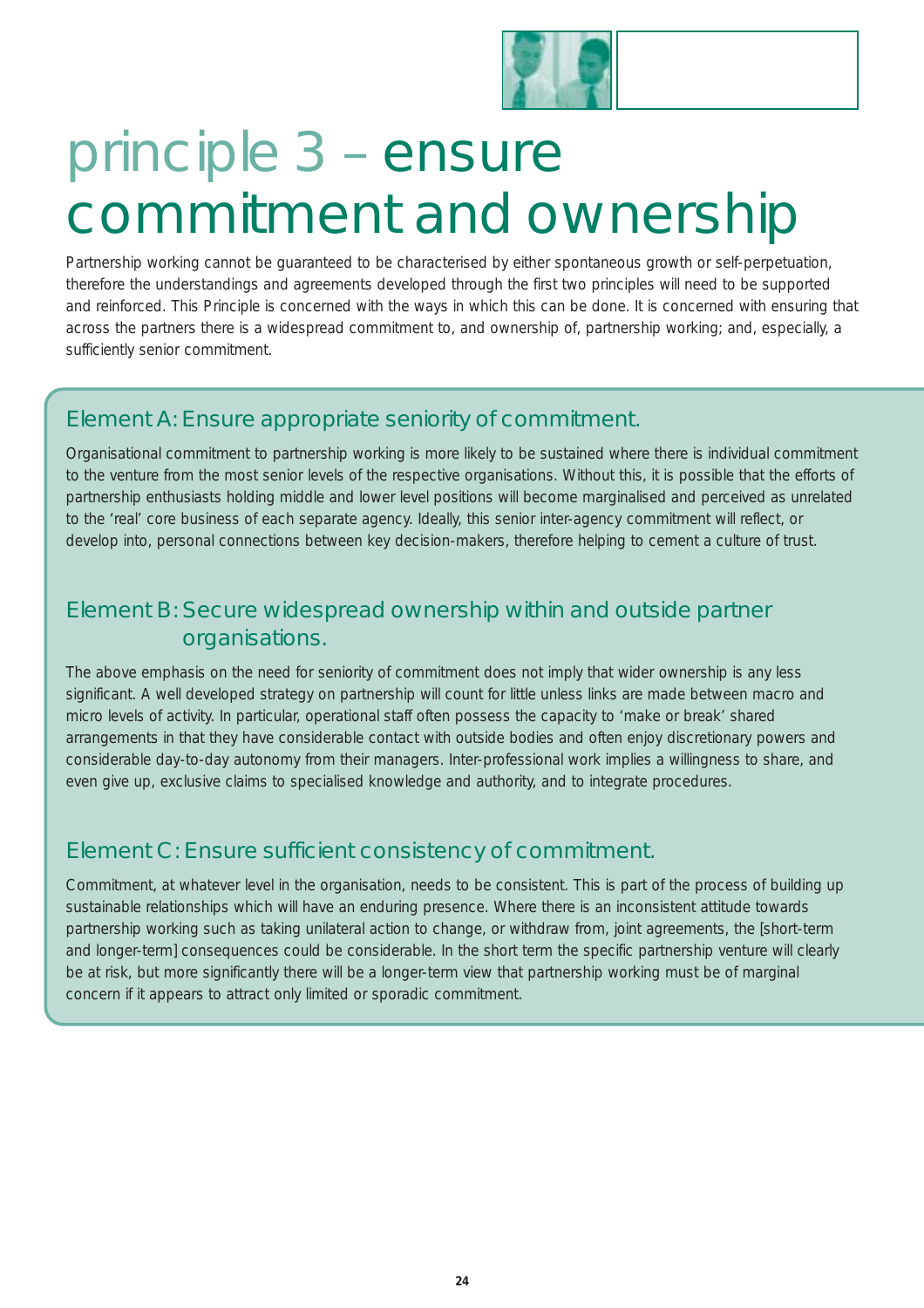#### Element D: Recognise and encourage individuals with networking skills.

There is widespread evidence of the importance to collaborative working of individuals who are skilled at mapping and developing interpersonal policy networks across agencies. The characteristics which best underpin the skills and legitimacy of such 'networkers' include both technical or competency-based factors, as well as social and interpersonal skills. Apart from an essential aptitude for working across organisational, professional and service boundaries, such characteristics include: a perception by others as having sufficient legitimacy to assume the role; being perceived as unbiased and able to manage multiple points of view; a sense of the critical issues and first steps which need to be taken; and political skills which encourage others to take risks.

#### Element E: Ensure that partnership working is not dependent for success solely upon these individuals.

Problems can arise if partnership working becomes too reliant on the networking skills of such individuals. These problems become most apparent when these individuals leave. Accordingly, it is important that ways are found not only to sustain the partnership-wide relationships developed by these individuals but to develop their cross-boundary working so that it becomes increasingly established organisational behaviour.

### Element F: Reward partnership working and discourage and deal with those not working in partnership.

Not all organisations willingly engage in partnership working on a voluntary basis – it has few or no qualities of spontaneous growth. In such situations it may be necessary to devise ways of encouraging reluctant agencies into a partnership, either through the use of sanctions or rewards. Both organisations and individuals need to see that there are incentives for partnership working and disincentives for not working collaboratively.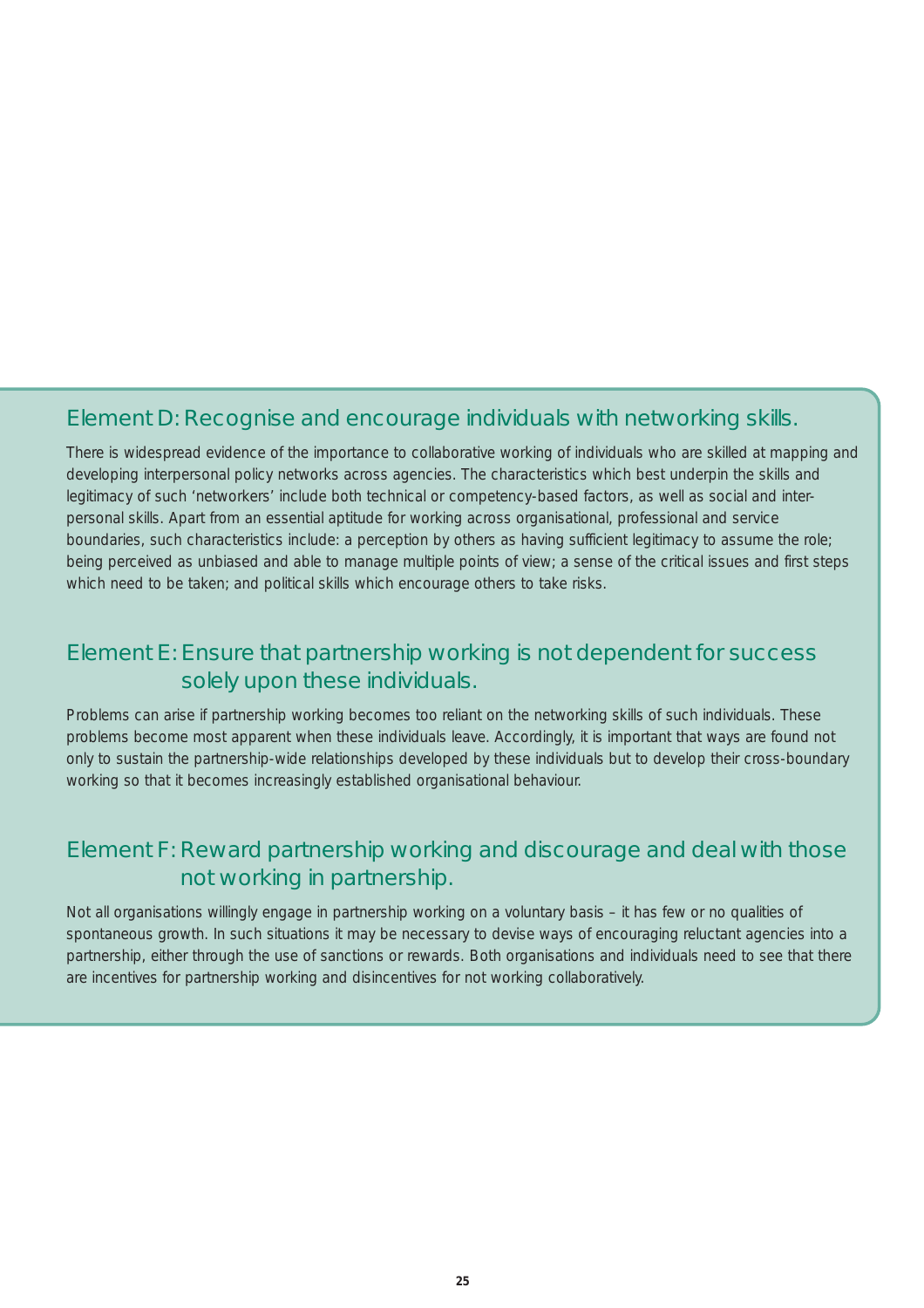

# the six partnership principles

- Principle 1 Recognise and Accept the Need for Partnership
- Principle 2 Develop Clarity and Realism of Purpose
- Principle 3 Ensure Commitment and Ownership
- **Principle 4 Develop and Maintain Trust**
- Principle 5 Create Clear and Robust Partnership Arrangements
- Principle 6 Monitor, Measure and Learn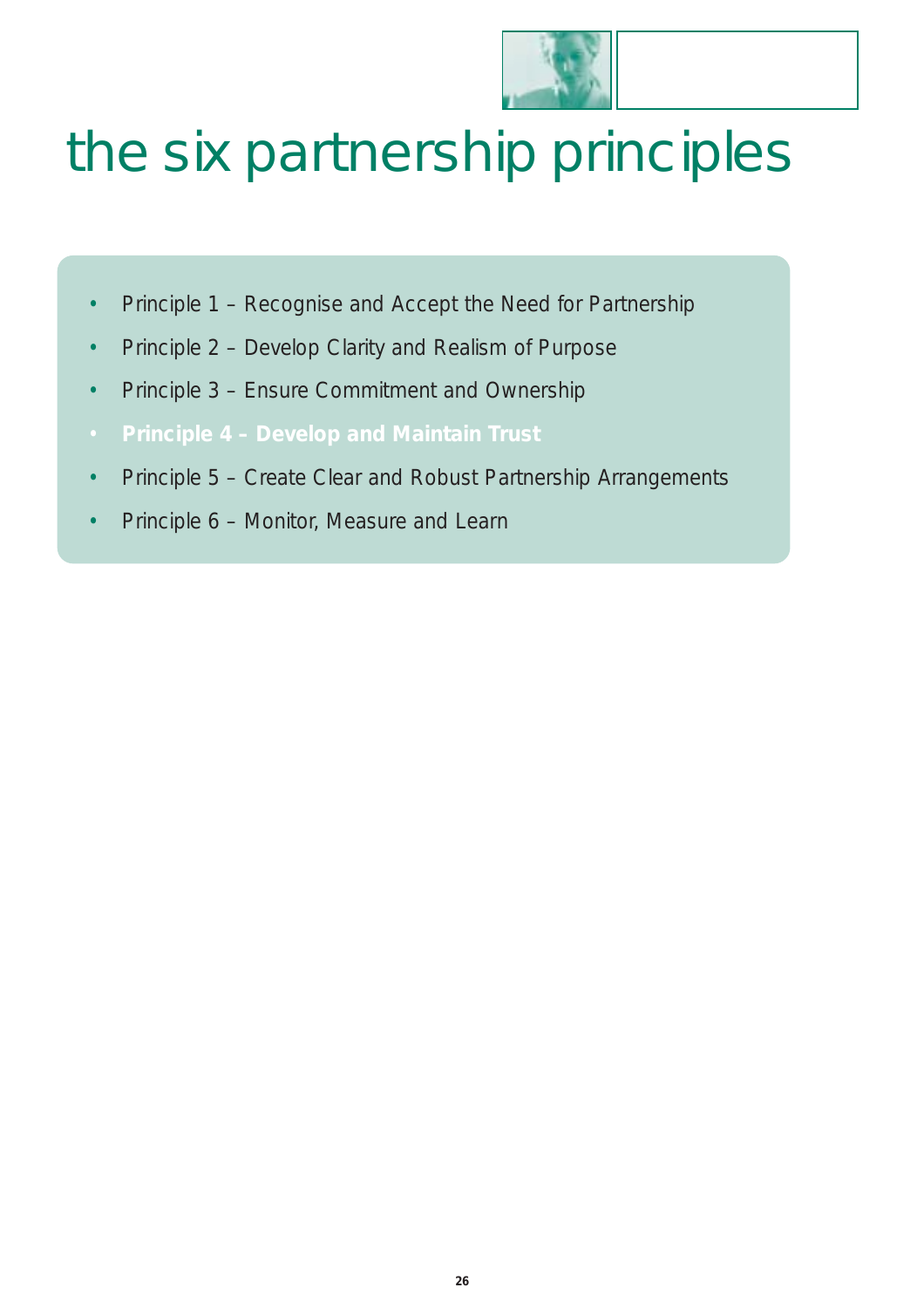# principle 4: develop and maintain trust

### Elements of the principle

- A. Ensure each partner's contribution is equally recognised and valued.
- B. Ensure fairness in the conduct of the partnership.
- C. Ensure fairness in distribution of partnership benefits.
- D. Ensure the partnership is able to sustain a sufficient level of trust to survive external problems which create mistrust elsewhere.
- E. Trust built up within partnerships needs to be high enough to encourage significant risk taking.
- F. Ensure that the right people are in the right place at the right time.

# rapid partnership profile

| To what extent do you agree with each of the following six<br>statements in respect of the Partnership which is the subject of<br>this assessment exercise as a whole? | strongly agree | agree | disagree | strongly disagree | Comments |
|------------------------------------------------------------------------------------------------------------------------------------------------------------------------|----------------|-------|----------|-------------------|----------|
| The way the partnership is structured recognises and values<br>٠<br>each partner's contribution.                                                                       |                |       |          |                   |          |
| The way the partnership's work is conducted appropriately<br>٠<br>recognises each partner's contribution.                                                              |                |       |          |                   |          |
| Benefits derived from the partnership are fairly distributed<br>٠<br>among all partners.                                                                               |                |       |          |                   |          |
| There is sufficient trust within the partnership to survive any<br>$\bullet$<br>mistrust that arises elsewhere.                                                        |                |       |          |                   |          |
| Levels of trust within the partnership are high enough to<br>$\bullet$<br>encourage significant risk-taking.                                                           |                |       |          |                   |          |
| The partnership has succeeded in having the right people in<br>the right place at the right time to promote partnership working.                                       |                |       |          |                   |          |
| <b>Scores</b>                                                                                                                                                          |                |       |          |                   | Total:   |

Scoring Key: Strongly Agree 4; Agree 3; Disagree 2; Strongly Disagree 1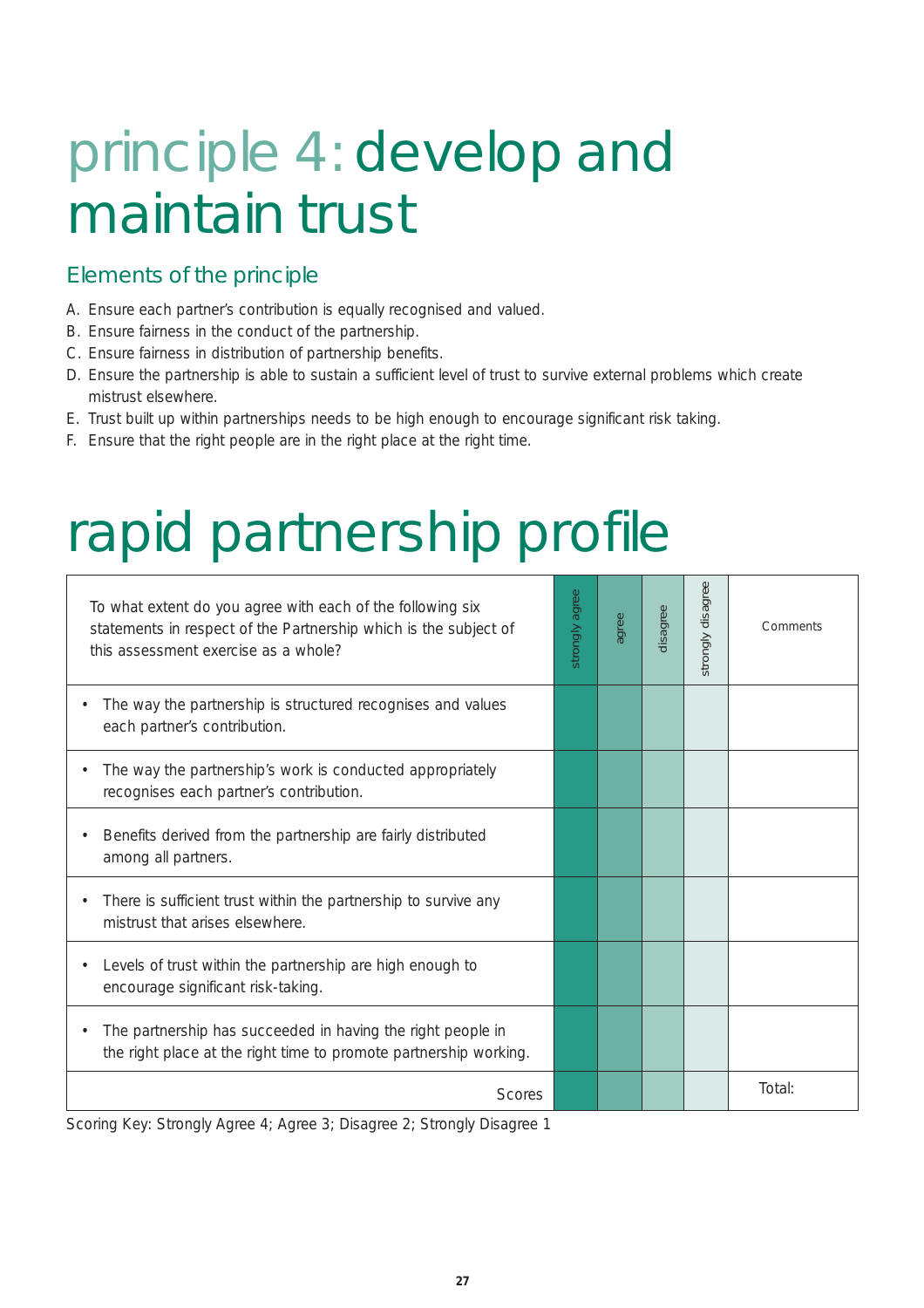

# principle 4 – develop and maintain trust

This is simultaneously the most self-evident and most elusive of the principles which underpin successful partnership working. Although joint working is possible with little trust amongst those involved, the development and maintenance of trust is the basis for the closest, most enduring and most successful partnerships. At whatever level – organisational, professional, individual – the more trust there is the better will be the chances for healthy partnership. Needless to say, the history of joint working in many areas is characterised by territorial disputes about roles and remits or claims to exclusive professional competence or defensiveness about resources which preclude the development of trust. What each of these six elements spell out is the need to develop an openness in the pursuit of broad, collective interests which foster mutual trust. Trust is, of course, hard won and easily lost.

#### Element A: Ensure each partner's contribution is equally recognised and valued.

The evidence is that partnerships work best where each partner's contribution is recognised and valued in the way the partnership is structured, irrespective of some having more of some resources than others. The resources which each brings are different and not always readily quantifiable. Voluntary organisations, for example, may bring information (about service need or successful service provision), experience and expertise, or legitimacy, by representing particular groups. Ensuring equal treatment means ensuring, for example, that in its governance arrangements the partnership avoids having 'senior' and 'junior' partners or 'core groups'. If excluded partners feel marginalised from the partnership's core business, suspicion, erosion of trust and lessening of commitment will result.

### Element B: Ensure fairness in the conduct of the partnership.

Fairness in the way partnership work is conducted means creating the opportunity for each party to contribute as much as they wish and in a manner which is appropriate. It means avoiding one or two partners always setting the agenda or defining the language for partnership working; or hosting and chairing meetings at times and places of their convenience; or dictating agendas, priorities, timescale etc. Clearly some of this is inevitable where individual partners have particular legal responsibilities or a preponderance of particular resources. However, this should not preclude fairness to all partners irrespective of size.

### Element C: Ensure fairness in distribution of partnership benefits.

Although each partner to the partnership 'signs up' to collective aims and objectives they may also aim to secure some benefits of their own. The latter should be transparent (see Principle 2 above), as should the benefits that accrue to individual partners from their collective efforts. Fairness means some sharing of such benefits: those accruing to one partner should neither be disproportionate nor unduly at the expense of another. However, partnerships cannot be uniformly about 'win-win' solutions for all. On the contrary, the health of any partnership can be measured in terms of the 'sacrifice' which one partner is prepared to make for the collective good, i.e. the willingness to subsume self-interest to general interest. The mutual acknowledgement and acceptance of such 'altruism' helps to build trust and cement partnership.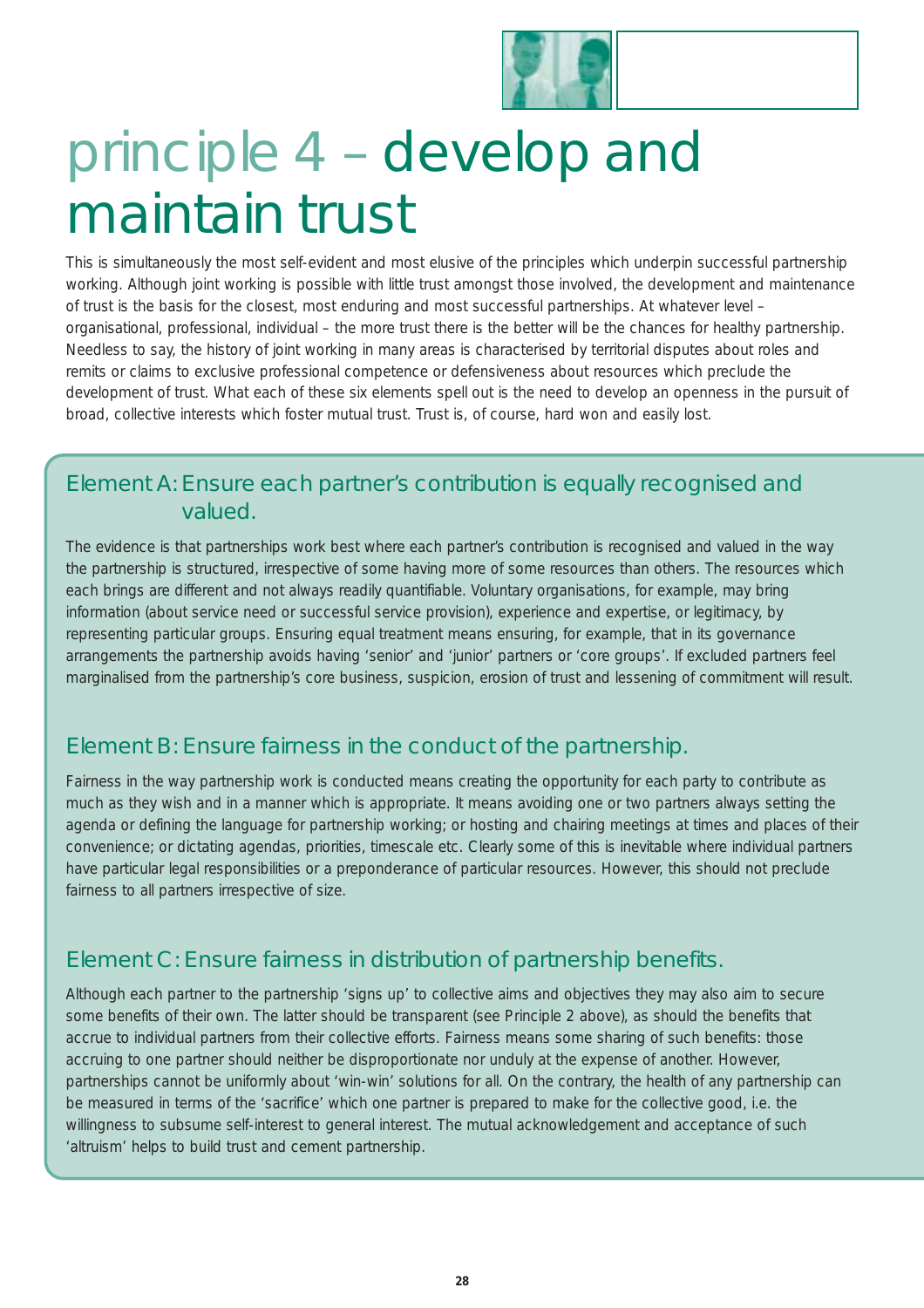### Element D: Ensure the partnership is able to sustain a sufficient level of trust to survive external problems which create mistrust elsewhere.

However enthusiastic and committed the partners there will be occasions when the commitment is threatened by problems 'outside' the partnership, i.e. not directly associated with the business of the partnership, but nevertheless affect individual partner's contribution to it – maybe they cannot invest the same amount of staff time. Simple rules again apply, i.e. openness and honesty: 'We are still as committed as ever to the goals, aims and objectives of the partnership but we will have, temporarily, to re-direct/re-invest our time, effort and resources to dealing with our current "local" difficulty.'

### Element E: Trust built up within partnerships needs to be high enough to encourage significant risk-taking.

One of the truest measures of successful partnership working is that there is sufficient trust amongst the partners for them – and for the partnership as a whole – to take significant risks in pursuit of shared aims and objectives. Such risks most visibly would be in political or financial terms – with one partner, for example, being willing to risk some immediate individual 'loss' for the sake of some longer-term collective gain – but also in particular service developments.

#### Element F: Ensure that the right people are in the right place at the right time.

Although an apparent platitude, this is one of the consistent messages from studies of partnership working. Equally, the obverse is to be avoided: having the wrong people in the wrong place at the wrong time. This element applies at all levels within any organisation. It is as much a commonplace that particular individuals can prevent or hinder partnership development as that they can be important sources of success. There is evidence both of the destructive capacity of the wrong people (i.e. those committed to the pursuit of organisational or professional self-interest) being in the wrong place and the importance to joint working of partnership 'champions' working in the collective interest. Having the right people involved in this way is a matter of careful selection, the exercise of peer pressure and strong performance management. It is also, of course, partly a question of luck.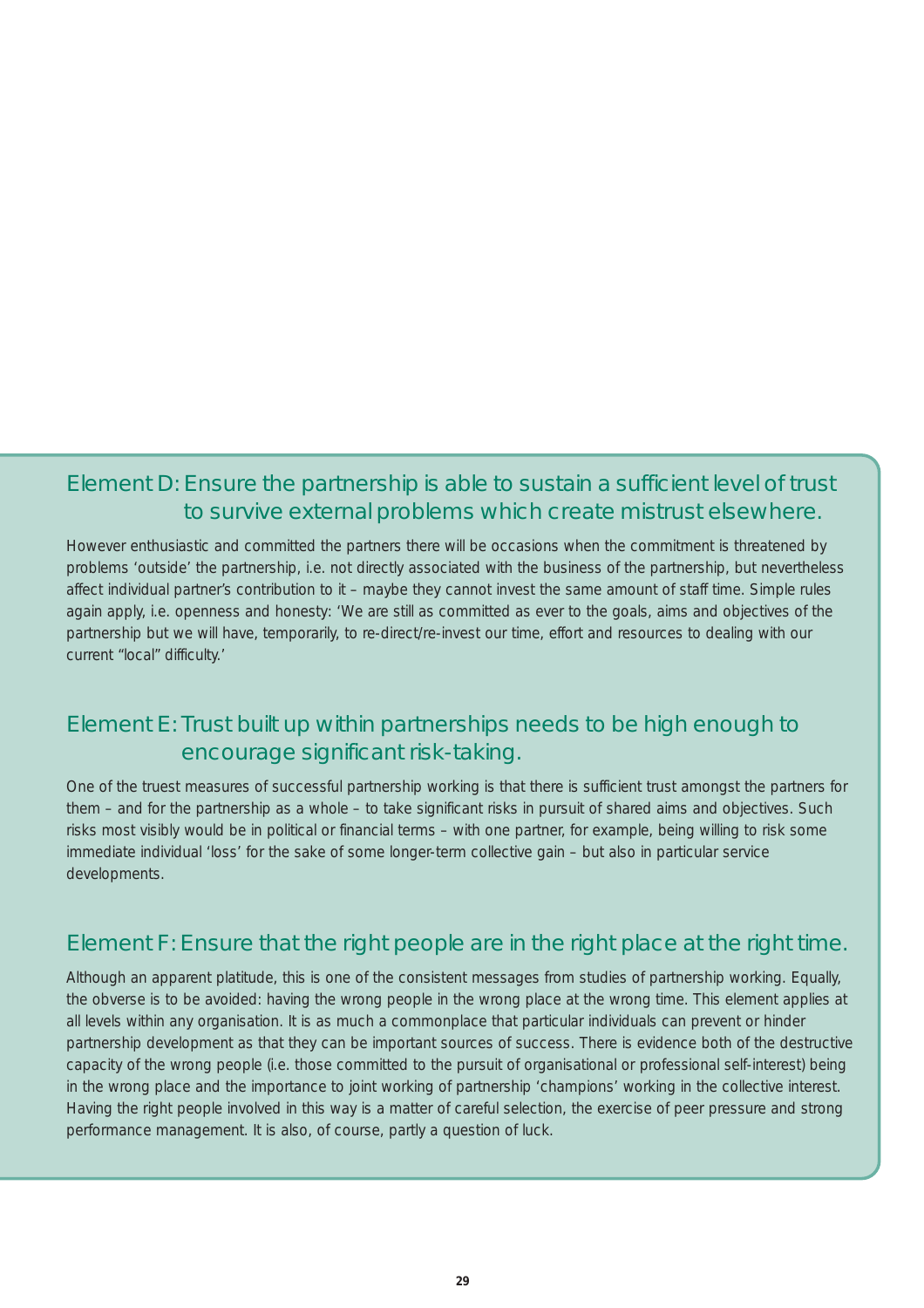

# the six partnership principles

- Principle 1 Recognise and Accept the Need for Partnership
- Principle 2 Develop Clarity and Realism of Purpose
- Principle 3 Ensure Commitment and Ownership
- Principle 4 Develop and Maintain Trust
- **Principle 5 Create Clear and Robust Partnership Arrangements**
- Principle 6 Monitor, Measure and Learn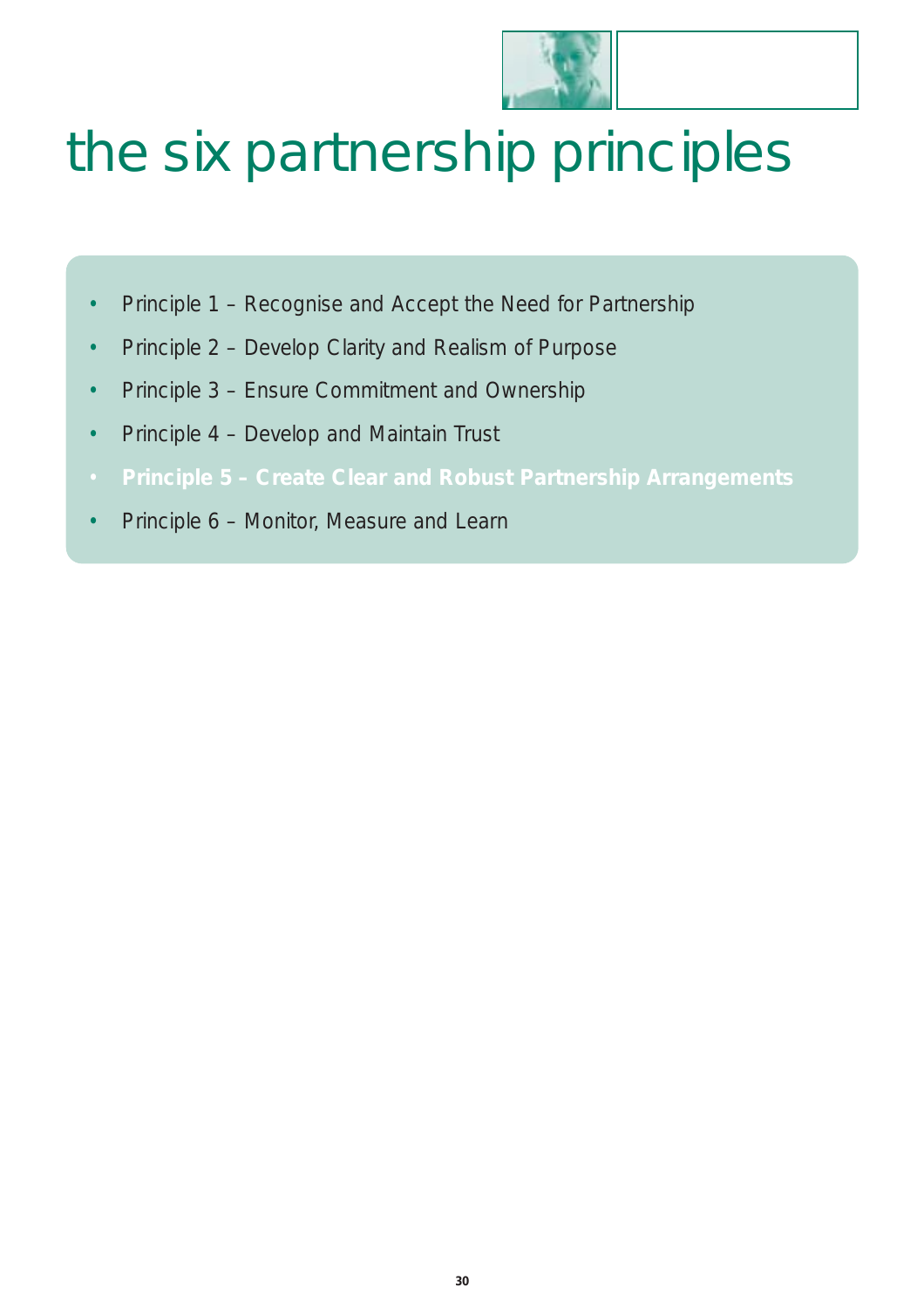### principle 5: create clear and robust partnership arrangements

#### Elements of the principle

- A. Transparency in the financial resources each partner brings to the partnership.
- B. Awareness and appreciation of the non-financial resources each partner brings to the partnership.
- C. Distinguish single from collective responsibilities and ensure they are clear and understood.
- D. Ensure clear lines of accountability for partnership performance.
- E. Develop operational partnership arrangements which are simple, time-limited and task-oriented.
- F. Ensure the prime focus is on process, outcomes and innovation.

### rapid partnership profile

| To what extent do you agree with each of the following six<br>statements in respect of the Partnership which is the subject of<br>this assessment exercise as a whole? | strongly agree | agree | disagree | strongly disagree | Comments |
|------------------------------------------------------------------------------------------------------------------------------------------------------------------------|----------------|-------|----------|-------------------|----------|
| It is clear what financial resources each partner brings to the<br>$\bullet$<br>partnership.                                                                           |                |       |          |                   |          |
| The resources, other than finance, each partner brings to the<br>$\bullet$<br>partnership are understood and appreciated.                                              |                |       |          |                   |          |
| Each partner's areas of responsibility are clear and understood.                                                                                                       |                |       |          |                   |          |
| There are clear lines of accountability for the performance of the<br>$\bullet$<br>partnership as a whole.                                                             |                |       |          |                   |          |
| Operational partnership arrangements are simple, time-limited<br>and task-oriented.                                                                                    |                |       |          |                   |          |
| The partnership's principal focus is on process, outcomes and<br>innovation.                                                                                           |                |       |          |                   |          |
| <b>Scores</b>                                                                                                                                                          |                |       |          |                   | Total:   |

Scoring Key: Strongly Agree 4; Agree 3; Disagree 2; Strongly Disagree 1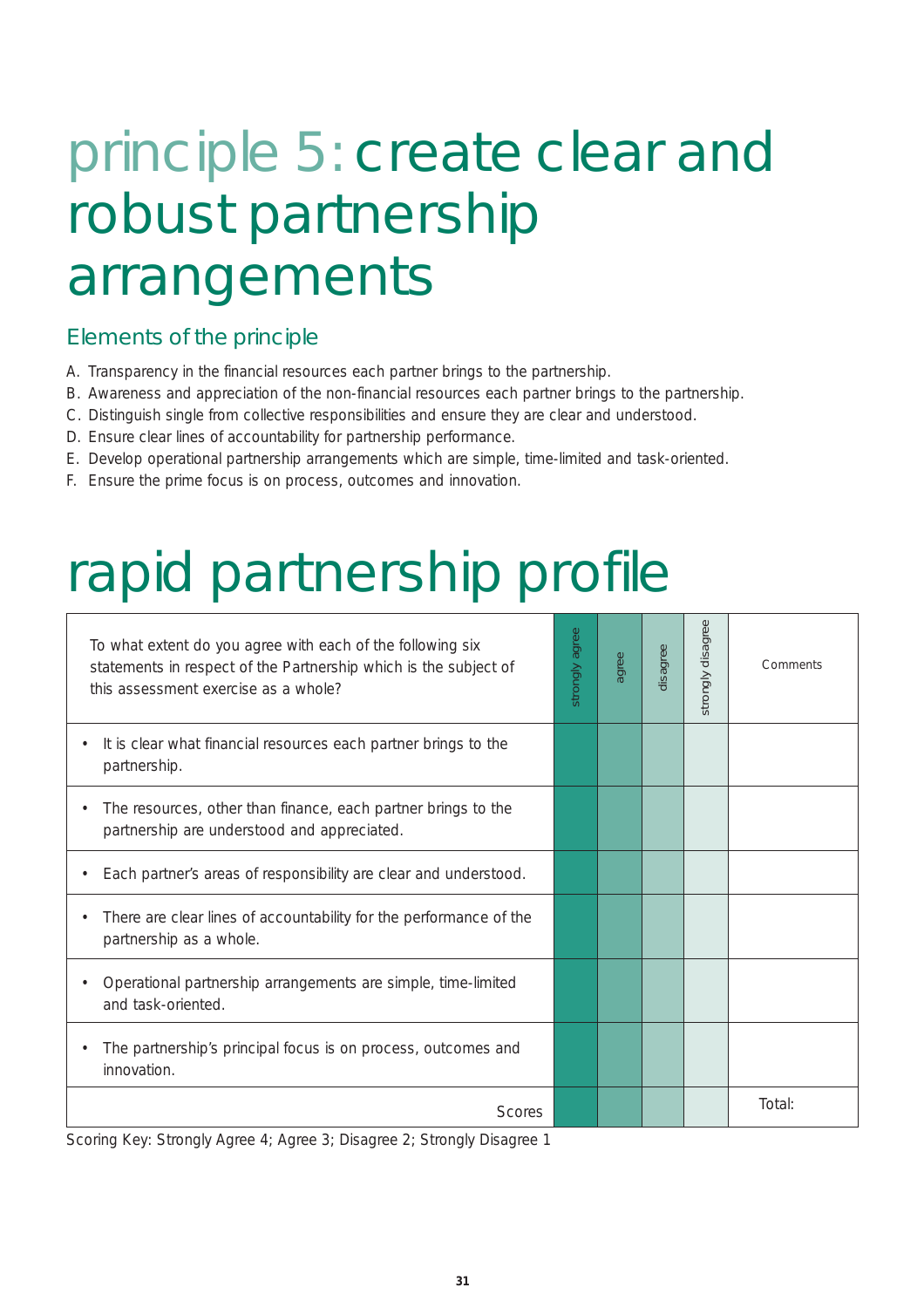

### principle 5: create clear and robust partnership arrangements

This principle refers to the need to ensure that partnership working is not hindered by cumbersome, elaborate and time-consuming working arrangements. The evidence is that unduly complex structures and processes reflect partners' defensiveness about their own interests and uncertainty about degrees of mutual trust. The result of such excess bureaucracy is frustration amongst the partners and a sapping of their enthusiasm for, and commitment to, the partnership. This is doubly the case where – as has often been the case – partnership working is seen as peripheral rather than core business.

Partnership working arrangements thus should be as lean as possible, with generally time-limited and task-oriented joint structures. The two other essential requirements are: (a) a prime focus on processes and outcomes rather than structures and inputs; and (b) clarity about partners' areas of responsibility and lines of accountability.

#### Element A: Transparency in the financial resources each partner brings to the partnership.

Partnerships often founder because partners labour under some misapprehension about what financial resources – both capital and revenue – other partners bring to the table. This needs to be spelt out for a number of reasons. First, there may be uncertainty about how much is devoted by each partner to a specific field of activity. Second, there may be limitations imposed upon partners by their 'parent' organisations as to the use of resources. Finally, there needs to be an understanding of the stability associated with each other's resources, and an appreciation that partnership may have to cope with reductions in previously agreed resource levels. In some respects this mirrors the principles of clarity of purpose and expectation: not just what people or organisations expect to get from the partnership, but also what they are financially able to contribute to it.

#### Element B: Awareness and appreciation of the non-financial resources each partner brings to the partnership.

Resources should be seen as comprising not just finance, but also a host of other potential partnership assets. Some of these will be tangible, such as human resources, facilities and services such as IT. Others are less tangible, and may comprise knowledge, experience, power and legitimacy. Community groups, for example, may have few tangible resources, but their involvement can confer a local legitimacy which could otherwise be lacking. Appreciation, not just awareness, of each partner's contribution to a partnership is an important element in continued commitment and the willingness to invest resources and take risks.

#### Element C: Distinguish single from collective responsibilities and ensure they are clear and understood.

Significant difficulties can arise when partnerships begin to implement jointly agreed plans if there is insufficient clarity about the respective responsibilities of individual partners. Each partner needs to be clear about – and accept – such divisions of responsibility, whether for areas of funding, staffing or service delivery. Without clear delineations of responsibility there is potential for confusion and mistrust. Partnership members need to be able, on the one hand, to show other partners that they are doing their fair share; and, on the other hand, they need to be able to show those within their parent organisation that they haven't given away too much or 'sold out' and 'gone native'.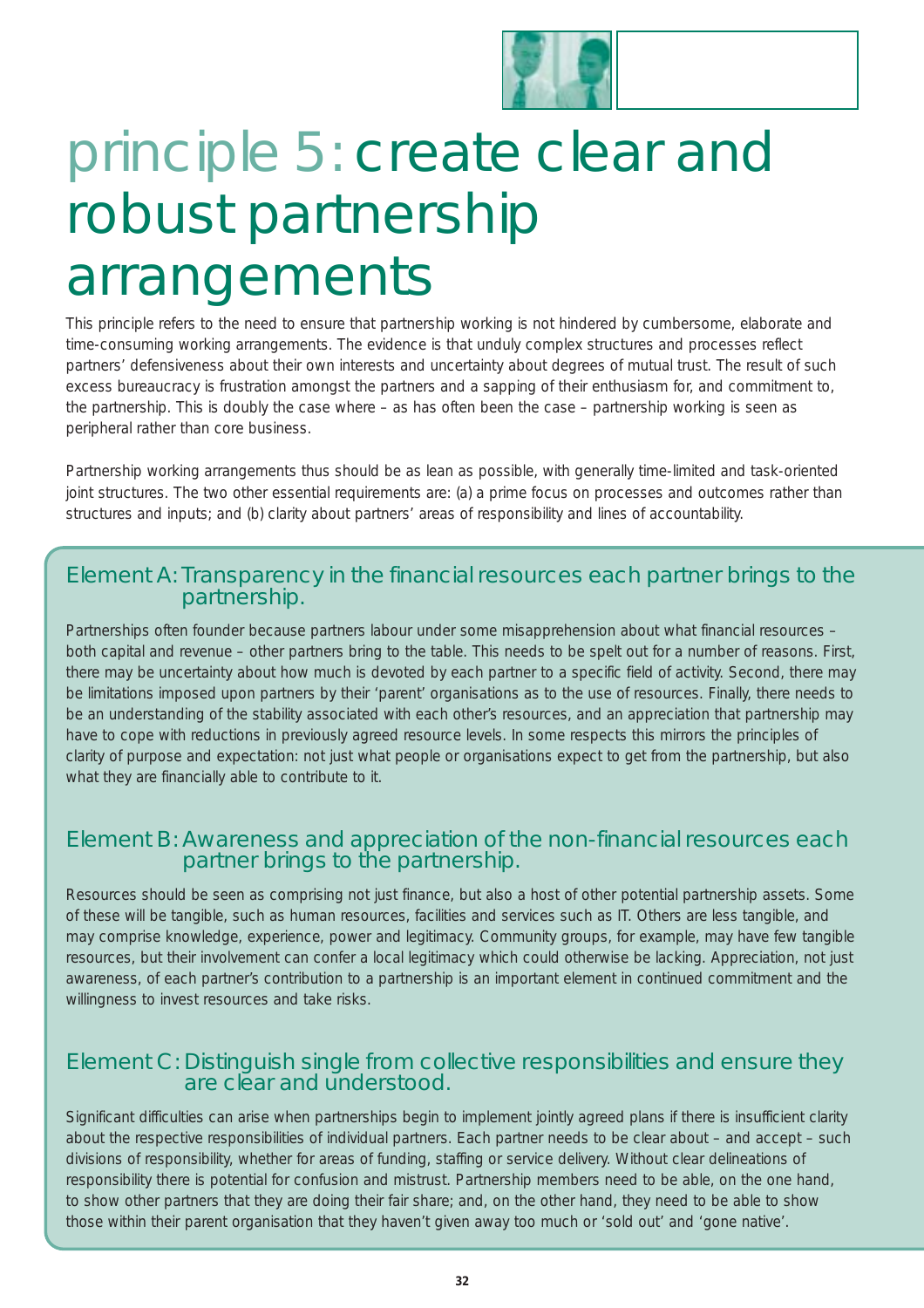#### Element D: Ensure clear lines of accountability for partnership performance.

Clarity about lines of accountability is a dual-faceted requirement. First, those involved need to know how they – and each other – are accountable for partnership work, both to their own organisation and to the partnership as a whole. Second, it is vital that there is clear accountability for the performance of the partnership as a whole – across all partners.

#### Element E: Develop operational partnership arrangements which are simple, time-limited and task-oriented.

Unduly complex or restrictive partnership working arrangements often reflect low levels of trust between partners and caution about 'giving too much away'. Instead arrangements should reflect both urgency and a sharp focus; otherwise there is, all too easily, a sense of drift which saps partners' enthusiasm and commitment.

Such concentration of effort is a maxim that can be applied to single agency working, but is more important in the case of partnership working because: (a) the scope for lack of focus is inherently greater when several partners are involved; and (b) partnership working often exists on the edge of individuals' day-to-day working within their parent organisation.

#### Element F: Ensure the prime focus is on process, outcomes and innovation.

Closely related to the need for structures to be time-limited and task-oriented is the need for the prime focus of partnership working to be processes and outcomes rather than structure and inputs. The importance of this management principle is magnified in the case of partnership working where initial energy can all too easily be diverted into creating structural arrangements which reflect relative resource strength or perceived status.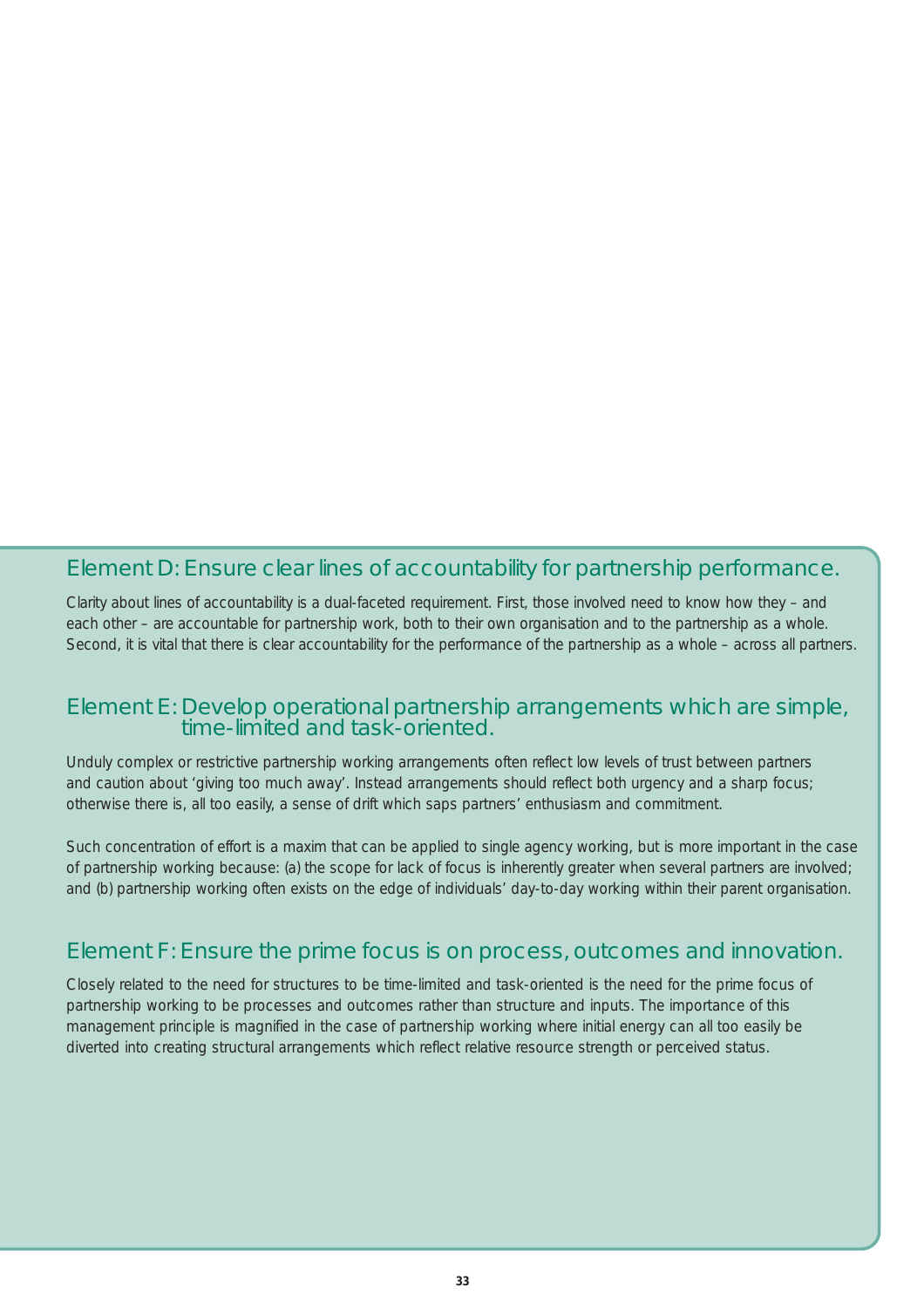

# the six partnership principles

- Principle 1 Recognise and Accept the Need for Partnership
- Principle 2 Develop Clarity and Realism of Purpose
- Principle 3 Ensure Commitment and Ownership
- Principle 4 Develop and Maintain Trust
- Principle 5 Create Clear and Robust Partnership Arrangements
- **Principle 6 Monitor, Measure and Learn**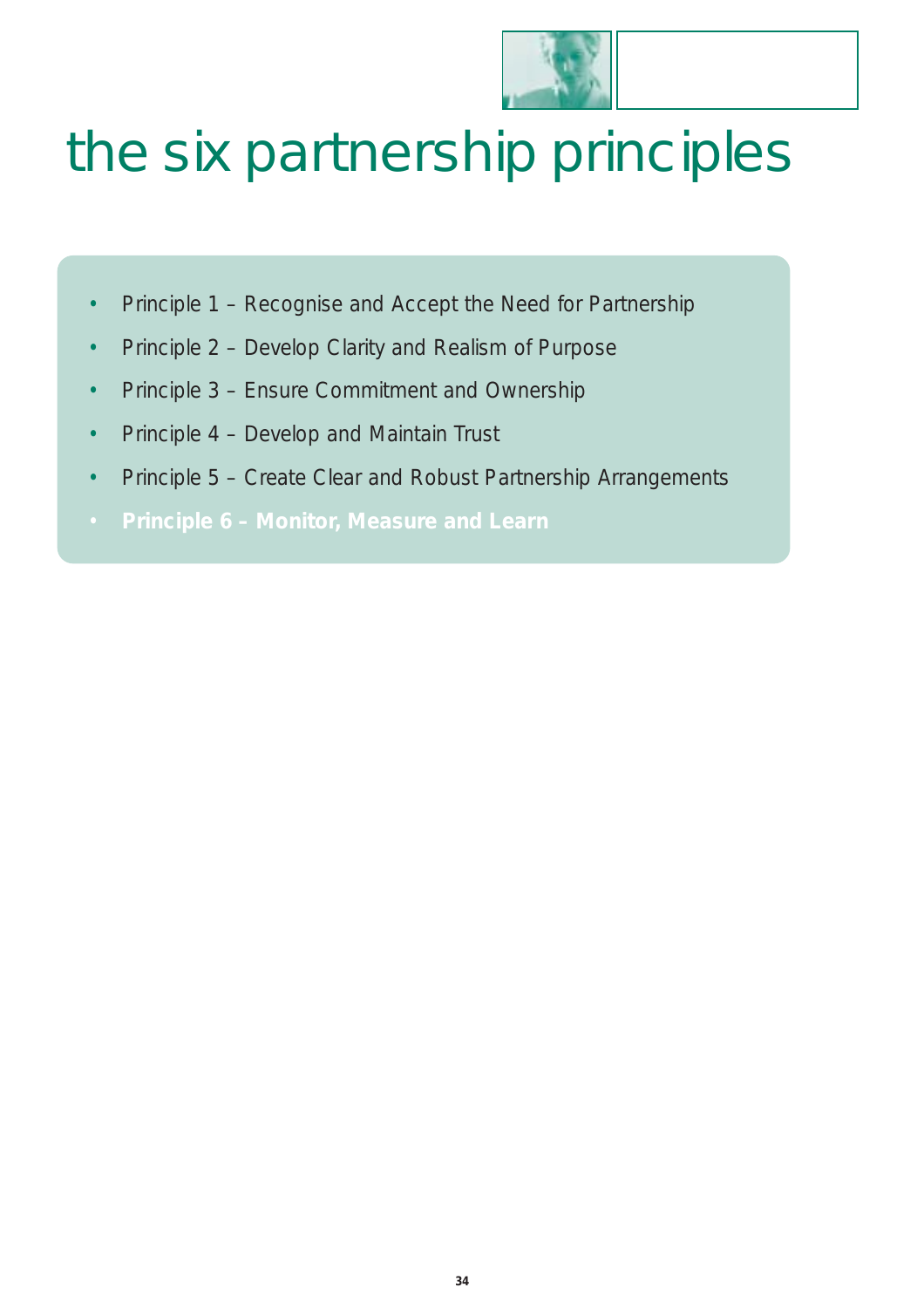# principle 6: monitor, measure and learn

### Elements of the principle

- A. Agree a range of success criteria.
- B. Develop arrangements for monitoring and reviewing how well the partnership's service aims and objectives are being met.
- C. Develop arrangements for monitoring and reviewing how effectively the partnership itself is working.
- D. Ensure widespread dissemination of monitoring and review findings amongst partners.
- E. Celebrate and publicise partnership success and root out continuing barriers.
- F. Reconsider/revise partnership aims, objectives and arrangements.

# rapid partnership profile

| To what extent do you agree with each of the following six<br>statements in respect of the Partnership which is the subject of<br>this assessment exercise as a whole?                                    | strongly agree | agree | disagree | strongly disagree | Comments |
|-----------------------------------------------------------------------------------------------------------------------------------------------------------------------------------------------------------|----------------|-------|----------|-------------------|----------|
| The partnership has clear success criteria in terms of both<br>service goals and the partnership itself.                                                                                                  |                |       |          |                   |          |
| The partnership has clear arrangements effectively to monitor<br>and review how successfully its service aims and objectives are<br>being met.                                                            |                |       |          |                   |          |
| There are clear arrangements effectively to monitor and review<br>how the partnership itself is working.                                                                                                  |                |       |          |                   |          |
| There are clear arrangements to ensure that monitoring and<br>review findings are, or will be, widely shared and disseminated<br>amongst the partners.                                                    |                |       |          |                   |          |
| Partnership successes are well communicated outside of the<br>partnership.                                                                                                                                |                |       |          |                   |          |
| There are clear arrangements to ensure that partnership aims,<br>objectives and working arrangements are reconsidered and,<br>where necessary, revised in the light of monitoring and review<br>findings. |                |       |          |                   |          |
| <b>Scores</b>                                                                                                                                                                                             |                |       |          |                   | Total:   |

Scoring Key: Strongly Agree 4; Agree 3; Disagree 2; Strongly Disagree 1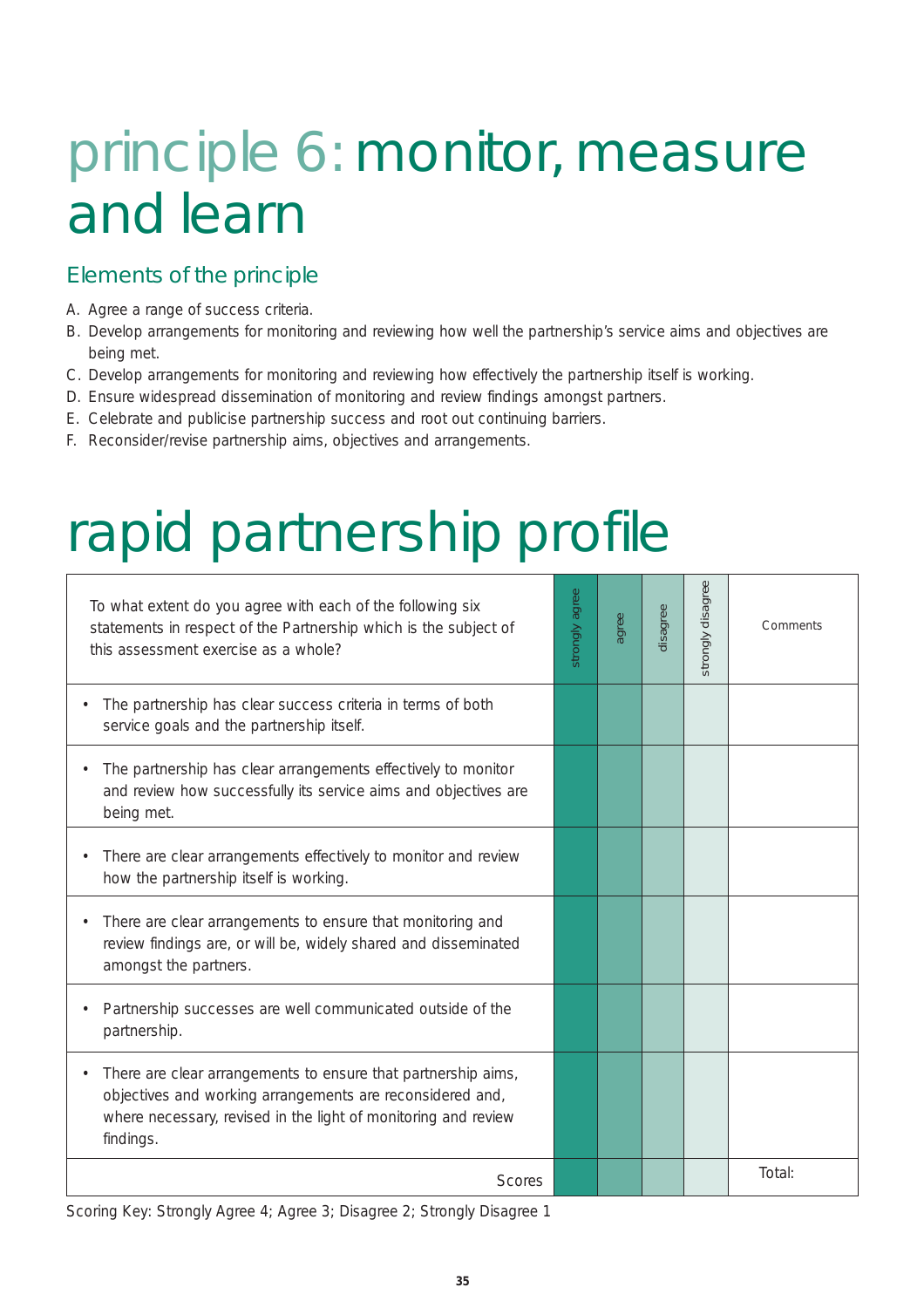

### principle 6: monitor, measure and learn

This principle refers to the reflective component of partnership working. Such a review function is, of course, an integral part of any single agency planning and management process. It is even more important, however, in partnership working where there may be doubts about levels of commitment or about the costs and benefits to individual partners. The latter is especially the case if the partnership is seen by some as non-core business. Monitoring, measuring and learning is, therefore, an essential part not just of assessing performance but, in so doing, of cementing commitment and trust.

### Element A: Agree a range of success criteria.

Success criteria need to be agreed – and made explicit – both for the service aims and objectives and for the partnership itself. As indicated above, service aims and objectives may be successfully achieved but perhaps ultimately at the cost of a fractured partnership. Conversely it may be commonly agreed that whereas the service aims and objectives have not been achieved, nevertheless there have been significant benefits in terms of joint working between the partners; for example, an improved understanding of individual agency resource constraints, improved knowledge of constitutional/legal obstacles, improved levels of trust.

### Element B: Develop arrangements for monitoring and reviewing how well the partnership's service aims and objectives are being met.

There is often scepticism, amongst partnership members and parent organisations, about the extent to which the benefits of collaborative working exceed the costs to individual partners. It is important, therefore, to monitor the extent to which collectively agreed aims and objectives are being met – and, where necessary, to revise those aims. It is not just a straightforward closing of the management and planning cycle, it is an important element of continuous feedback and, thereby, of organisational learning.

### Element C: Develop arrangements for monitoring and reviewing how effectively the partnership itself is working.

This monitoring and review function is different in its focus. Here the aim is to examine not whether the service aims and objectives of the partnership are being achieved but how well the partnership itself is working. Indeed, this is precisely the function of the Partnership Assessment Tool. Even if the jointly agreed service aims and objectives are being successfully met it will be important to reflect on how far this is due to a healthy and smoothly functioning partnership or whether by contrast they are being achieved only at some cost to individual partnership members – which in the longer term may be undue and unsustainable. Elaborate review machinery is not required, but it will be insufficient for partnership members simply to think that such a review can be conducted entirely informally and without all members being involved. The consequences of the latter are likely to be divisiveness and mistrust.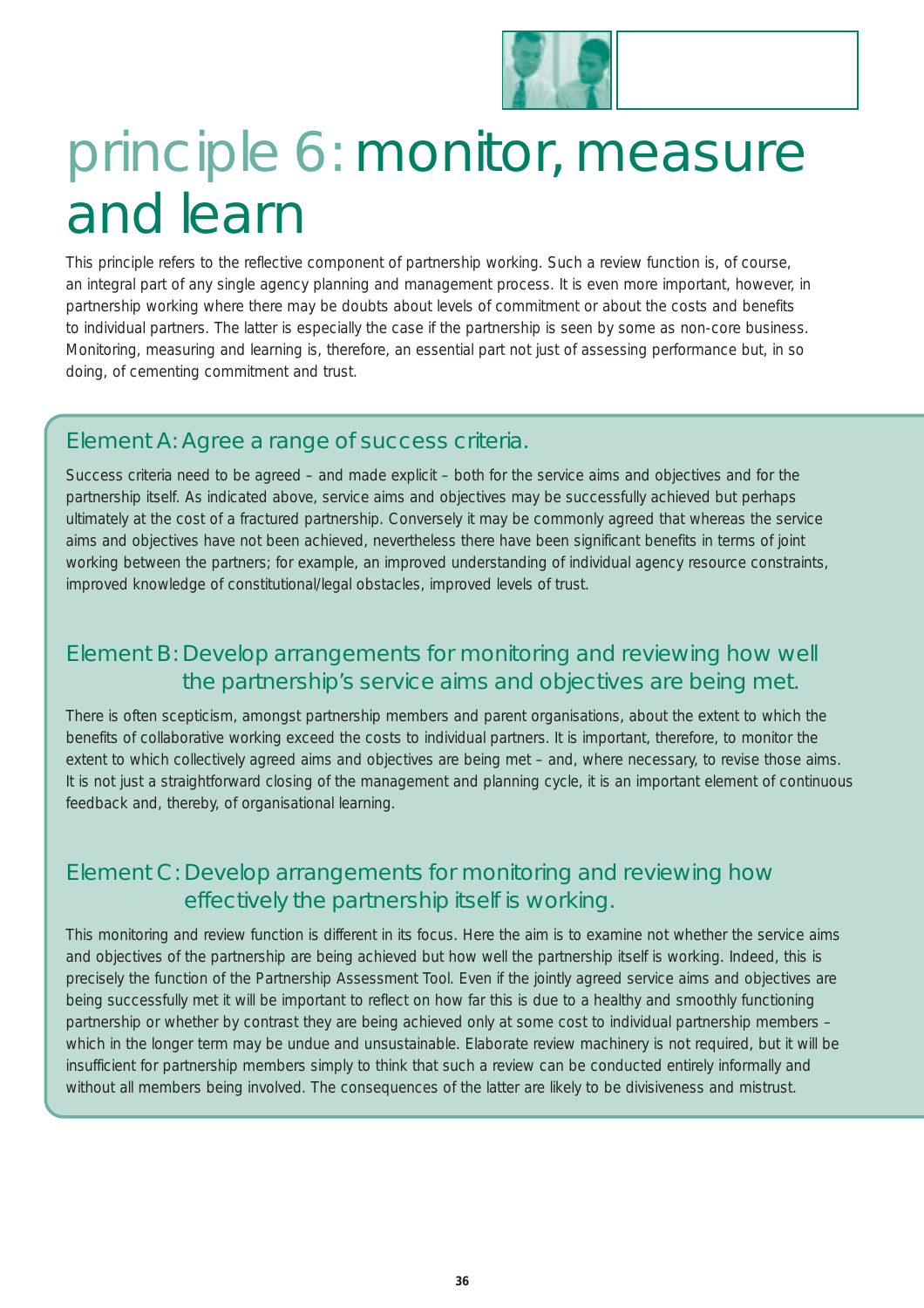### Element D: Ensure widespread dissemination of monitoring and review findings amongst partners.

The evidence is that partnership schemes have often existed on the periphery of organisations – as atypical initiatives at their respective boundaries. One result is that the lessons learnt from such joint working – whether of success or failure – are seldom systematically fed back to the organisational heartland. The messages are not disseminated amongst other services or across other functions and geographical areas. Without such evaluation taking place these same lessons are seldom used to inform other partnership working elsewhere.

### Element E: Celebrate and publicise partnership success and root out continuing barriers.

This is closely allied to the previous element and underlines the need for some of the traditional scepticism about joint working – or doubts about the chance of success, other than at undue cost – to be countered. In some sense publicising local success removes the 'fig-leaf' from those who would argue that partnership working is inherently problematic and often impossible. It is a way of demonstrating that the barriers can be overcome. It is also a way of demonstrating what is needed to root out the continuing barriers and to underline that the lessons are frequently generalisable – i.e. the lessons spelt out elsewhere in this Assessment Tool.

### Element F: Reconsider/revise partnership aims, objectives and arrangements.

Although described here as the logical 'last step' in this audit/assessment cycle, this element could equally be seen as its starting point. Reconsideration need not lead to revision or refinement of aims, objectives or arrangements but it provides the opportunity for recognising, for example, previous over-ambition or lack of ambition, lack of commitment or structures and process which marginalise rather than involve partners appropriately.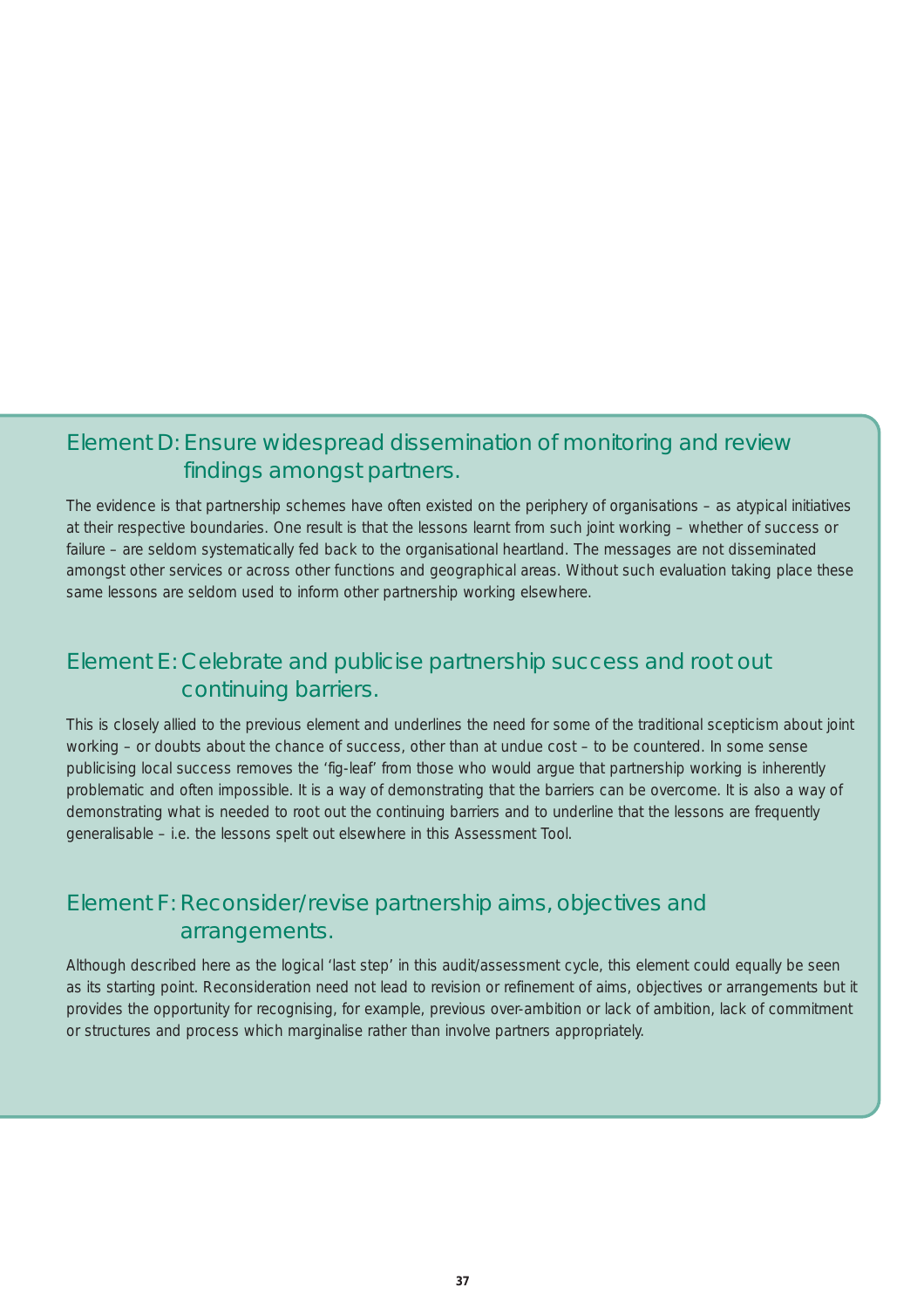

### completing the assessment

Having addressed and scored each of the six statements for each of the six Principles there are now two other important issues to consider:

- 1. How you would weight the six Principles in terms of their current significance for your partnership given its nature and stage of development.
- 2. How well you think the partnership is doing in achieving its aims and objectives.

### 1. The Relative Significance of the 6 Principles

It is clear that many, or even most, people completing this assessment will want to say that one or other of the six Principles is more significant – and maybe much more significant – than others given:

- the nature of the Partnership
- the stage of development of the Partnership
- your place within the Partnership

Let us take, as an example, a Public/Private partnership which is reasonably mature and well–developed. Someone completing this assessment who has been involved in drawing up and implementing a formal, legally binding partnership contract might think Principle 1 has little significance – acceptance of the need for Partnership being self–evident. However, there might not be the same recognition or acceptance at other levels within the partner organisations. Also, it may be worth occasionally checking whether the recognition and acceptance assumed to be reflected in the contract still exists among those responsible for its inception.

Another example would be a proposed or newly formed Partnership in which partners might argue that Principles 1 and 2 especially were much more significant than Principle 6.

Whatever your view please record on the following page what you think is the significance of each of the six Partnership Principles *currently*.

Please put a circle around the point you think most appropriate for each Principle: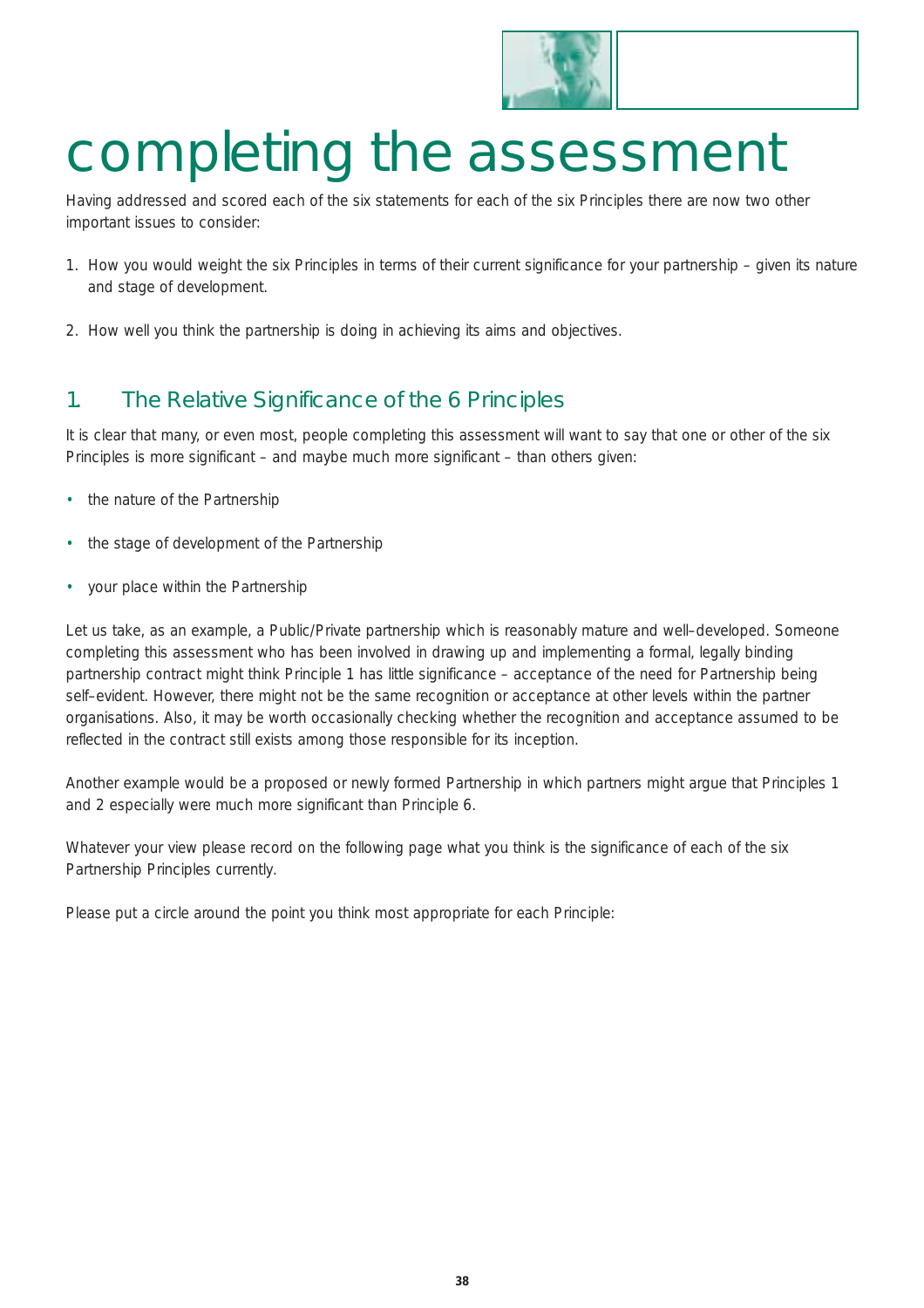### The Relative Significance of the 6 Principles

| more significant |  |  | less significant |  |  |
|------------------|--|--|------------------|--|--|
| Principle 1.     |  |  |                  |  |  |
| Principle 2.     |  |  |                  |  |  |
| Principle 3.     |  |  |                  |  |  |
| Principle 4.     |  |  |                  |  |  |
| Principle 5.     |  |  |                  |  |  |
| Principle 6.     |  |  |                  |  |  |

### 2. Current Partnership Success

To what extent do you agree with the following statement in respect of the Partnership, as a whole, which is the subject of this assessment?

• **The partnership is achieving its aims and objectives**

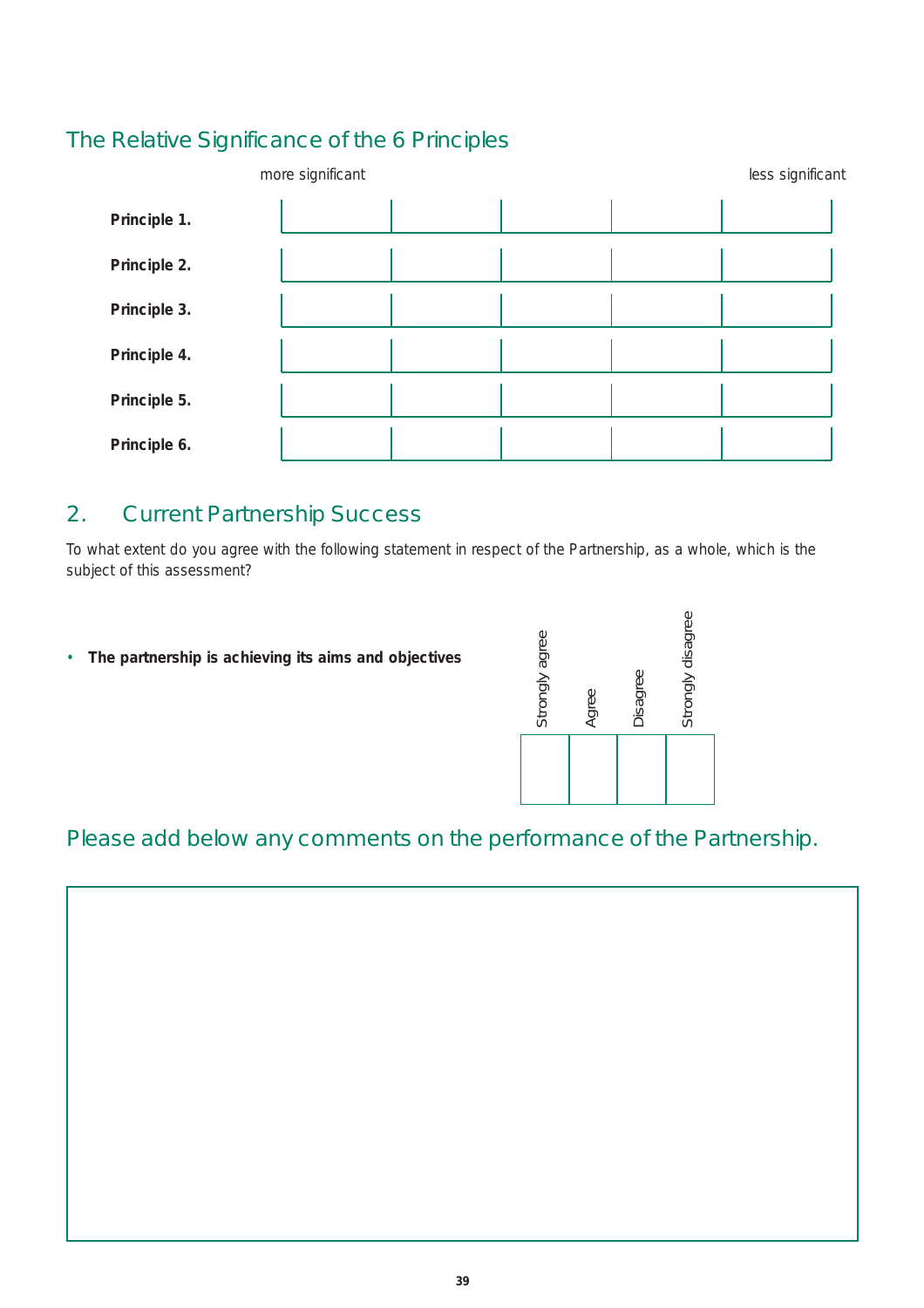

#### **Stage 1 : Preparation**

- Agree the purpose of the
- Negotiate individual contributions
- Decide how the exercise will be facilitated
- Decide how it will be actioned.



- 
- Arrange meeting to:
	- familiarise partners with material
	- get partners to complete rapid partnership appraisal sheets.

#### **Stage 3 : Analysis and Feedback**

▼

- Analyse individual responses
- Arrange feedback meeting to:
	- share, discuss and interpret findings
	- agree next steps.

| <b>Stage 4: Action Planning for Alternative Findings</b>                                                                 |                                                                                                                                                                               |                                                                                                                           |  |  |  |  |
|--------------------------------------------------------------------------------------------------------------------------|-------------------------------------------------------------------------------------------------------------------------------------------------------------------------------|---------------------------------------------------------------------------------------------------------------------------|--|--|--|--|
| A                                                                                                                        | В                                                                                                                                                                             |                                                                                                                           |  |  |  |  |
| Assessment suggests partnership<br>working well. Partners need to<br>consider how often to build in a<br>regular review. | Assessment suggests partnership<br>is working well in some parts but<br>there are concerns about others.<br>Partners need to decide how to<br>address these areas of concern. | Assessment highlights significant<br>areas of concern which require<br>urgent attention and a detailed<br>plan of action. |  |  |  |  |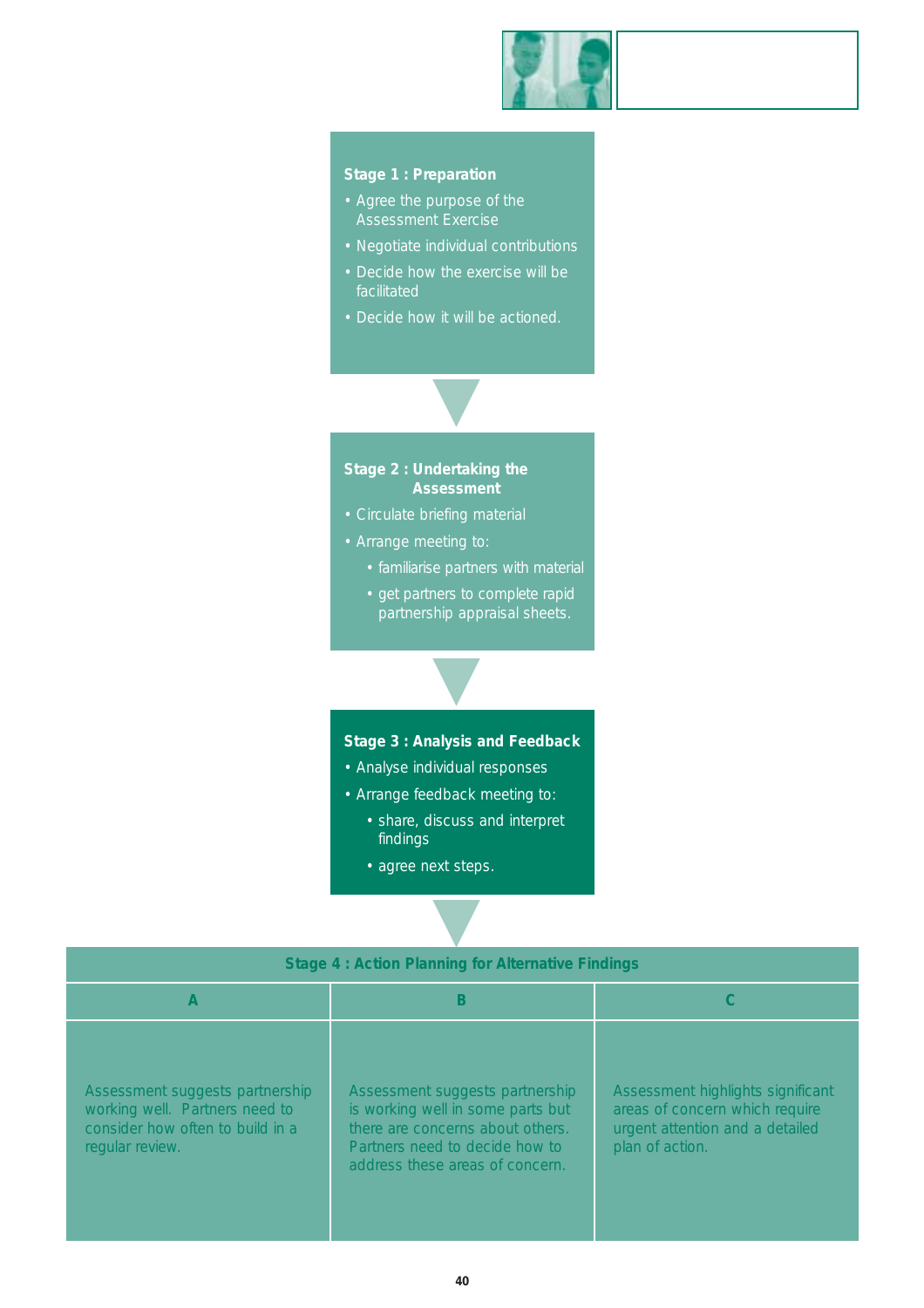### stage 3: analysis of findings and feedback

Each partner will have completed a scoring sheet for each of the 6 Principles. For each of the principles, partners will have indicated their level of agreement/disagreement with the 6 statements related to the individual principles. The individual scores for each principle should then be totalled to give an aggregate score (within the range 144-36) for each partner. The scores should be transferred to the 'dartboard' graphic on page 43 by shading the appropriate segment for each of the six Principles.

### 1. Understanding the results: in outline

In simple terms you can interpret the results as follows:

### Principle 1: recognise and accept the need for partnership

- 19-24: Very high recognition and acceptance of the need for partnership
- 13-18: The need for partnership is recognised and accepted
- 7-12: Recognition and acceptance of the need for partnership is limited
- 6: Recognition and acceptance of the need for partnership is minimal.

#### Principle 2: develop clarity and realism of purpose

- 19-24: The purpose of the partnership is very clear and realistic
- 13-18: There is some degree of purpose and realism to the partnership
- 7-12: Only limited clarity and realism of purpose exists
- 6: The partnership lacks any clarity or sense of purpose.

#### Principle 3: ensure commitment and ownership

- 19-24: The partnership is characterised by strong commitment and wide ownership
- 13-18: There is some degree of commitment to, and ownership of, the partnership
- 7-12: Only limited partnership commitment and ownership can be identified
- 6: There is little or no commitment to, or ownership of, the partnership.

#### Principle 4: develop and maintain trust

- 19-24: There is well developed trust among partners
- 13-18: There is some degree of trust amongst partners
- 7-12: Trust amongst partners is poorly developed
- 6: There is little or no trust among partners.

#### Principle 5: create clear and robust partnership working arrangements

- 19-24: Partnership working arrangements are very clear and robust
- 13-18: Partnership working arrangements are reasonably clear and robust
- 7-12: Partnership working arrangements are insufficiently clear and robust
- 6: Partnership working arrangements are poor.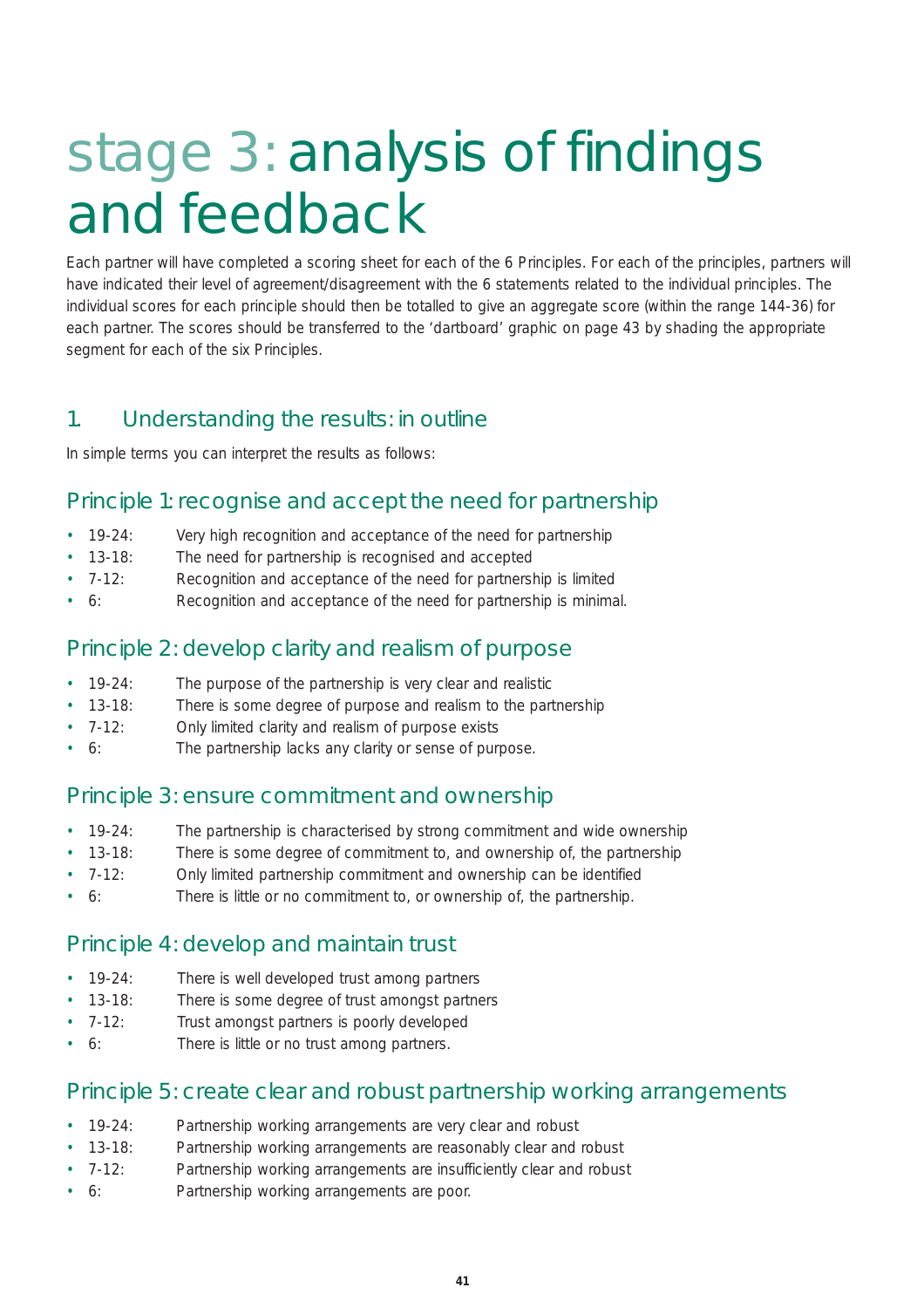

#### Principle 6: monitor, measure and learn

- 19-24: The partnership monitors, measures and learns from its performance very well
- 13-18: The partnership monitors, measures and learns from its performance reasonably well
- 7-12: The partnership monitors, measures and learns from its performance poorly in some respects
- 6: The partnership monitors, measures and learns from its performance poorly in most respects or not at all.

#### Aggregate scores

- 109–144 The partnership is working well enough in all or most respects to make the need for further detailed work unnecessary.
- 73–108 The partnership is working well enough overall but some aspects may need further exploration and attention.
- 37–72 The partnership may be working well in some respects but these are outweighed by areas of concern sufficient to require remedial action.
- 36 The partnership is working badly enough in all respects for further detailed remedial work to be essential.

See diagram on the opposite page for rapid partnership profiles scores.

### 2. Understanding the results: detailed analysis and feedback

Partners need to share their individual assessments, examining areas of common or differing views about partnership strengths and weaknesses. What becomes readily, and graphically, apparent is where there is broad agreement or disagreement across partners. The depth to which the responses need to be explored – and the way in which they are explored – depends largely upon the degree of consensus, the nature of the findings, and the significance attached to the findings by partners. Thus, if all partners are agreed that the partnership is reasonably healthy across all six Principles, including those generally agreed to be the most significant, there is little need of action planning beyond agreeing when and how to conduct the next 'health check'.

If, however, some partners have assessed the partnership as 'unhealthy' in some respects – and especially if this is in areas generally agreed to be significant – this will require further detailed examination. Depending upon the sensitivity of the issues and the size of the partnerships this examination is often best done in a facilitated feedback workshop. In some cases – for example, over differences of view about the degree of trust and mistrust – it may be necessary to conduct interviews separately with individual partners. It is in the detailed feedback and analysis sessions that partners can look behind their bald scoring and explore comments about individual elements and the weighting of principles.

The essence of this feedback and analysis is to better understand partnership strengths and weaknesses and, if necessary, plan remedial action. What this Tool does is to reveal simply, graphically and quickly areas upon which to concentrate. It allows a focus of effort and resources.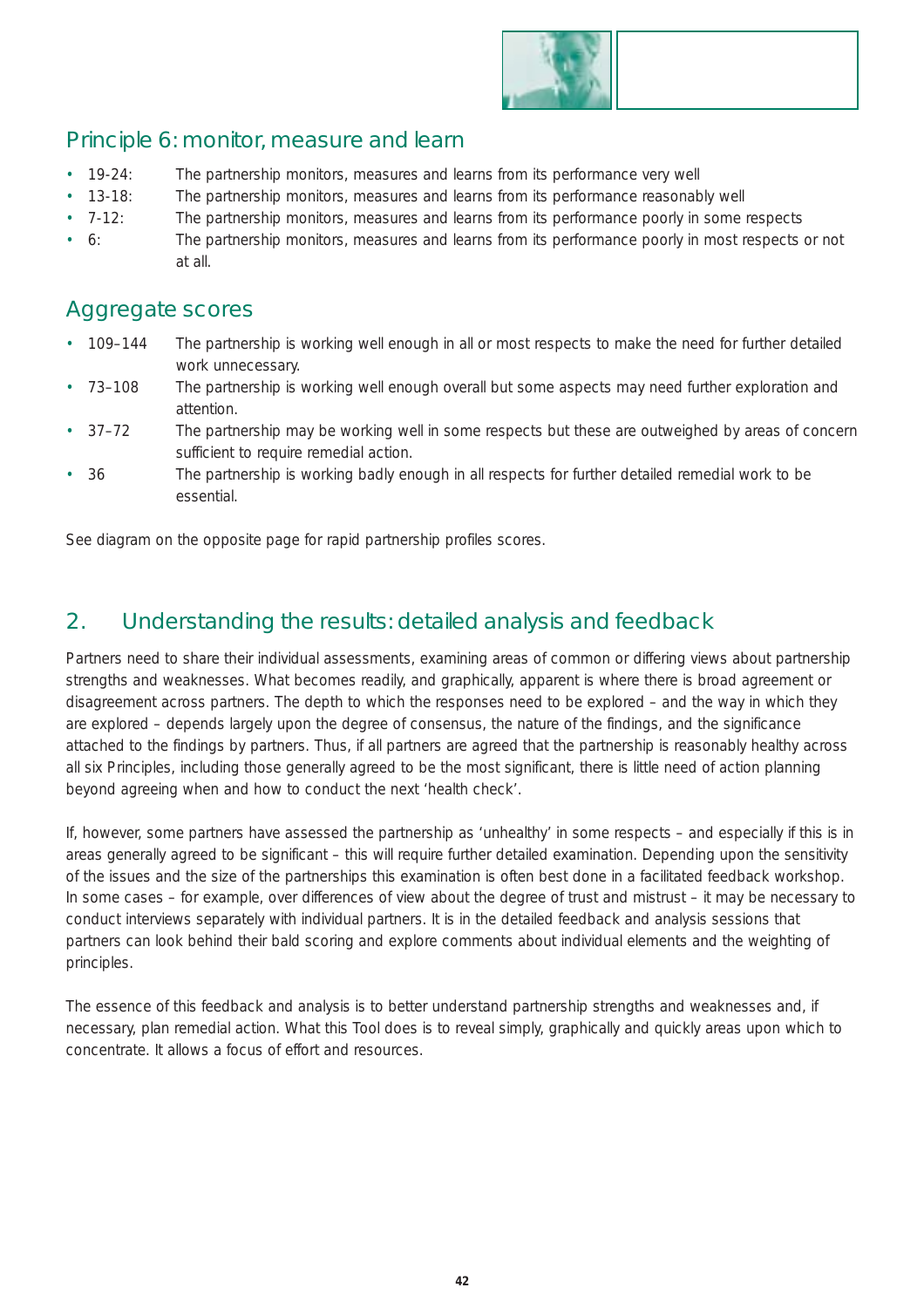### rapid partnership profiles scores

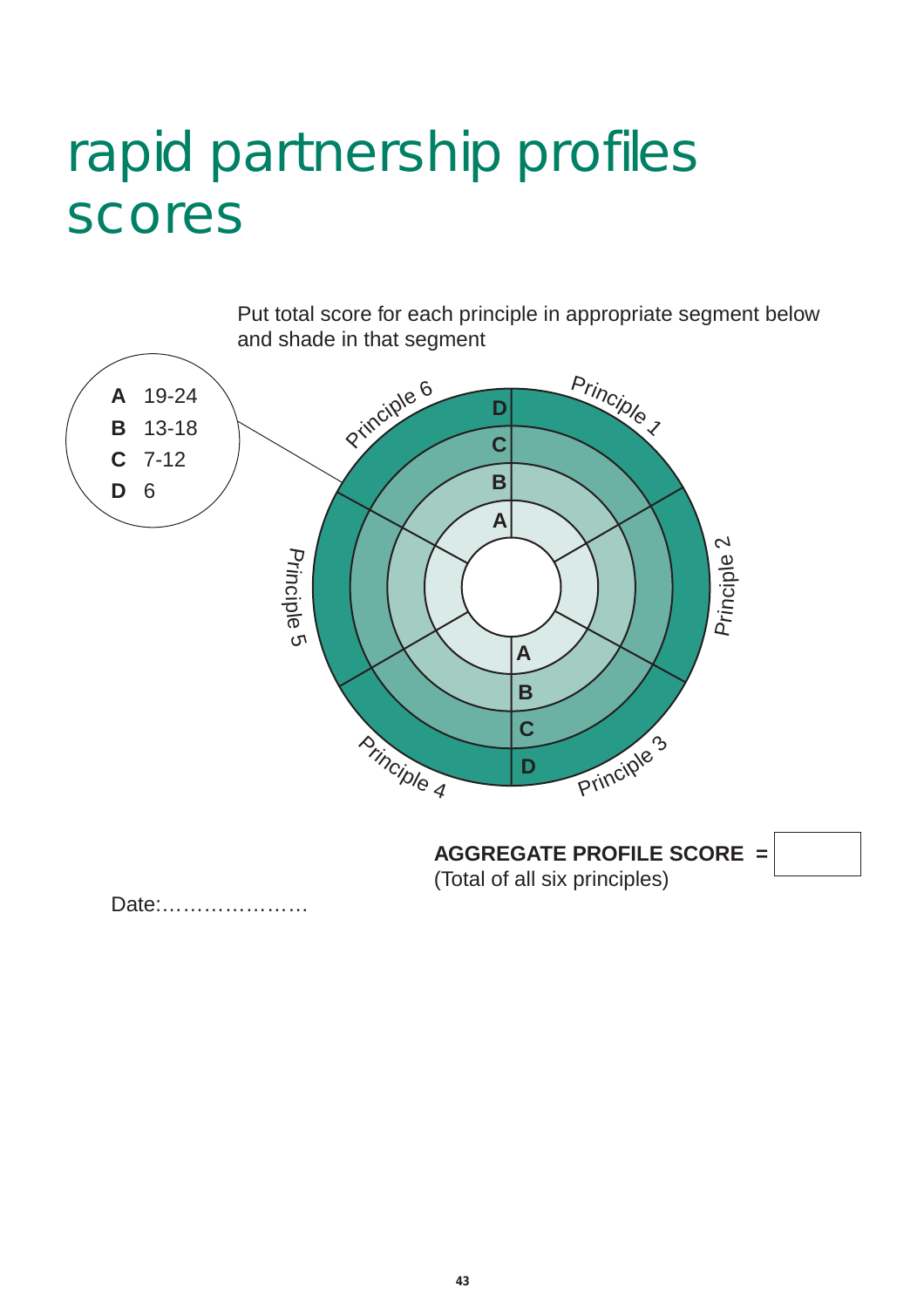

#### **Stage 1 : Preparation**

- Agree the purpose of the
- Negotiate individual contributions
- Decide how the exercise will be facilitated
- Decide how it will be actioned.



- 
- Arrange meeting to:
	- familiarise partners with material
	- get partners to complete rapid partnership appraisal sheets.

**Stage 3 : Analysis and Feedback** 

▼

- Analyse individual responses
- Arrange feedback meeting to:
	- share, discuss and interpret findings
	- agree next steps.

| Stage 4: Action Planning for Alternative Findings                                                                        |                                                                                                                                                                               |                                                                                                                           |  |  |  |  |
|--------------------------------------------------------------------------------------------------------------------------|-------------------------------------------------------------------------------------------------------------------------------------------------------------------------------|---------------------------------------------------------------------------------------------------------------------------|--|--|--|--|
| А                                                                                                                        | B                                                                                                                                                                             | С                                                                                                                         |  |  |  |  |
| Assessment suggests partnership<br>working well. Partners need to<br>consider how often to build in a<br>regular review. | Assessment suggests partnership<br>is working well in some parts but<br>there are concerns about others.<br>Partners need to decide how to<br>address these areas of concern. | Assessment highlights significant<br>areas of concern which require<br>urgent attention and a detailed<br>plan of action. |  |  |  |  |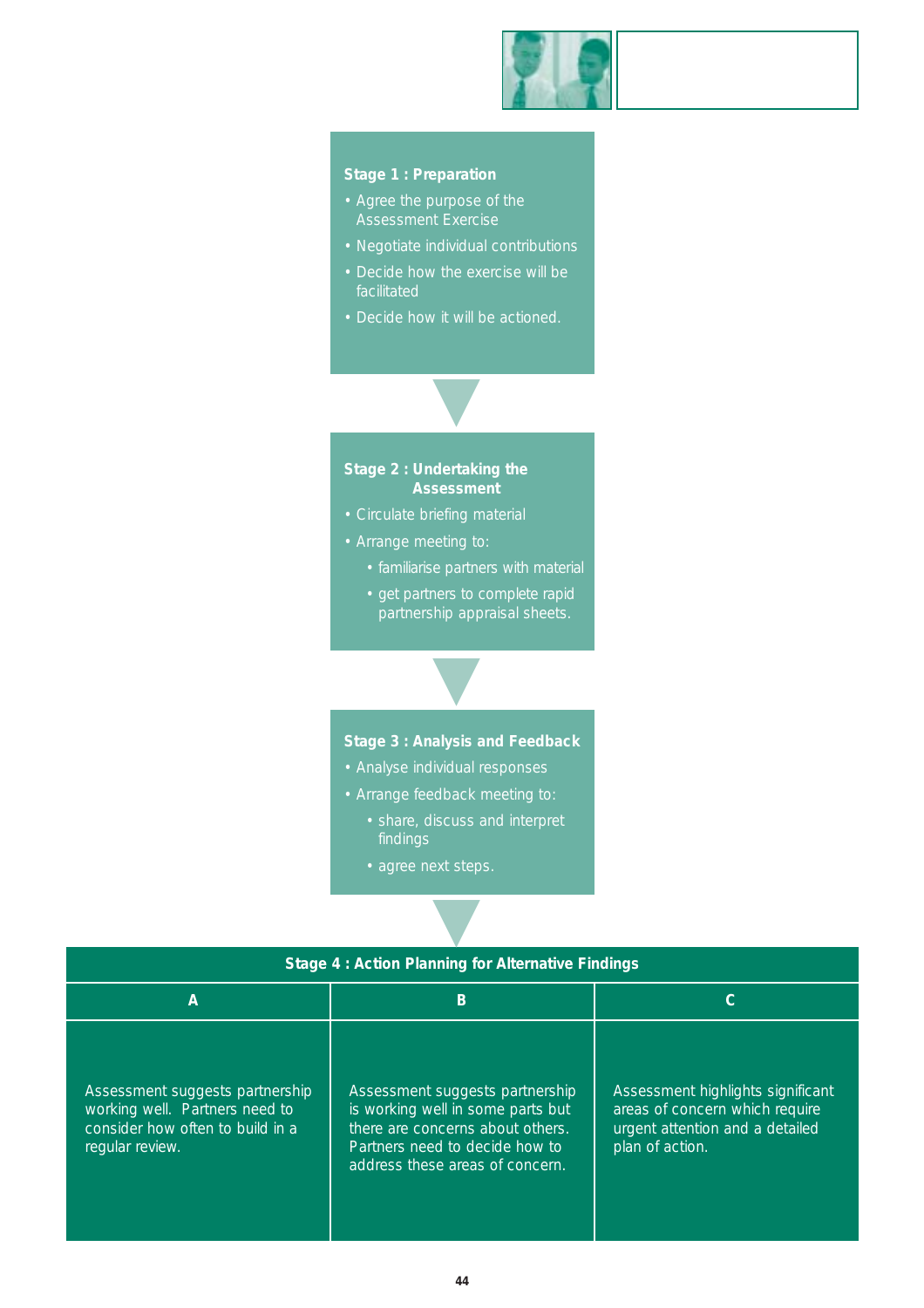# stage 4: action planning

The principal aim of this Tool is to enable generic assessment of partnership working. It cannot offer detailed prescriptions for addressing the problems identified in any particular partnership. How partnership weaknesses or problems are tackled – or how strengths are reinforced and replicated – must depend upon local circumstances and is likely to require specialist organisational development expertise.

What is clear generally, however, is that whatever the findings, the assessment process must be seen to conclude with a plan for action. If we take the three broad alternative scenarios outlined in our diagram we can see what this might comprise.

Taking the first case (4a) if the findings show a broad consensus about the general strength and 'health' of partnership working, the action planning may need to consist of little more than agreeing how and when to undertake the next assessment. This could be a repeat exercise with the same individuals. It could entail assessments at different levels in the partner organisations. There might also be an agreement that no further formal assessment takes place unless there are important changes within the partnership or in the partnership context. Whatever the apparent success of current partnership working, it will be worthwhile acknowledging that even the healthiest should have regular health checks.

In the case of the second broad scenario (4b) where some problems or weaknesses are identified, the action planning will focus on these areas. Where there is little sensitivity about the issues raised – whether individual or organisational – more detailed analysis of what underlies the assessment findings may well be conducted internally and informally. Where there is greater sensitivity external facilitation may be preferable. Below, we outline how this has worked in one illustrative case.

An existing mental health partnership commissioned an externally facilitated assessment of their partnership working at a time when they were about to create a more integrated structure. The partnership comprised: social services, other local authority departments and acute health care, primary care, the voluntary sector and independent sector providers. In order to develop a comprehensive assessment, it was decided that the assessment tool would be used with staff at different levels within these organisations: board level, senior operational managers and front line staff. The last mentioned were brought together in their locality working teams in order that intra–organisational and intraprofessional issues could be explored and highlighted.

The assessment exercise took place at a time of significant change: staff from one organisation were to be managed by another of the partners; and services in the acute sector were being reprovided in the community.

At the conclusion of the exercise feedback workshops were held with each of the partnership groups to analyse individual responses. For the front line staff the workshop focussed on changes to working practices and agreeing opportunities for more inter-professional and intra-professional working. The meetings also agreed a list of issues that needed to be addressed at a senior level within the partner organisations. Feedback work with the more senior partners resulted in action planning to address these issues, which, in some cases, was about giving them 'permission' to develop their own solutions. Action plans were developed for the newly created joint operational group and external organisational development support was commissioned to support the process. At board level it became apparent that the organisational changes had resulted in an overemphasis on structures and process with a resulting lack of clarity about what outcomes the new partnership wished to achieve. A facilitated time-out was identified to address this problem.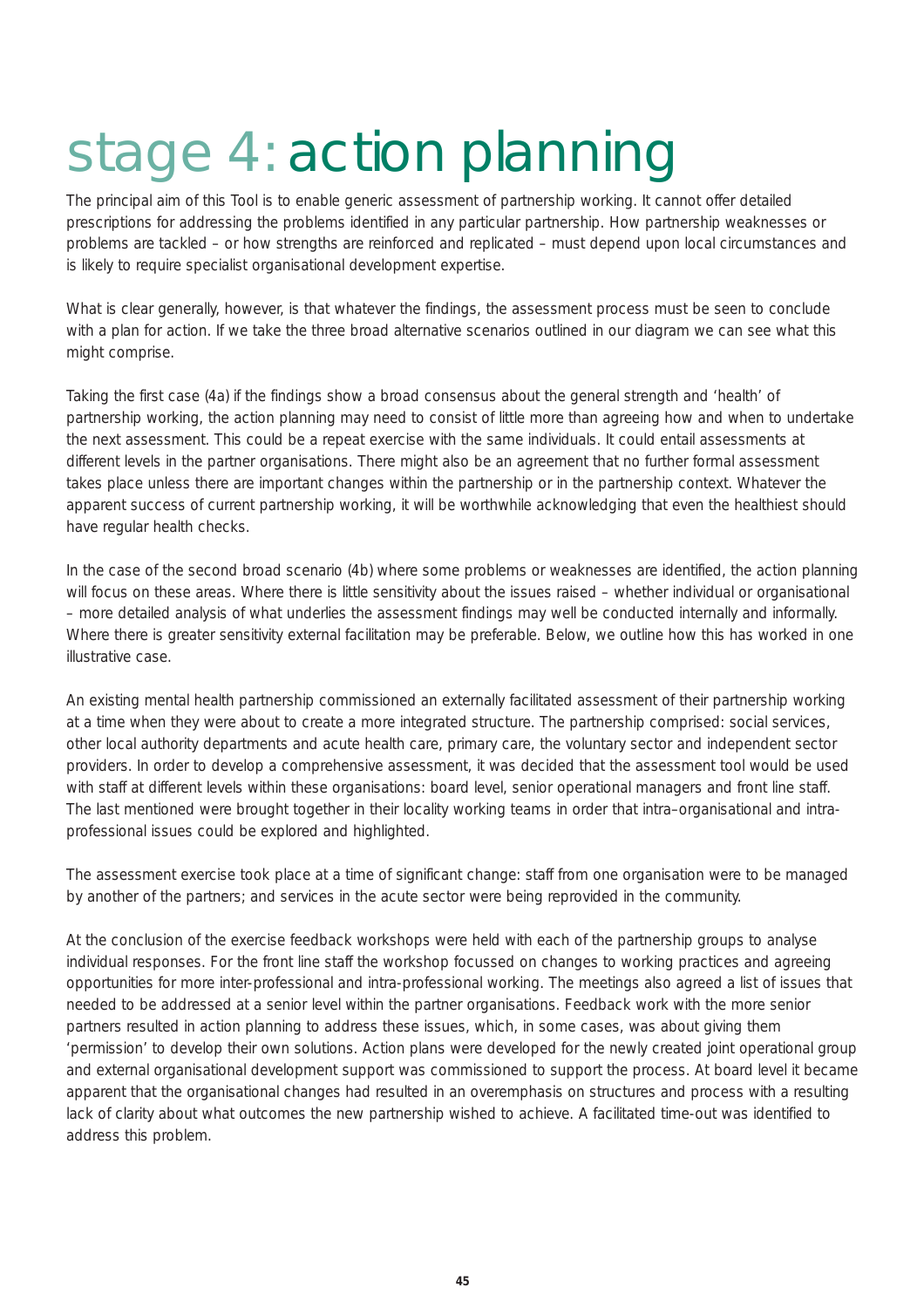

Feedback on the overall process identified that the assessment exercise had provided:

- structured information about people's perceptions throughout the partnership;
- opportunities to compare and contrast the views of different partners which provided an opportunity to plan remedial action;
- a process which in itself opened up a debate that introduced more openness and transparency about partners' views on partnership working.

In the case of the third scenario (4c) action planning will need to embrace extensive and possibly urgent remedial action. This may involve a thorough re-examination of the partnership from aims and objectives through structures and processes to working practices. Indeed, if the problems are serious enough it may require that the partnership be dissolved and re-formed.

Once again, the benefits of using this assessment tool ought to be a clear indication of the nature and scale of problems, of where action is needed most and where it is required most urgently. And although it is a primarily diagnostic tool, the partnership Principles and their constituent elements provide a general prescriptive account of how partnership working can be strengthened. It is for those involved in particular partnerships to apply these general principles to their local circumstances.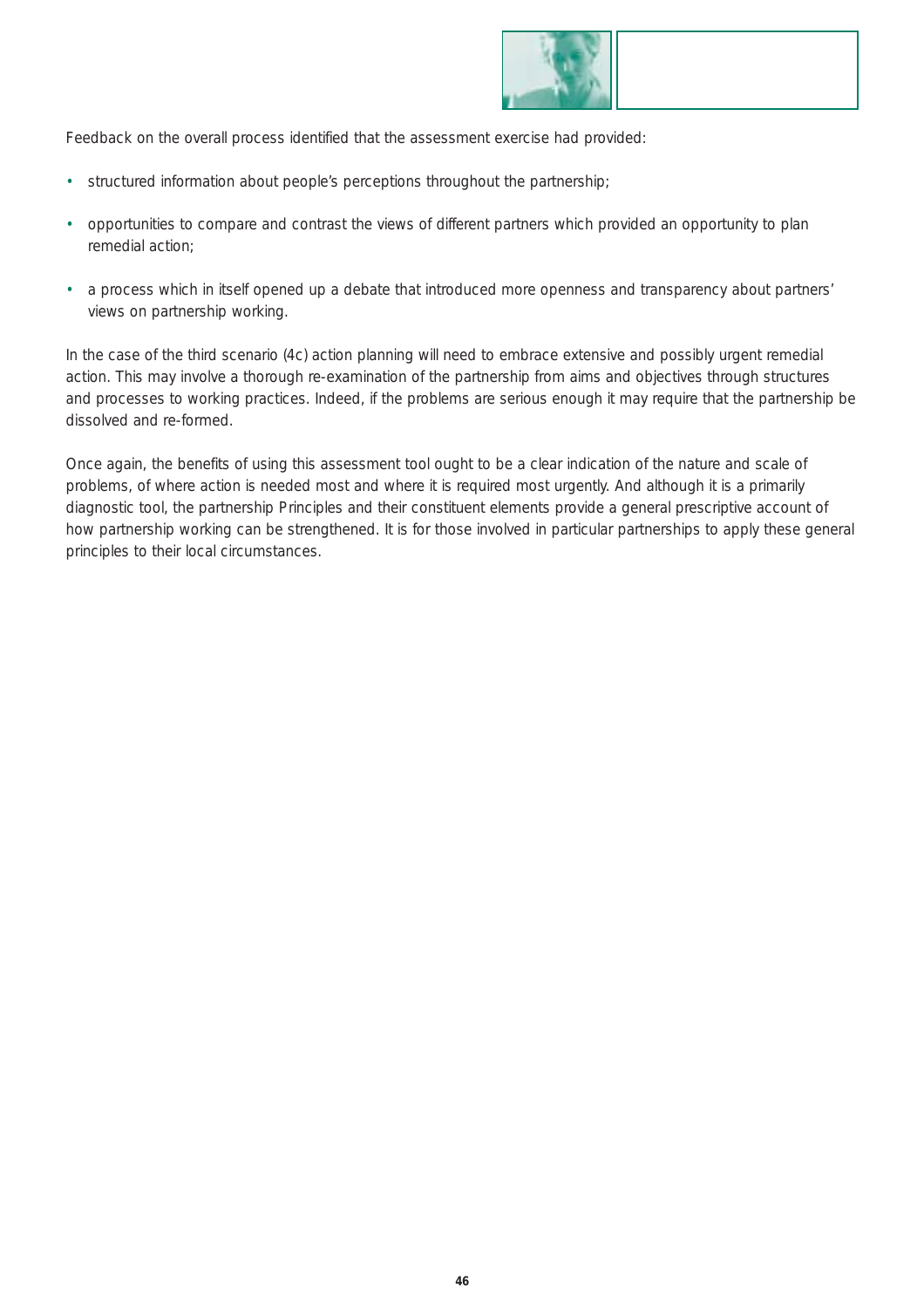### annex setting the partnership context: strategic partnering

#### Introduction: the quest for partnership

Partnerships are a key feature of New Labour policy. Both Labour governments since 1997 have produced a stream of legislation, policy guidance and moral exhortation, sometimes backed by ring-fenced funding, to develop partnerships. Much of the early attention was upon the NHS-local government relationship and, for the most part, upon public-public partnerships. Alongside this, there has been a plethora of new area-based initiatives, complementing or superseding previous economic regeneration strategies. These new programmes include Sure Start, Action Zones for Employment, Education and Health, New Deal for Communities, Neighbourhood Renewal, Community Safety and other smaller initiatives. All of this has shifted the nature and scale of partnership working, with greater use of public-voluntary, and public-private partnerships. It is within this evolving partnership context that the Strategic Partnering (Taskforce) initiative can be located.

### The origin and nature of strategic partnering

In part, Strategic Partnering is a response to changing conditions, as well as an initiator of them. Over the last few years there has been an increase in the number of local authorities entering into long-term contracts with private companies to provide a broad range of services; some of these have been on a scale previously not known in the local government sector. Many of these relationships were already being described as 'strategic partnerships', and the ODPM uses the term 'Strategic Service-Delivery Partnership' (SSP) to encapsulate such developments. This should not be confused with the Local Strategic Partnerships which are now being developed across all localities in England. The Strategic Service-Delivery Partnership initiative seeks to structure, nurture and support these developments.

It is envisaged that strategic partnering will provide access to new skills, resources and ways of working, and will promote innovation in the pursuit of difficult and long-term goals. The partnership dimension is central to all of this, and is the principal purpose for which this tool has been developed. At its most general, 'partnership' has been defined as 'a way of working with others designed to maximise the benefits of co-operation'3 . There are three distinctive partnership issues with which SSPs need to engage:

#### The Partnership Range

While early SSPs utilised public-private partnerships to provide corporate and back-office functions, the approach is now viewed as also viable for public-public and public-voluntary working, as well as for all service areas and all sizes of authorities. Potentially, nothing is precluded from coming under the SSP umbrella. All possible combinations of public, private and voluntary endeavour are included, and these may combine in a variety of different partnership models.

<sup>3</sup> Department of Transport, Local Government and the Regions (2001), *Supporting Strategic Service-Delivery Partnerships in Local Government. Invitation to join the pathfinder programme*.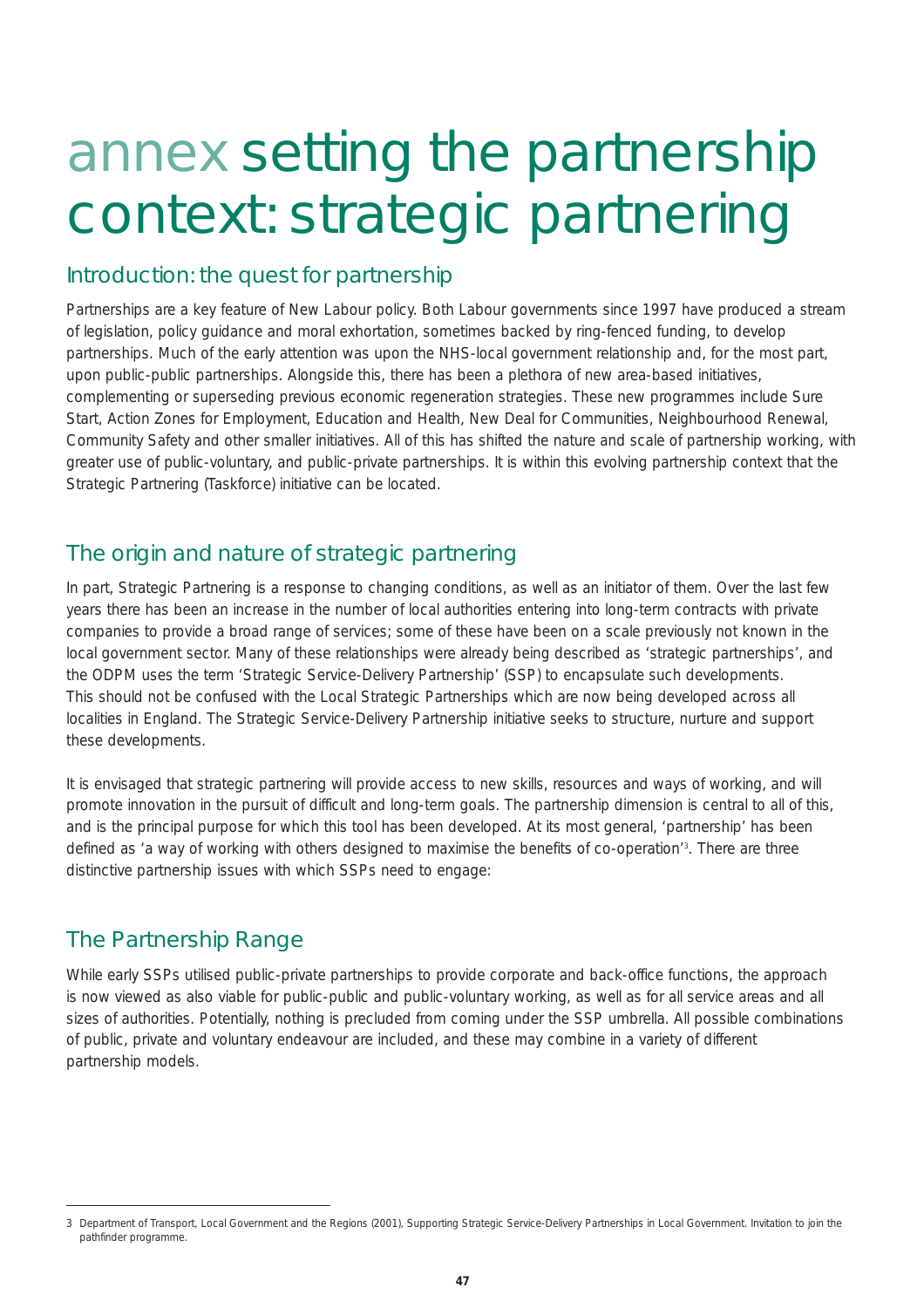

### The Partnership Nature

Many previous partnerships have been concerned with short-term and piecemeal change – indeed this has, arguably, been the dominant approach. By focusing upon small-scale initiatives which lend themselves to a joint approach, the likelihood of a 'quick win' is maximised, but this may be at the expense of ignoring the broader picture of fragmentation. Where authorities need to take a more corporate view of their long-term objectives, an alternative focus upon strategic partnering is required.

In such relationships:

- the joint task will be broadly rather than narrowly specified;
- performance will be defined more in terms of key deliverables and user satisfaction than in the detailed routines and schedules associated with traditional contracting;
- the emphasis will be on flexibility of service and thinking 'outside of the box' rather than monitoring against tightly specified audit;
- there will be more emphasis upon prevention and less upon 'cure';
- the emphasis is upon continuous improvement rather than static compliance;
- the focus is upon outcomes not outputs.

#### The Partnership Challenge

SSPs involve relationships which are complex and long-term; setting them up can accordingly be complex, costly and lengthy. While this may bring great future benefit, there are also risks associated with any such large-scale and innovative project. Many potential SSPs will find this challenging, even daunting, and to this end the SSP has a dedicated support unit – the Strategic Partnering Taskforce – to support authorities that go down this route<sup>4</sup>.

### structures and developments in SSPs

#### Partnership Structures for SSPs

Structure is important to partnership working, but on its own cannot guarantee effective shared working. The technical notes for SSPs prepared by the Taskforce make this point emphatically:

*'Structures are akin to a framework of a building. Having the right building may assist the efficient operation of a business or service, but it does not ensure it does. Conversely, having the wrong building in the wrong place and of the wrong size can ensure you cannot secure the optimum efficiency.'* [ Strategic Partnering Taskforce, 2002, p7 ]<sup>5</sup>

<sup>4</sup> Office of the Deputy Prime Minister (2002), Improving Local Service Delivery Through Strategic Partnering: An Introduction to the Strategic Partnering Taskforce.

<sup>5</sup> Office of the Deputy Prime Minister (2002) *Structures for Partnerships: Technical Notes*.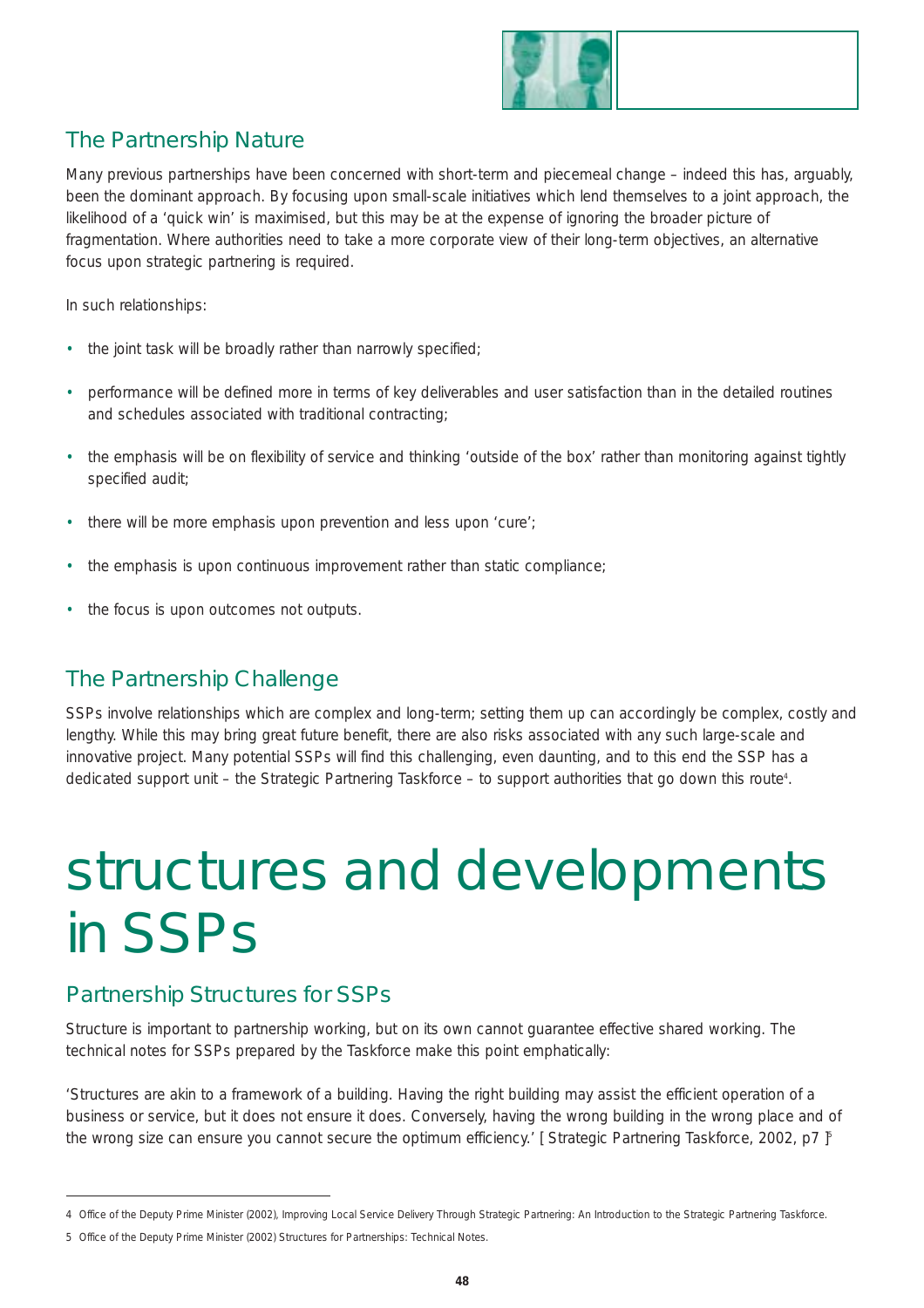Nevertheless, some form of structure is needed to underpin strategic partnerships. Four main models are identified by the Taskforce:

#### [1] public sector consortium

In this model, local authorities turn to other public sector partners with similar objectives, with a view to generating synergies and economies of scale. Smaller authorities may be unable to formulate a commercially attractive package for the private sector, and in such cases a public-public partnership will be the only option. Simply, in this model the local authority, and one or more other local or public authorities, join together to effect service delivery on selected activities. The partners may be contiguous, occupy different levels of government, and may be from different sectors of government. They will all have chosen to get together for the purposes of commissioning and perhaps also providing a local service, though they may choose to involve the private or voluntary sectors in service delivery. Similarly, governance arrangements might involve the co-opting of members from the private or voluntary sector.

### [2] joint ventures with the private sector

Here, the local authority more explicitly engages in a joint arrangement with the private sector. Joint ventures enable parties to work together, utilising the collective pool of assets (which will constitute both tangible and intangible sources) in the pursuit of complementary objectives. The key feature here is the capacity to introduce resources which would not otherwise have been available. If the venture is intended to be profit-making, or if significant private sector funding is involved, then a company limited by shares may be attractive. The shares will be owned by the local authority and the private sector partner in proportion to their respective investment; by the same token, the board of directors will consist of representatives of the shareholders in proportion to the size of their shareholdings, and they will have legal responsibility for managing the joint venture.

### [3] joint ventures with non-profit distributing organisations

The use of not-for-profit models has a long history in the delivery of public services, with the voluntary sector only slowly losing its dominance in many aspects of service provision as the twentieth century progressed. This approach is seen as important when there is no profit to be made and the service might otherwise not be provided, or not provided satisfactorily. The non-profit-making sector is not monolithic. The range of potential contributors is wide, including local authorities themselves, other public sector entities, voluntary organisations, charitable trusts, industrial and provident societies, and co-operative societies.

### [4] partnering contracts

A partnering contract is a contract entered into between the local authority and a private sector partner which builds on the experience of conventional outsourcing. Rather than a purchaser-provider relationship, it envisages a more collaborative relationship in relation to the discharge of the private sector partner's contractual obligations. These obligations will inevitably vary from contract to contract. Some may be limited to strategic advice or management; others could be largely operational and resembling traditional outsourcing. Compared with conventional contracts, the partnering contract is seen as less adversarial in approach, although the very existence of a contract implies the need for some distance in the relationship. The relationship might be characterised by a less confrontational approach to contract disputes, a team-oriented approach to contractual delivery, and an 'open book' approach to costs and profit.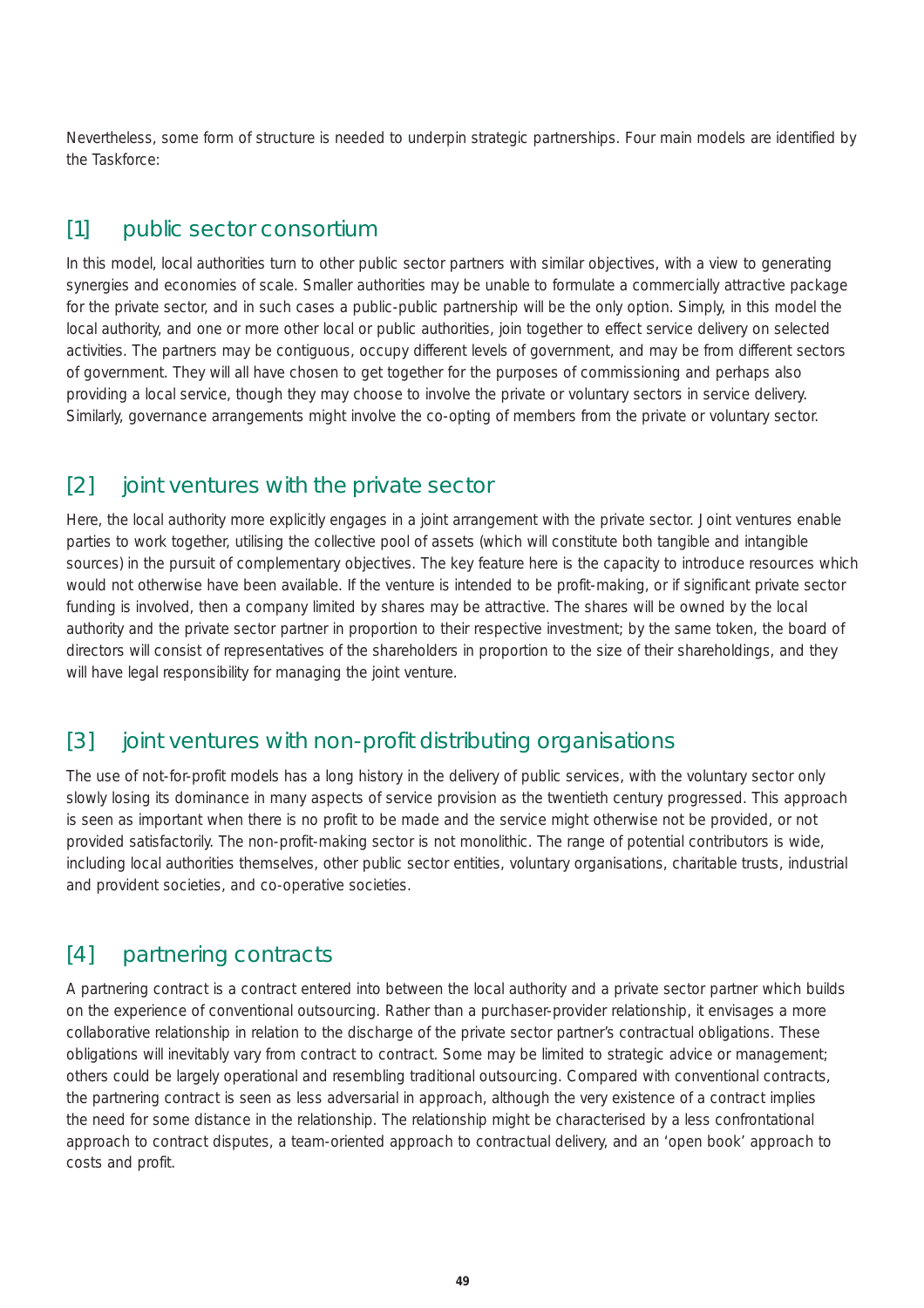

### The Emerging Pathfinder Projects

Pathfinder projects established under the auspices of the Strategic Partnering Taskforce fall into one of three broad 'themes':

- corporate services and e-government
- transport and environmental services
- education, health and social services

Local authorities were limited to one project in their application to become a pathfinder and selections were made on the basis of the partnership model proposed, the potential of the model to achieve far-reaching service improvement, and the commitment and capacity of the authority. In the initial phase, 24 Pathfinder projects were chosen. Not all were attempting full-blown SSPs – they were at very different stages of setting up their partnerships, ranging from initial scoping, to the management of an established relationship. This Partnership Assessment Tool is sufficiently robust to encompass this spread of ambition and achievement.

The spread of project types, aims and objectives is testimony to the richness of what can come under the umbrella of partnership. Illustrations are given below from each of the three categories, though these projects will probably have evolved in the meantime:

#### [1] corporate and e-government projects

Some of these projects are established partnerships, as in Bedfordshire, where a relationship with the private sector is used to provide support services, as well as a regional business centre and contact centre. Others have formulated a strategy and are in the process of seeking partners. In North Yorkshire, all of the local authorities have come together to develop and share a consistent customer access mechanism for face-to-face, telephone and electronic contact channels to their individual services, and negotiations are under way with private sector partners. And in Surrey, a service provider is being sought to help tackle the difficult problems of recruitment and retention of staff in the public sector by developing a single electronic managed service which allows job candidates to match their applications to several potential roles.

### [2] education, health and social services

In this category of projects there is more of a focus upon public-public partnerships. In Barnsley, a partnering arrangement is in place that seeks to make comprehensive and ambitious use of the Health Act flexibilities across health and social care; in Hammersmith and Fulham an arrangement has been developed across six west London authorities to provide a client's new local authority with a summary profile of all the services the client had been receiving before they moved. There is, however, some scope for non-statutory partners. Twelve local authorities across Manchester, for example, have got together for a number of joint procurements, one of which involves placements for adults and children with specialist care or education needs. This project provides the potential for private or voluntary sector investment and partnership working.

#### [3] transport and environment

Here a mixture of public-public, and public-private partnerships is evident. In Shropshire a Waste Partnership SSP involving all of the Shropshire Authorities is under consideration, with future private sector involvement likely. Durham has established an SSP between the council and private sector partners to deliver all of the council's building and civil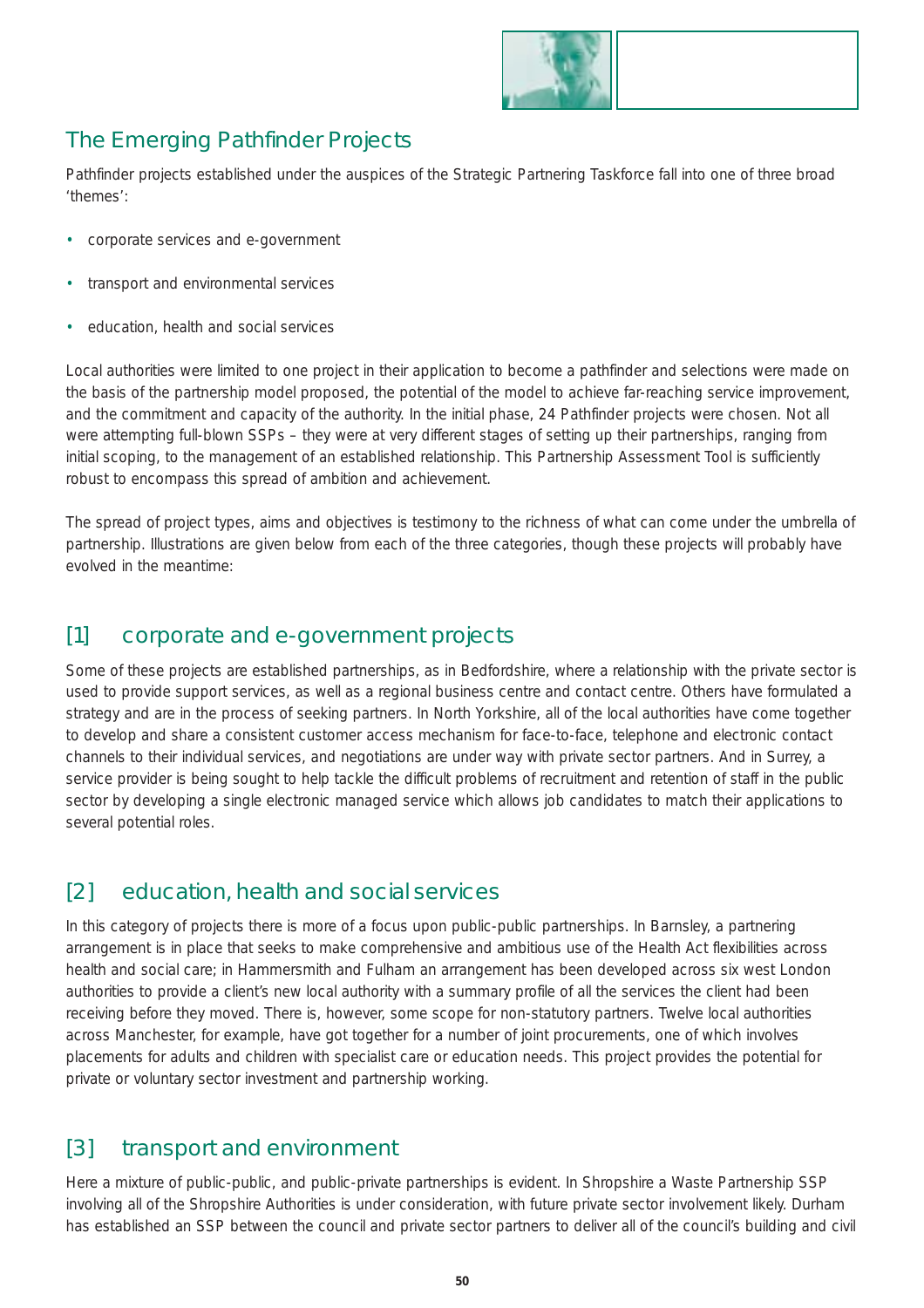engineering design and construction for a minimum of five years. And in Adur and Worthing, there is a public-public SSP initially focusing on combining two district councils' waste management facilities and collection services.

### conclusion

The Strategic Service Partnering initiative is taking partnership working into more demanding challenges – a shift from relatively simple to relatively complex issues. 'Old partnerships' tended to deal with issues displaying the following features:

- solutions based on past patterns of working
- partnerships come together with the intention of delivering pre-set common objectives
- confidence that the objectives are the right ones, based upon experience of what works
- focus on the resolution of existing problems rather than the anticipation of future ones
- partnership working is relatively small scale and *ad hoc*, rather than part of a broader partnership design.

Partnerships of this type will continue to have an important role to play, but SSPs will increasingly take on broader and more complex partnership challenges encapsulated by the notion of a shift from *government to governance*. Governance is a broader term than government, with services provided by any permutation of the public, private and voluntary sectors – the very hallmark of SSPs. This requires new understandings and new ways of working. The challenges facing SSPs are considerable, but foremost among them is the development of an effective partnership amongst the key stakeholders. Without this, it is unlikely that the ambitious service delivery goals can be achieved.